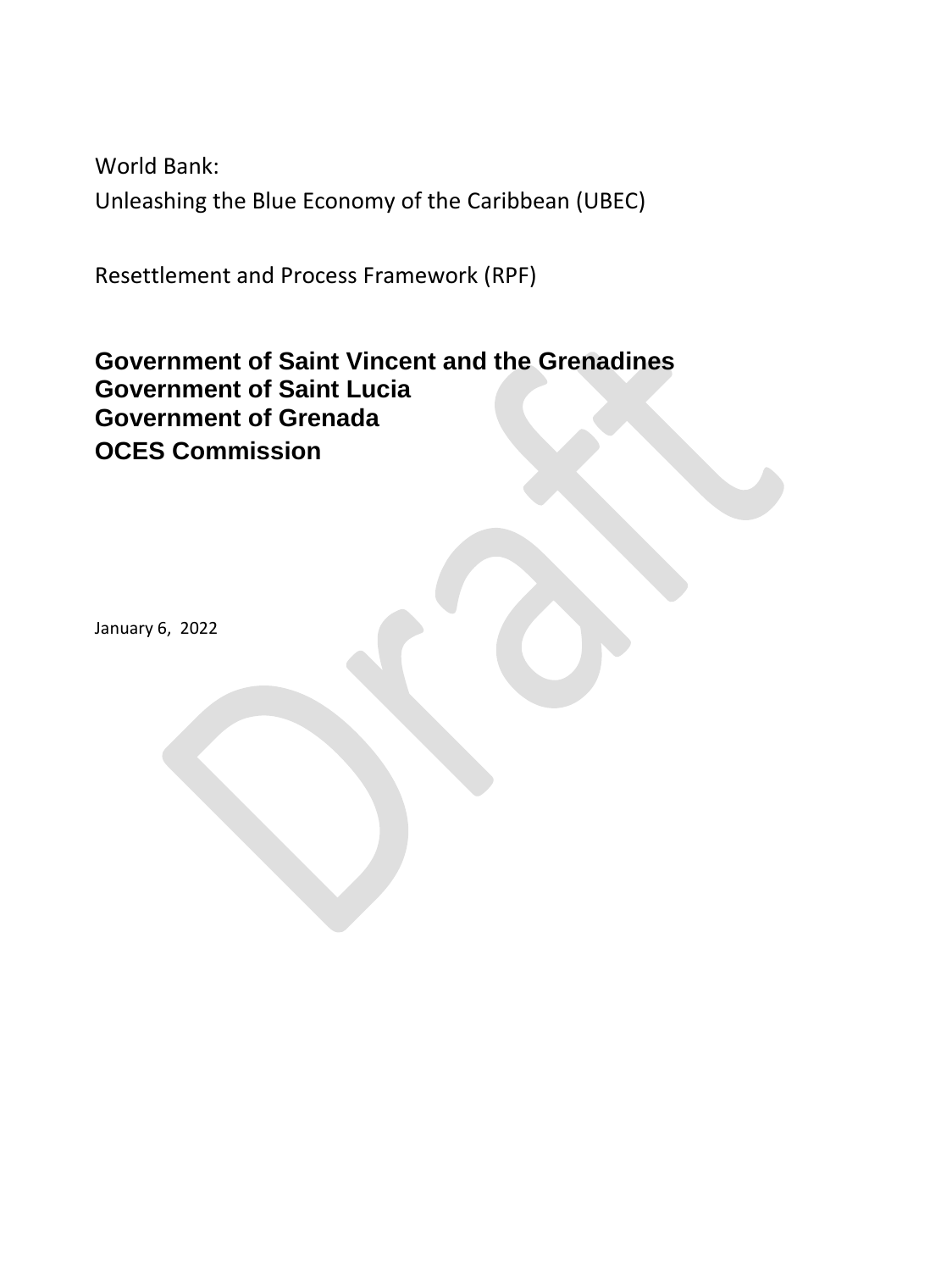# <span id="page-1-0"></span>Table of Contents

| 1.0  |       |                                                                                           |  |
|------|-------|-------------------------------------------------------------------------------------------|--|
| 2.0  |       |                                                                                           |  |
| 3.0  |       |                                                                                           |  |
|      |       |                                                                                           |  |
| 4.0  |       |                                                                                           |  |
| 5.0  |       |                                                                                           |  |
| 5.1  |       |                                                                                           |  |
|      | 5.1.1 |                                                                                           |  |
|      | 5.1.2 |                                                                                           |  |
|      | 5.1.3 |                                                                                           |  |
|      | 5.1.4 |                                                                                           |  |
| 5.2  |       |                                                                                           |  |
|      | 5.2.1 |                                                                                           |  |
|      | 5.2.2 |                                                                                           |  |
|      | 5.2.3 |                                                                                           |  |
|      | 5.2.4 |                                                                                           |  |
| 5.3  |       |                                                                                           |  |
|      | 5.3.1 |                                                                                           |  |
|      | 5.3.2 |                                                                                           |  |
|      | 5.3.3 |                                                                                           |  |
|      | 5.3.4 |                                                                                           |  |
|      |       |                                                                                           |  |
| 6.0  |       |                                                                                           |  |
| 6.1  |       |                                                                                           |  |
| 6.2  |       |                                                                                           |  |
| 7.0  |       |                                                                                           |  |
| 7.1  |       |                                                                                           |  |
| 7.2  |       |                                                                                           |  |
| 7.3  |       |                                                                                           |  |
| 7.4  |       |                                                                                           |  |
|      |       |                                                                                           |  |
| 8.0  |       | Procedures for Screening for Land Acquisition, Resettlement and Restrictions to Access 43 |  |
| 10.0 |       |                                                                                           |  |
| 10.1 |       |                                                                                           |  |
| 10.2 |       |                                                                                           |  |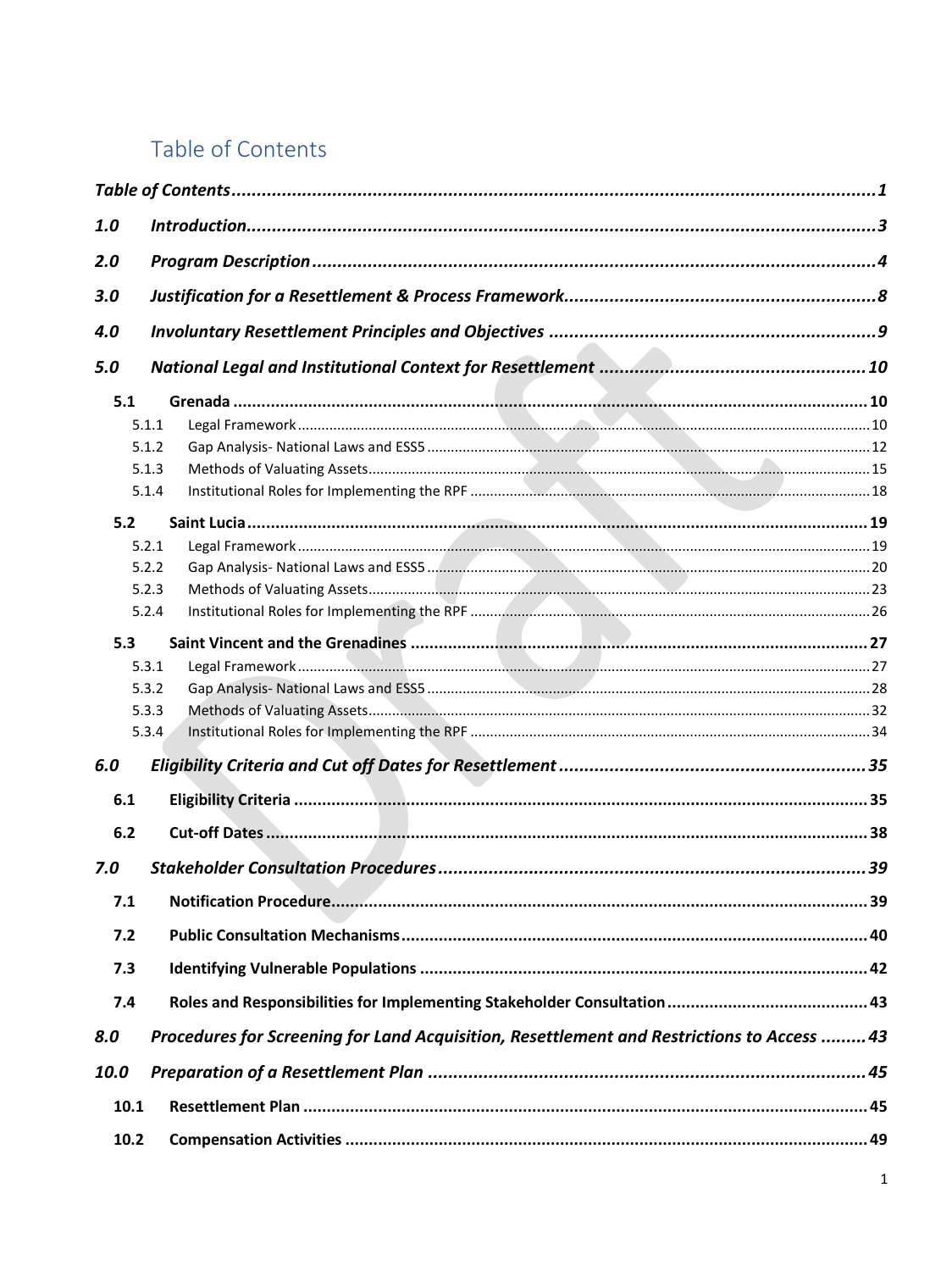| 10.3 |                                                                                              |
|------|----------------------------------------------------------------------------------------------|
| 11.0 | Measures to mitigate economic displacement due to restricted access to resources through the |
|      |                                                                                              |
| 11.1 | Livelihood Recovery and Sustainability Measures to Assist Project Affected Persons 51        |
| 11.2 |                                                                                              |
| 11.3 |                                                                                              |
| 12.0 |                                                                                              |
| 12.1 |                                                                                              |
| 12.2 |                                                                                              |
| 12.3 |                                                                                              |
| 12.4 |                                                                                              |
| 13.0 |                                                                                              |
| 13.1 |                                                                                              |
| 13.2 |                                                                                              |
| 13.3 |                                                                                              |
| 13.4 |                                                                                              |
| 13.5 |                                                                                              |
| 13.6 |                                                                                              |
| 13.7 |                                                                                              |
| 13.8 |                                                                                              |
| 13.9 |                                                                                              |
| 14.0 |                                                                                              |
| 14.1 |                                                                                              |
| 14.2 |                                                                                              |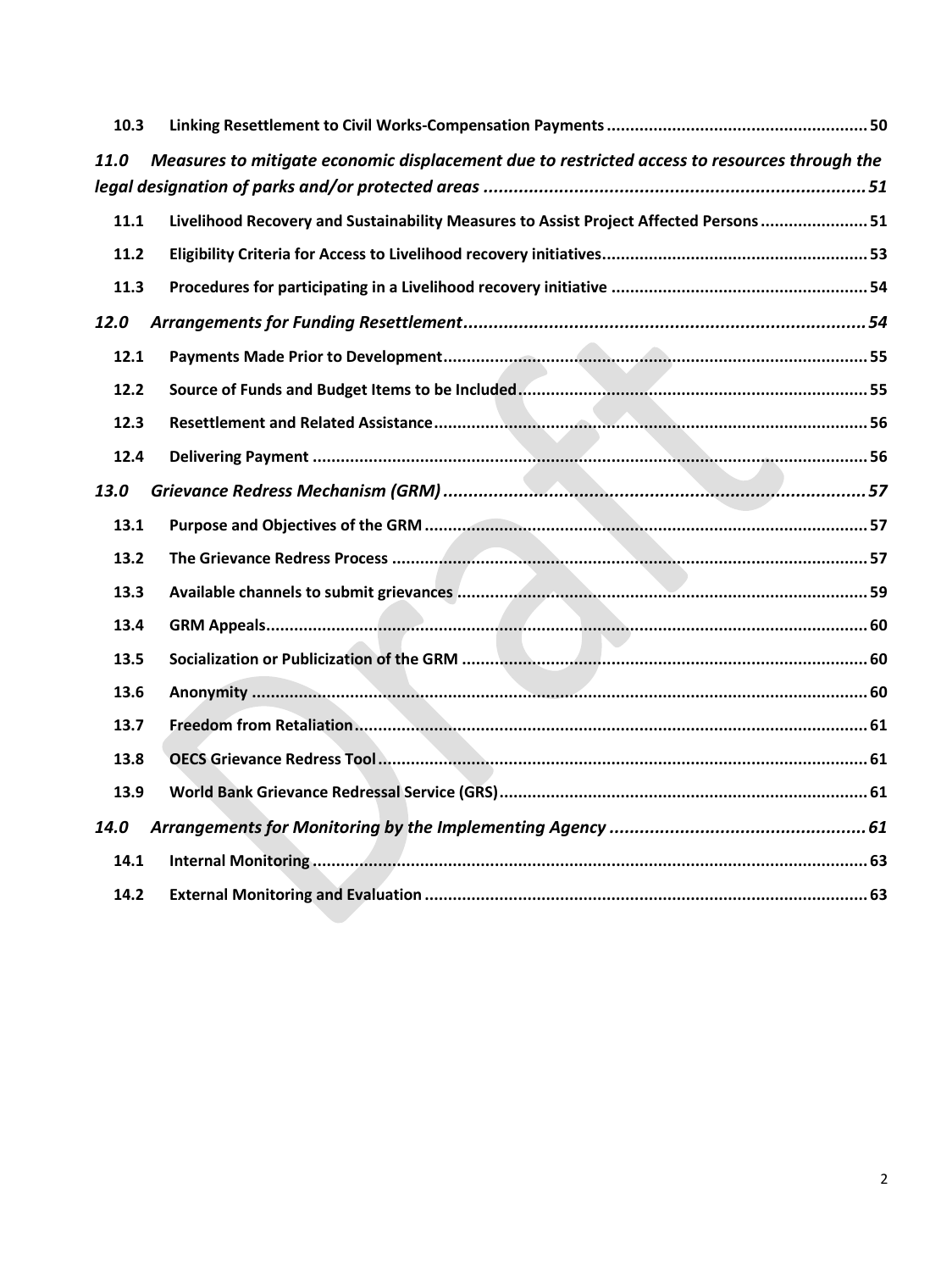# <span id="page-3-0"></span>1.0 Introduction

This document serves as the Consolidated Resettlement Policy Framework and Process Framework (hereafter, referred to RPF) to be used under the Unleashing the Blue Economy of the Caribbean (UBEC) program. The RPF has been developed in accordance with the requirements set out in the World Bank's Environmental and Social Framework (ESF) Environmental and Social Standard 5 (ESS5) - Land Acquisition, Restrictions on Land Use and Involuntary Settlement<sup>1</sup>, which apply to UBEC.

A RPF is required where a risk exists of physical and/or economic displacement due to involuntary resettlement, land acquisition or restrictions of access but where the type or location of planned Project civil work and other activities has not yet been determined at this stage. For this reason, no resettlement plans are required at this stage of the project. As explained in the RPF, a more detailed resettlement plan (RAP) may be required where more information is available, in case ESS5 impacts are identified for a specific Project investment. A process framework is required because the project will fund activities that may restrict access to livelihood-generating resources.

ESS5 and this RPF sets out the mandatory requirements to the Organisation of Eastern Caribbean States (OECS) and national governments expected to participate in the UBEC program regarding resettlement objectives, organizational arrangements and criteria for designing resettlement plans, including compensation at full replacement cost and livelihood recovery measures to be applied during program implementation<sup>2</sup>. The RPF will be implemented on a national scale and will rely on legal and institutional arrangements and mechanisms already in place within each of the three OECS states participating in the project, provided they are aligned with ESS5.

The scope of this RPF is focused on compulsory land acquisition occurring within the framework of national Land Acquisition Acts and involuntary resettlement resulting from public purchase or use of lands for public good. This RPF does not apply to impacts on incomes or livelihoods that are not a direct result of land acquisition or land use restrictions imposed by the project, as such impacts would be address under ESS1 and other environmental and social documents of UBEC, such as the ESMF. Similarly, this RPF does not make provisions for compensation or resettlement associated with land acquired by private interests for private purposes. Requirements associated with ESS1 are spelled out in the project's Environmental & Social Management Framework (ESMF).

<sup>&</sup>lt;sup>1</sup> See World Bank. 2018. Guidance Note for Borrowers. ESS5: Land Acquisition, Restrictions on Land Use and Involuntary Resettlement. http://documents1.worldbank.org/curated/en/294331530217033360/ESF-Guidance-Note-5-Land-Acquisition-Restrictions-on-Land-Use-and-Involuntary-Resettlement-English.pdf

<sup>2</sup> See ESS5 paragraph 30.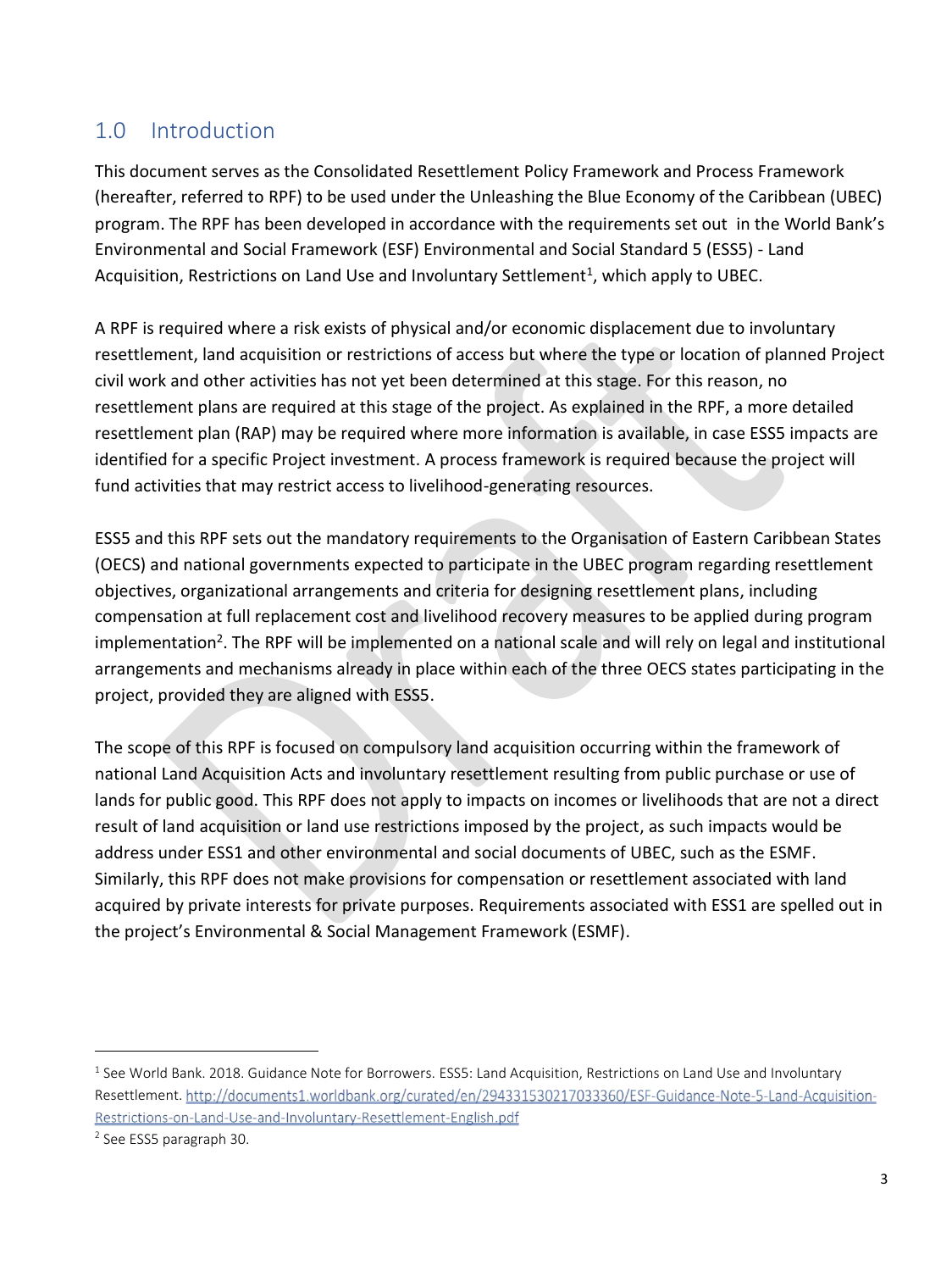# <span id="page-4-0"></span>2.0 Program Description

 $\overline{a}$ 

The Unleashing the Blue Economy of the Caribbean (UBEC) Program is to be implemented as a Series of Projects (SOP) over a five to fifteen-year period, with each project implemented over a five-year period as per projected country demand<sup>3</sup>. UBEC's Project Development Objective (PDO) is to strengthen the enabling environment for the blue economy, economic recovery and resilience of selected coastal assets in participating countries and at sub-regional level. The PDO serves as an overall framework for strengthening the management and resilience of marine and coastal assets to stimulate select OECS economies at the regional, national and community levels. In particular, participating countries will benefit from improved competitiveness of their economies in in two critical, interconnected sectors – tourism and fisheries – and one underlying enabling infrastructure service, waste management.

While the UBEC program challenges are regional in nature, addressing these will require interventions and institution building at both the regional and national levels. Coordination among participating countries is critical for enhancing synergies given their economic dependence on tourism and their shared marine ecosystems and fishery resources, as well as mitigating coastal and marine pollution.

The SOP approach enables countries to join the program when they are ready, and to participate at different implementation levels within the same PDO framework. Investment projects to be initiated in FY2022 are to be led by the governments of Grenada, Saint Lucia, Saint Vincent and the Grenadines and the OECS Commission. A second phase comprising at least one additional country-level investment projects is expected to be initiated in FY2023-2025. These could involve Antigua and Barbuda and Dominica, among others. Other Caribbean countries may participate from FY2024 onwards. The design of the second and subsequent phase of projects will consider the capacity of institutions, technical competencies, and challenges, and will benefit from lessons learned from phase one.

The Project is comprised of four components implemented in the tourism, fisheries and waste management sectors in the three Eastern Caribbean countries and at the regional level through the OECS Commission.

### **COMPONENT 1: STRENGTHENING GOVERNANCE, POLICIES AND CAPACITY BUILDING FOR KEY PRODUCTIVE SECTORS**

This component, through its two sub-components, targets national and regional policies, strategies, institutions, legal frameworks, and capacity building by the public sector necessary to support economic recovery and jobs and to improve the management of natural assets contributing to the regional marine environmental health and resilience.

<sup>&</sup>lt;sup>3</sup> The term "Program" in this document refers to a Series of Projects (SOP). The SOP approach provides flexibility for considerable economies of scale and facilitates positive spillovers that accommodate for financial constraints.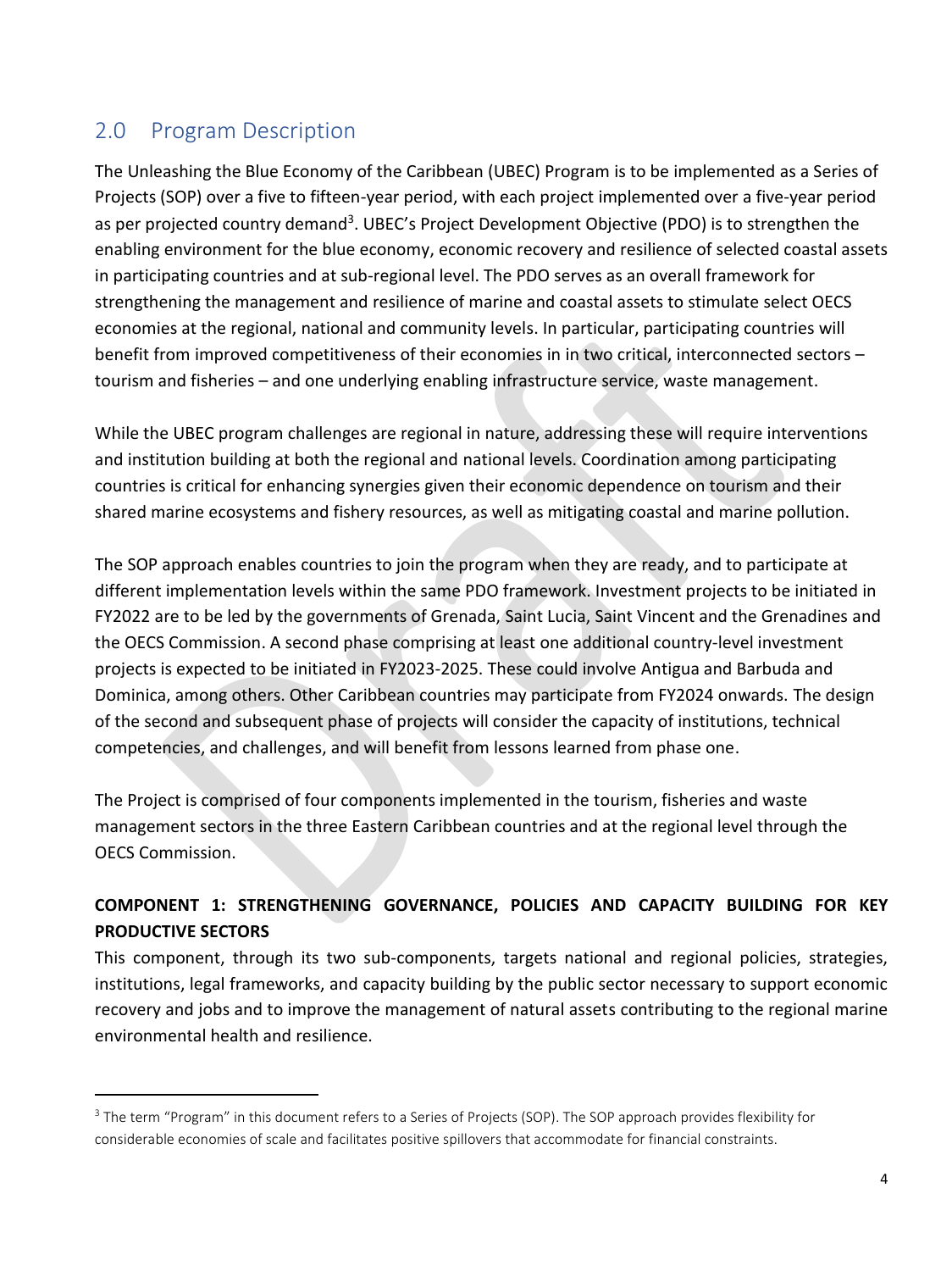**Subcomponent 1.1 Strengthening Regional Policies, Institutions and Coordination:** Harmonizing regulations and government procedures and boosting regional cooperation will allow for stronger economies of scale in the region. The OECS Commission plays a strategic role in strengthening regional integration and helping manage a regionally shared economic resource in the interest of the OECS countries. The regional approach is essential to address potential transboundary issues and increase the impact of national interventions. This is particularly important for transboundary fisheries, intra-regional tourism, and for coordination of initiatives to phase out single-use plastics. This subcomponent will support: i) renewal of the OECS Common Tourism Policy to increase competitiveness based on a blue economy approach; ii) update of the OECS Regional Fisheries Policy and develop a regional strategy for Illegal, Unreported and Unregulated (IUU) fishing; and, iii) the use of Management Strategy Evaluation processes to enhance collaboration between resource managers and decision makers and to explore the trade-offs in performance of promising candidate management strategies through national, subregional and regional processes, and iv) the development of an OECS Waste Management Policy and Action Plan, and other regional policy reforms to address marine litter. This subcomponent, implemented by the OECS Commission, will also support the development and management of regional knowledge and data systems (e.g., regional blue economy data platform) and regional knowledge exchanges for increased regional integration and collaboration including with the private sector.

### **Subcomponent 1.2 Strengthening National Policies, Institutions and Capacity Building:**

This subcomponent is designed to strengthen governance and the regulatory framework of tourism, fisheries and waste management at the national level. It aims to support development and implementation of sector standards, policies, and operational guidelines in the participating countries. Activities will support policy measures aimed at increasing investments in value addition across sector outputs as well as upstream policies in the circular economy to reduce plastics pollution and enhancing domestic waste management. This subcomponent will also support capacity development to ensure the region has access to a skilled workforce as it recovers and grows in the context of increased competition post-COVID-19. Capacity building activities will include specialized skills targeting new tourism and fisheries products to reach domestic and export markets; internet and social media marketing; greening operations to address climate adaptation and mitigation; adoption of health and safety protocols, among others.

### **COMPONENT 2 - SCALE UP ACCESS TO FINANCE AND INFRASTRUCTURE INVESTMENTS IN THE BLUE ECONOMY**

Delivered through two subcomponents, this component includes an innovative financing mechanism to enable private sector-led growth and direct investments into economic activities that enhance ocean health and resilience leading to an increase in employment and greater GDP contribution from ocean assets.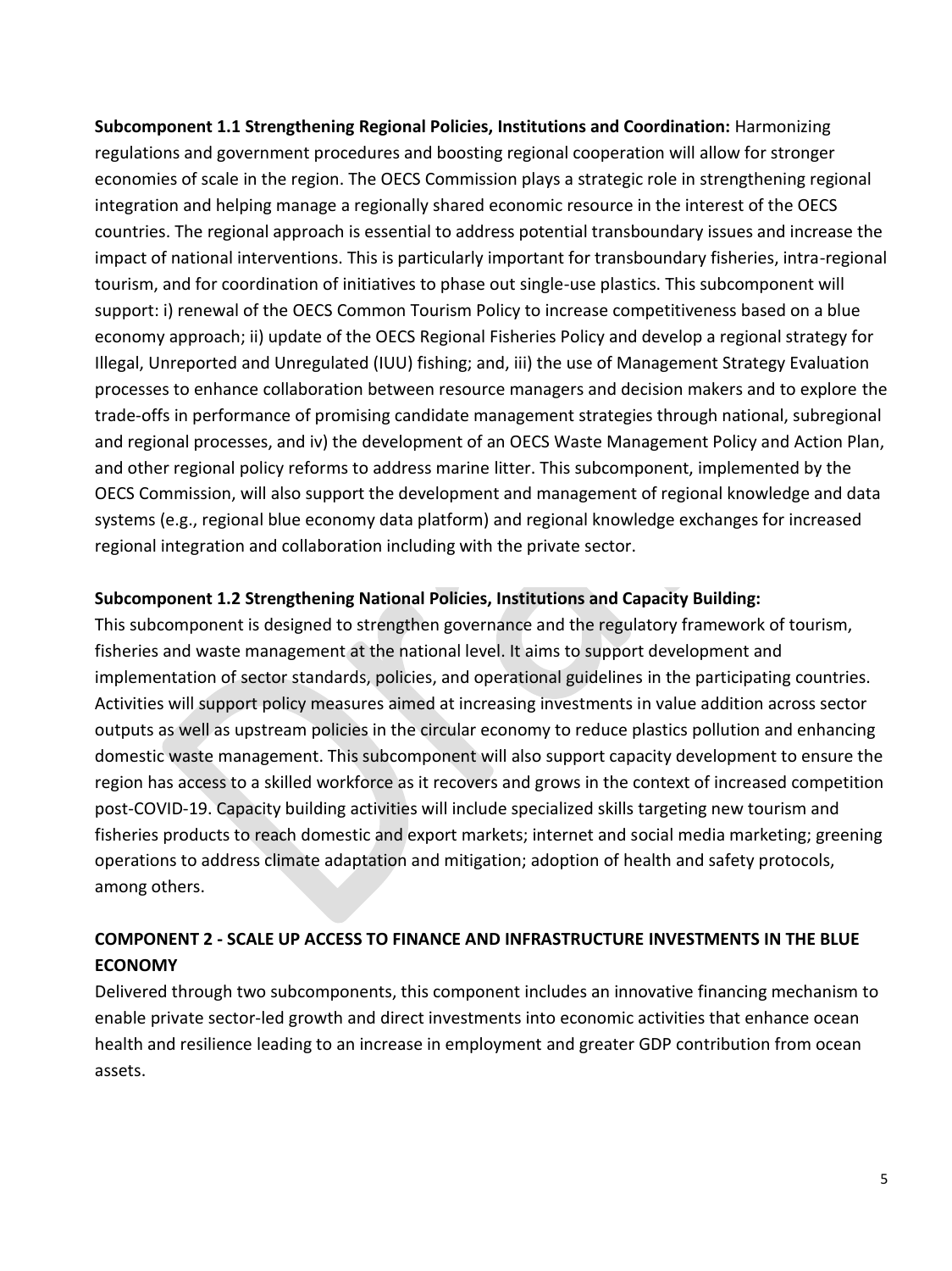**Subcomponent 2.1-Scale Up Access to Finance to Micro, Small and Medium-sized Enterprises (MSMEs) and Fisherfolk Communities:** This component includes an innovative financing mechanism to enable private sector-led growth and direct investments into economic activities that enhance ocean health and resilience leading to an increase in employment, greater GDP contribution from ocean assets, and broader uptake of climate resilient approaches.

**2.1a The Regional MSME matching grants program** This subcomponent is designed to finance business development services (BDS) and matching grants to increase the productivity, job creation, and upgrade the capabilities of MSMEs and communities within blue economy value chains (e.g., tourism, fisheries and waste management). The Regional MSME matching grants program seeks to fund activities that will: (a) support tourist operators, fish workers, service providers, and coastal communities to increase employment, productivity and innovation while ensuring sustainable management of the marine and coastal natural resources; and (b) enhance market linkages and business relations for target beneficiaries with other value chain actors. The matching grants will be provided at the individual firm level (Window 1) and at the value chain group level (Window 2). Specific attention will be given to assisting youth and women-owned MSMEs to be successful, and those that work within regional supply chains to address and build business ideas out of critical regional challenges such as plastics or sargassum. Eligibility criteria will ensure MSMEs with commercial viability adopt an approach of building back better, respecting the integrity and resilience of the regional coastal ecosystems. The program will be managed at the regional level by the OECS Commission to foster greater regional collaboration. Details pertaining to management of the program will be included in the Project Operational Manual.

**2.1b Expansion of the regional climate-risk insurance for fisheries.** This part of sub-component 2.1 focuses on the Caribbean Ocean and Aquaculture Sustainability Facility (COAST) fisheries risk insurance scheme. The COAST insurance product supports governments' efforts to rapidly channel financial resources to those fishers most impacted by extreme weather events, by providing governments with funding to cover the most immediate needs of fishers following a natural disaster or extreme weather event. COAST enhances inclusiveness by covering, among others, fish vendors and processors, most of whom are women. Through formal registration in the scheme, these women, for the first time, will be insured to support their livelihoods. On a pilot basis, the Caribbean Catastrophe Insurance Facility (CCRIF) has made the COAST product available to Grenada and Saint Lucia, for the 2019/20, 2020/21 and 2021/22 policy years. This Project UBEC will now extend this risk insurance product to SVG and continue to support Grenada and Saint Lucia to scale up efforts in the application of this insurance product.

#### **Subcomponent 2.2 Scale Up Infrastructure Investments for Economic Resilience and Ocean Health:**

This activity will target coastal infrastructure investments that generate jobs in the short term and lay the foundation for long-term recovery through investments that help build a low-carbon, less polluting, more sustainable and resilient coastal economy that is adaptive to climate change. The countries either have existing coastal and marine spatial plans or strategies of acceptable quality with priority investments identified or have undertaken assessments that list priority actions for more resilient coastal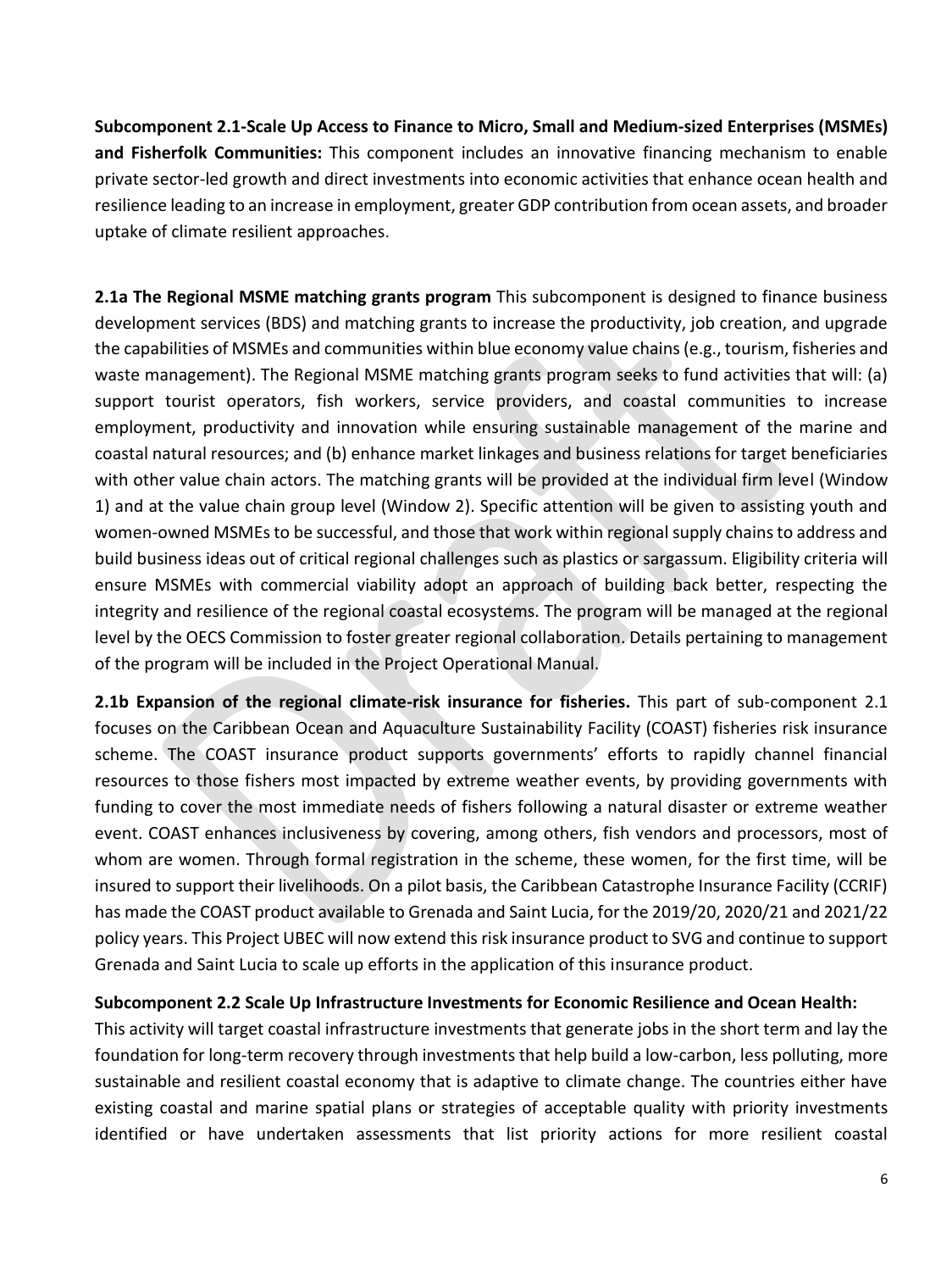infrastructure. These public investments aim to de-risk private investment by improving, restoring or preserving healthy and functioning marine ecosystems, and support measures to prevent further degradation of key marine and coastal hotspots. All infrastructure works will be supported by prefeasibility studies, climate risk screening, cost-benefit analyses, environmental and social impacts, and public consultations, as required. Activities will be selected based on the following criteria: a) potential for job creation; b) potential economic impact in the short term; c) sustainability and resilience; and d) potential for catalyzing private sector investment. Example of activities to be financed will include: i) enhancements of marine-based tourism infrastructure (e.g. yachting, mooring buoys, visitor information, signage, access) to improve visitor experience and generate value from marine and coastal natural assets; ii) targeted investments in waste collection, segregation, recycling and disposal infrastructure to improve solid waste management systems and reduce plastics pollution; iii) pre- to post-harvest fisheries improvements to increase the value of fish products (such as small-scale solar powered processing and cold storage facilities), and investments in aquaculture to support food security and economic diversification for local communities; and, iv) restoration of nature-based infrastructure for coastal resilience (e.g. replanting coastal mangroves) and adoption of innovative technologies to strengthen monitoring and surveillance of the marine ecosystems.

#### **COMPONENT 3: CONTINGENT EMERGENCY RESPONSE COMPONENT (CERC)**

The objective of this component is to support participating countries to be ready to rapidly respond in the event of a future eligible crises or emergencies defined as "an event that has caused, or is likely to imminently cause, a major adverse economic and/or social impact associated with natural or humanmade crises or disasters." Such events may include a disease outbreak, such as the COVID-19 pandemic, and natural disasters. Following an eligible crisis or emergency, the Borrower may request the World Bank to re-allocate project funds to support emergency response and reconstruction. This component would draw from the uncommitted loan resources, as defined in the Financing Agreement for each country, under the Project from other project components (within each country's financing envelope) to cover the emergency response. The Project will follow a dedicated CERC Manual that will describe how the Component would be triggered and include clear step-by-step guidelines on disbursement.

#### **COMPONENT 4 -PROJECT MANAGEMENT, COMMUNICATION AND REGIONAL COORDINATION**

The objective of this component is to ensure effective project implementation, monitoring of activities and final project evaluation. The component will finance goods, consulting and non-consulting services, training and operating costs of the Project Implementation Units (PIU) in each country for expenditures related to project activities, including: (a) project coordination and management; (b) compliance with environmental and social standards; (c) monitoring, evaluation, and impact assessment; (d) data collection; fiduciary administration, accounting and financial and technical audits, procurement processes; (f) stakeholder and citizens' engagement, including application of a grievance redress mechanism; (g) communications; and (h) regional coordination. The costs associated with management and coordination at the regional level by a Regional IDA grant managed by the OECS Commission.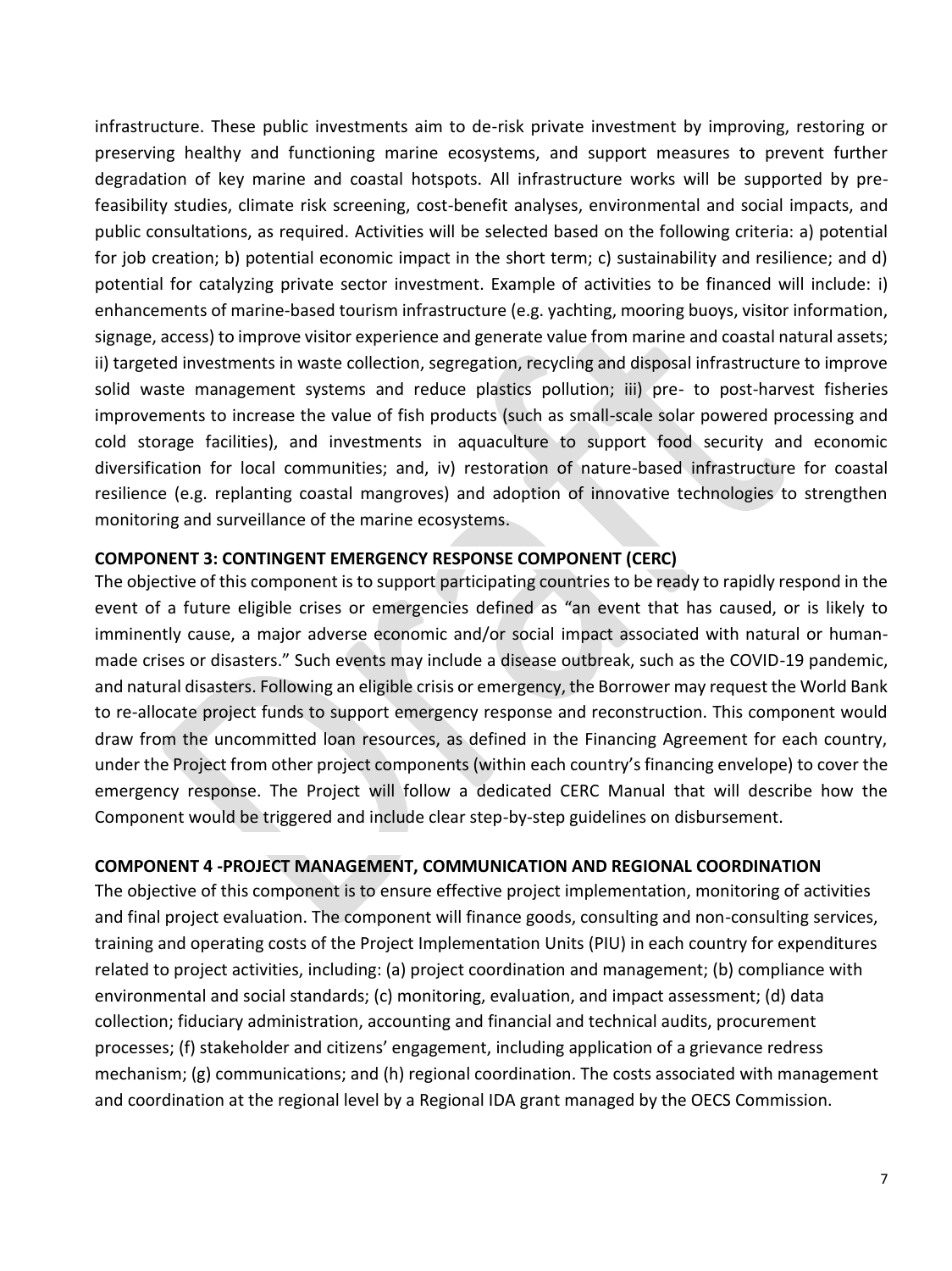# <span id="page-8-0"></span>3.0 Justification for a Resettlement & Process Framework

The purpose of the RPF is to clarify resettlement principles, organizational arrangements and design criteria which will be applied to project components and sub-components during implementation. An RPF is required as the UBEC program includes a number of activities with the potential to adversely impact livelihoods and/or result in the need for resettlement.

Component 1.1 may fund "regulations for sensitive marine protected areas". This may result in areas that are traditionally used for tourism or fishing activities becoming exclusion areas, thereby affecting the livelihood of tourism operators or fishers who visit the spots to earn a living.

Component 2.2 will fund direct investments in resilient coastal infrastructure supporting the three sectors areas of tourism, fisheries & aquaculture and waste management. The type and location of these civil work activities has not yet been determined. Therefore, it is not yet known whether the project will result in any land acquisition, involuntary resettlement or economic displacement as a result of these activities.

The project's RPF anticipates the need to mitigate these potential risks. The RPF examines national legislation around involuntary land acquisition and resettlement as well as gaps with the Bank's ESS5 and describes procedures, measures and steps to follow for land acquisition. The RPF includes both the types of impacts related to ESS5 as well as the proposed mitigation measures. Once the location of subprojects is determined and the specific information is available, resettlement plans will be prepared for those subprojects causing impacts covered under ESS5 and in line with the RPF. In response to the potential for loss of livelihoods, the RPF proposes livelihood recovery and sustainability measures to assist affected persons and defines eligibility criteria. Finally, the RPF includes a grievance redress mechanism for project-affected individuals, households or businesses, identifies institutional mechanisms for implementation of the RPF, and presents a system for monitoring and reporting.

Development of the UBEC RPF relies on the following documents:

- World Bank. 2018 Guidance note for borrowers on ESS5: Land Acquisition, Restrictions on Land Use and Involuntary Resettlement. https://documents1.worldbank.org/curated/en/294331530217033360/ESF-Guidance-Note-5-Land-Acquisition-Restrictions-on-Land-Use-and-Involuntary-Resettlement-English.pdf
- World Bank. 2016. Environmental and Social Framework. ESS5. Land Acquisition, Restrictions on Land Use and Involuntary Resettlement. http://documents1.worldbank.org/curated/en/383011492423734099/pdf/The-World-Bank-Environmental-and-Social-Framework.pdf
- World Bank. 2020 ESF/Safeguards Interim Note: COVID-19 Considerations in Construction/Civil Works Projects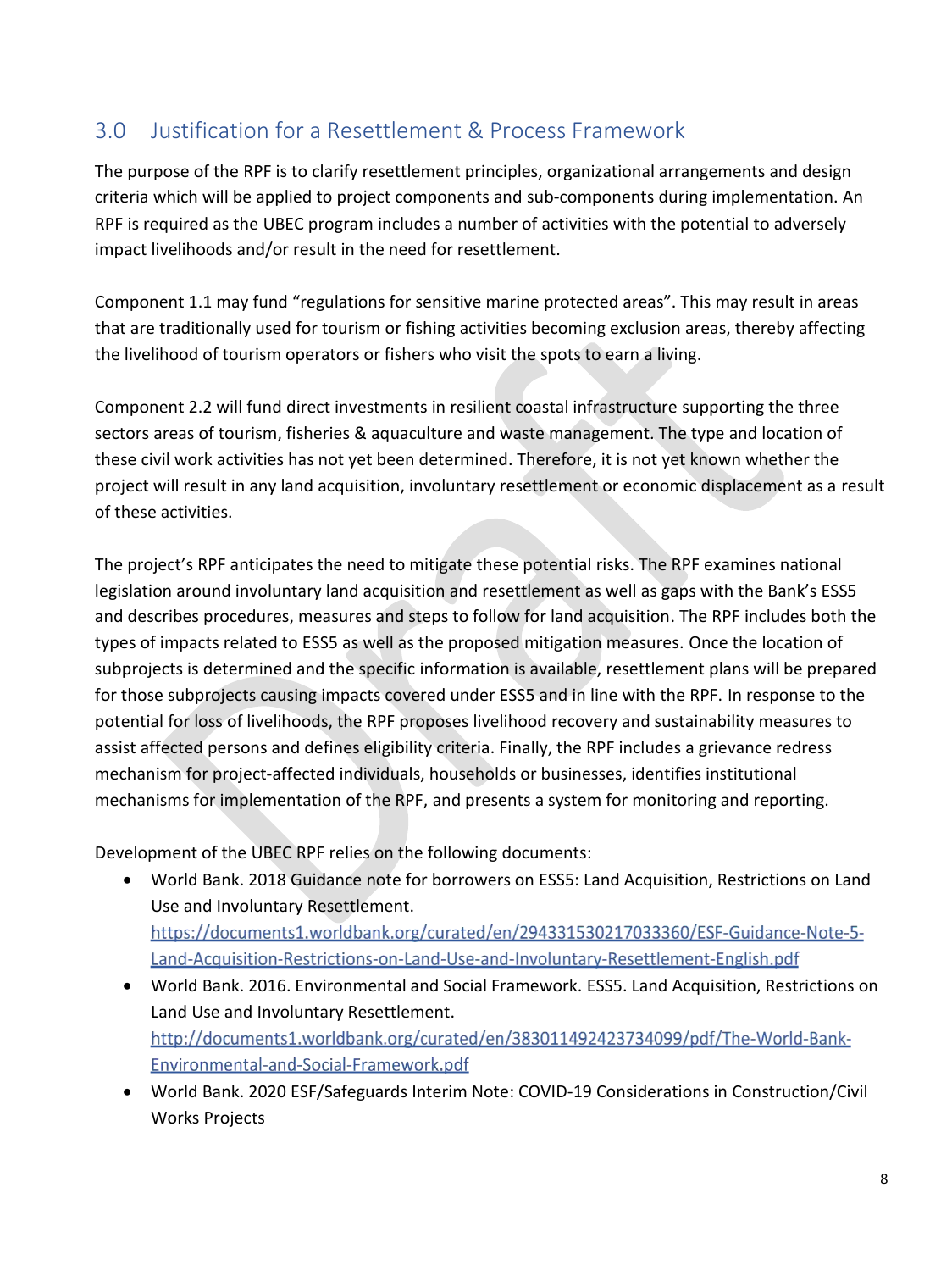- OECS. 2020. Caribbean Regional Oceanscape Project Involuntary Resettlement Policy Framework.
- OECS. 2019. Caribbean Regional Oceanscape Project Process Framework.

# <span id="page-9-0"></span>4.0 Involuntary Resettlement Principles and Objectives

ESS5 recognizes that project-related land acquisition, involuntary resettlement and restrictions on land use can have adverse impacts on communities and persons. These actions may result in physical displacement (relocation, loss of residential land or loss of shelter) or economic displacement (loss of land, assets or access to assets), leading to loss of income sources or other means of livelihood), or both. The term "involuntary resettlement" refers to these impacts. Resettlement is considered involuntary when affected persons or communities do not have the right to refuse land acquisition or restrictions on land use that result in displacement.

The objectives and associated principles of the RPF as laid out in ESS5 are to:

- 1. Avoid involuntary resettlement or, when unavoidable, minimize involuntary resettlement by exploring project design alternatives.
- 2. Avoid forced eviction.
- 3. Mitigate unavoidable adverse social and economic impacts from land acquisition or restrictions on land use by a) providing timely compensation for loss of assets at replacement cost, and b) assisting displaced persons in their efforts to improve, or at least restore, their livelihoods and living standards, in real terms, to pre-displacement levels or to levels prevailing prior to the beginning of project implementation, whichever is higher.
- 4. Improve living conditions of poor or vulnerable persons who are physically displaced, through provision of adequate housing, access to services and facilities, and security of tenure.
- 5. Conceive and execute resettlement activities as sustainable development programs, providing sufficient investment resources to enable displaced persons to benefit directly from the project, as the nature of the project may warrant.
- 6. Ensure that resettlement activities are planned and implemented with appropriate disclosure of information, meaningful consultation, and the informed participation of those affected.

In short, involuntary resettlement should be treated as a measure of last resort due to the upheaval and disruption it causes on affected peoples. Where involuntary resettlement is unavoidable, measures taken to mitigate its adverse impacts should be designed and implemented through meaningful stakeholder consultation in order to ensure that affected persons, households and business owners share in the wider economic benefits of the project.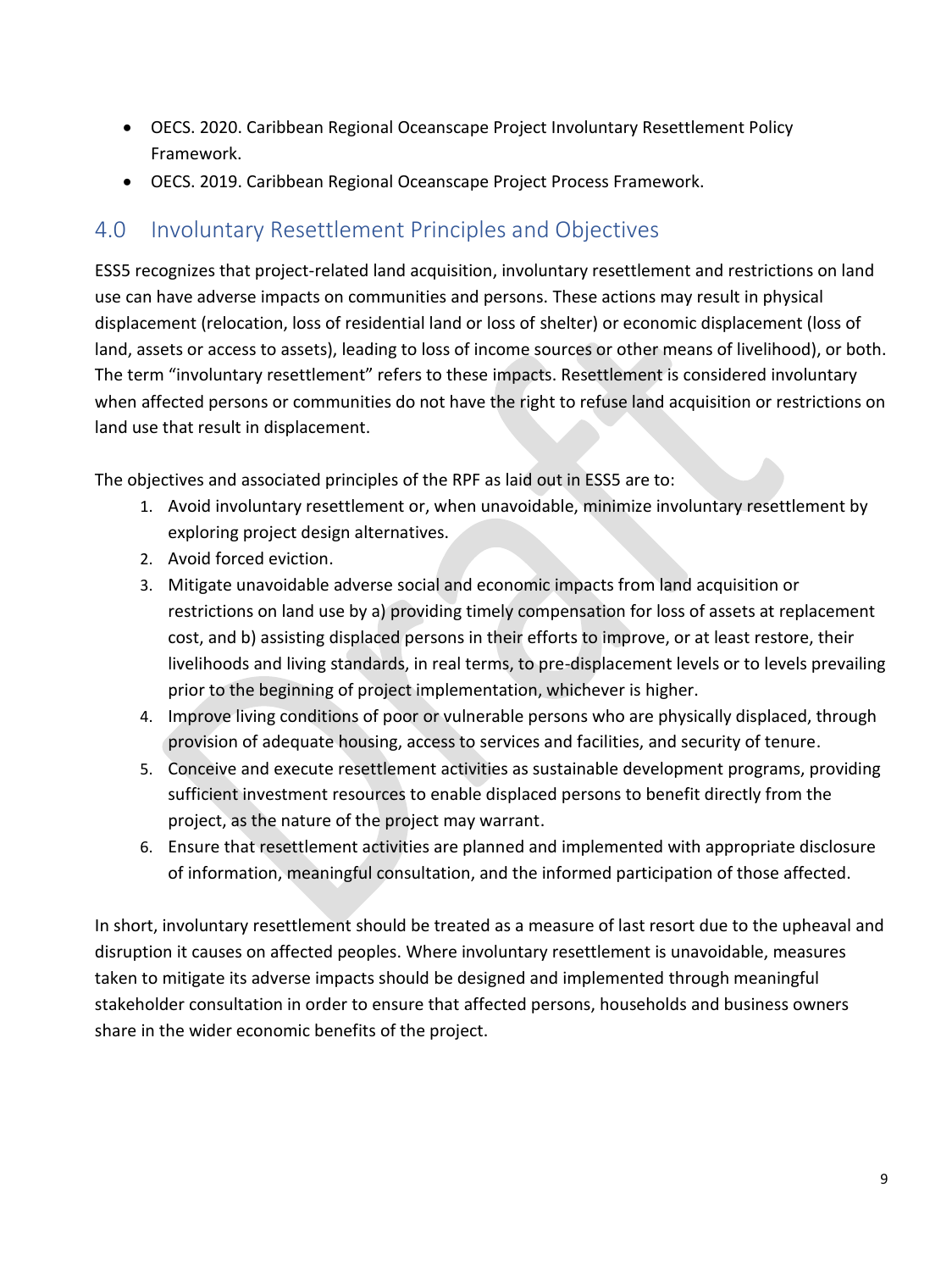### **BOX 1 Designing a Meaningful Consultation Process**

Consultation is meaningful when it is designed to accomplish these objectives:

- *Begins early in the project planning process* to gather initial views on the project proposal and inform project design.
- *Encourages stakeholder feedback,* particularly as a way of informing project design and engagement by stakeholders in the identification and mitigation of environmental and social risks and impacts.
- Continues on an *ongoing* basis, as risks and impacts arise.
- Is based on the *prior disclosure and dissemination of relevant, transparent, objective, meaningful and easily accessible information* in a timeframe that enables meaningful consultations with stakeholders in a culturally appropriate format, in relevant local language(s) and is understandable to stakeholders.
- *Considers and responds to feedback.*
- Supports *active and inclusive engagement* with project-affected parties.
- Is *free of external manipulation, interference, coercion, discrimination, and intimidation.*
- Is *documented and disclosed* by the Borrower.

# <span id="page-10-0"></span>5.0 National Legal and Institutional Context for Resettlement

Grenada, Saint Lucia and Saint Vincent and the Grenadines are expected to participate in phase 1 projects of the UBEC program. This section describes the legal and institutional context for addressing involuntary resettlement at a national scale in each of these three countries and identifies gaps between national legislation and the World Bank's ESF to be filled.

### <span id="page-10-1"></span>5.1 Grenada

### <span id="page-10-2"></span>5.1.1 Legal Framework

Provisions governing compensation to individuals for losses associated with compulsory acquisition of land for public purposes, and for losses associated with resettlement are contained in the Constitution and the Land Acquisition Act. Land acquisition legislation is similar across the OECS territories, allowing national governments to exercise rights of compulsory purchase of property in the absence of successful negotiations with private landowners.

Additional guidance to prepare resettlement and compensation programs associated with the purchase and development of land for public or private benefit may be offered through national legislation enabling environmental impact assessments (EIAs).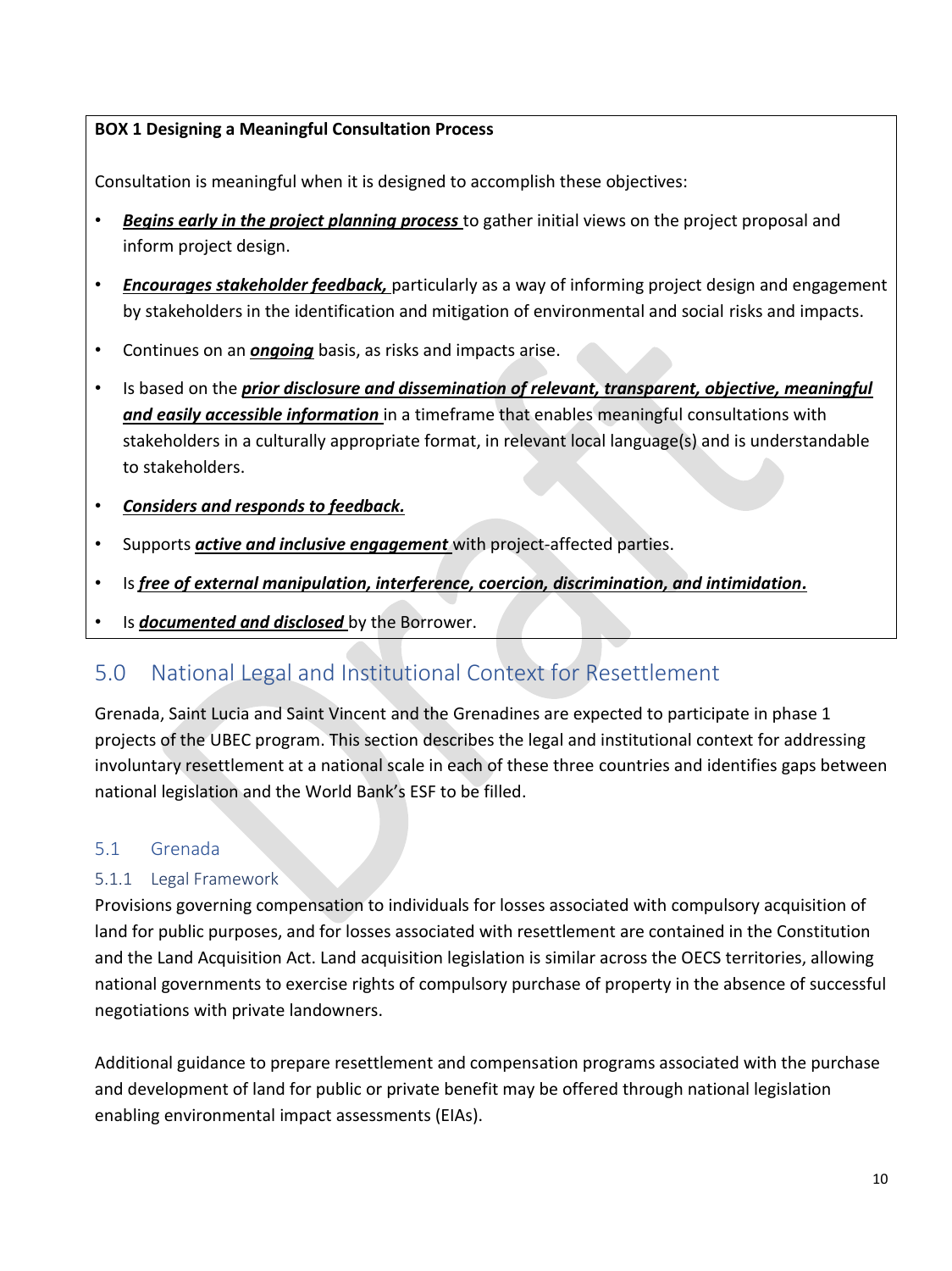National legislation relevant to land acquisition and resettlement in Grenada is summarised in Table 1.

| Legislation                 | <b>Description</b>                                                                                   |
|-----------------------------|------------------------------------------------------------------------------------------------------|
| Constitution Order 1973     | All compensation for compulsory land or other asset acquisition originates                           |
|                             | from Grenada's Constitution. Compensation is established as a                                        |
|                             | fundamental right of every citizen whose property is compulsorily acquired                           |
|                             | by the state for public purposes. Every person, regardless of race, place of                         |
|                             | origin, political opinion, colour, creed or sex is entitled to: "Protection for                      |
|                             | the privacy of his home and other property and from deprivation of                                   |
|                             | property without compensation" (Chapter 1, No. 1 (c) and for "prompt                                 |
|                             | payment of full compensation" (No. $6(1)$ ).                                                         |
| Land Acquisition Act (CAP   | Provides for the acquisition of land by the State for public benefit. Projects                       |
| 159), 1945 and Land         | requiring resettlement are under the provision of this Act. See Appendix 3                           |
| Acquisition (Amendment)     | of this Act for a detailed outline of the process of acquisition.                                    |
| Act 16, 1991                |                                                                                                      |
| The Land Settlement Act     | The Act states that the Governor may acquire land from private parties,                              |
| (CAP 161) of 1933           | voluntarily or compulsorily in compliance with the Land Acquisition Act, to                          |
|                             | create a land settlement area. The act lays out regulations for the tenants                          |
|                             | of a land settlement area. The Act Provides for the absolute proprietorship                          |
|                             | over land (exclusive rights). Such land can be acquired by the State under                           |
|                             | the Land Acquisition Act.                                                                            |
| Physical Planning and       | The Act requires that all lands intended for any development (resettlement                           |
| Development Control Act,    | or other) must first obtain planning and development approval.                                       |
| No 25, 2002                 |                                                                                                      |
| <b>Environmental Impact</b> | Provision for EIA is contained within the Physical Planning and                                      |
|                             | Assessment (EIA) Legislation Development Control Act, Part 4. Section 25(1) states that the Physical |
|                             | Planning and Development Control Authority must not grant permission for                             |
|                             | the development of land pursuant to an application to which this section                             |
|                             | applies unless it has first taken the EIA report into account. Schedule 2 lists                      |
|                             | 18 matters for which an EIA are normally required.                                                   |

**Table 1: Laws of Grenada governing land acquisition and resettlement**

There is no existing legislation or official policy document that specifically supports resettlement initiatives in Grenada. Similarly, no prescribed legislation or formal policy for relocation of squatters exists in Grenada. Guidance on establishing procedures for resettlement may rely on established practice but must comply with the principles and requirements laid out in this RPF.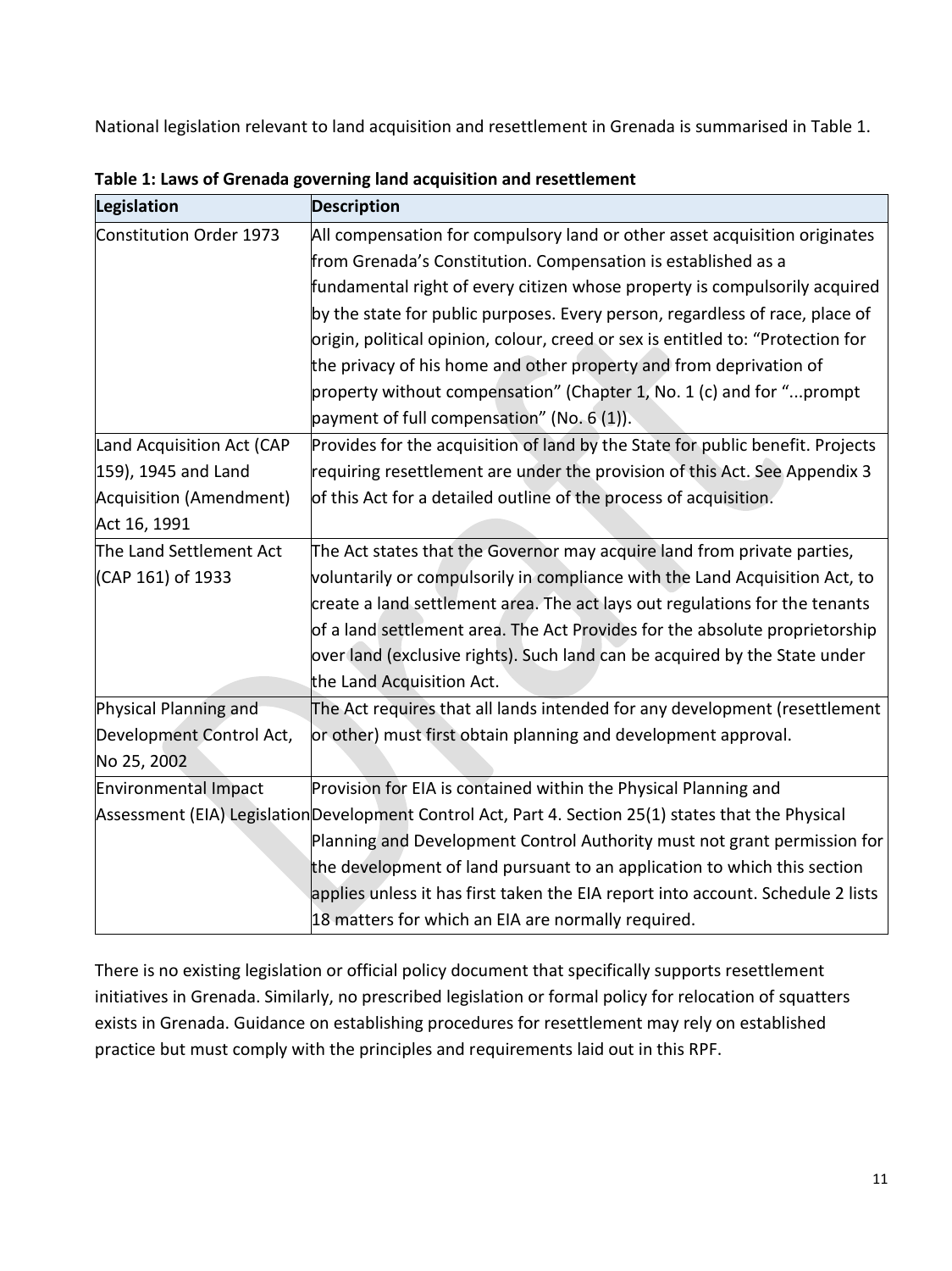Entitlement to compensation and assistance related to livelihood restoration is not addressed by national legislation, as such as guidance regarding eligibility for compensation and livelihood restoration assistance is based on World Bank ESS5 requirements, described below.

### <span id="page-12-0"></span>5.1.2 Gap Analysis- National Laws and ESS5

With the exception of entitlement to compensation and assistance related to livelihoods restoration, the relevant national laws of Grenada are generally consistent with ESS5. The standard of compensation related to land acquisition is largely consistent with the concept of Compensation at Full Replacement Cost. Under Section 19 of the Land Acquisition Act, land is valued based on full market value twelve months prior to formal acquisition. As a result, compensation does not account any appreciation in land value during this 12 month period. In addition to full market value, compensation also takes into account any damages sustained to the owner as a result of the acquisition, including damages to earnings. Under Section 22, the claimant may be awarded reasonable costs incurred by in the preparation and submission of the claim for compensation. Finally, under Section 30, claimants entitled to compensation are exempted from stamp duties and fees related to the claim for compensation. The Act does not explicitly address the exclusion of taxation of compensation.

One noted inconsistency is the fact that ESS5 requires that land acquisition may only occur after compensation has been paid. Where resettlement is required, ESS5 also requires that resettlement sites and moving allowances be paid prior to the commencement of any development. By contrast, the National Land Acquisition Act allows the government to take possession of any needed land and development proceed prior to compensation being paid. In order to ensure compliance with ESS5, eligible Project Affected People (PAPs) must be compensated before any Project-related activity or works leading to ESS5 impacts are initiated (Table 2). The timeframe for finalisation of resettlement arrangements before the actual start of a project will vary on a case-by-case basis. However, failure to reach settlement could result in expropriation or other compulsory procedures.

| <b>Activity</b> |                       | <b>Description/Task</b> |                                                                     |  |
|-----------------|-----------------------|-------------------------|---------------------------------------------------------------------|--|
| 1.              | Land Identification   |                         | Identify properties to be acquired, with relevant details.          |  |
|                 |                       |                         | List property owners under Entitlement Categories A, B or C.        |  |
|                 |                       |                         | Contact property owners to inform them of the need to acquire their |  |
|                 |                       |                         | property, reason and the amount required.                           |  |
|                 |                       | ٠                       | Collection of legal documents to prove ownership of land.           |  |
|                 |                       |                         | Collection of personal identification and banking information from  |  |
|                 |                       |                         | property owners to facilitate transfer of funds.                    |  |
| 2.              | Survey & Valuation of | ٠                       | Survey affected property.                                           |  |
|                 | Properties            |                         | Land is valued based on full market value twelve months prior to    |  |
|                 |                       |                         | formal acquisition.                                                 |  |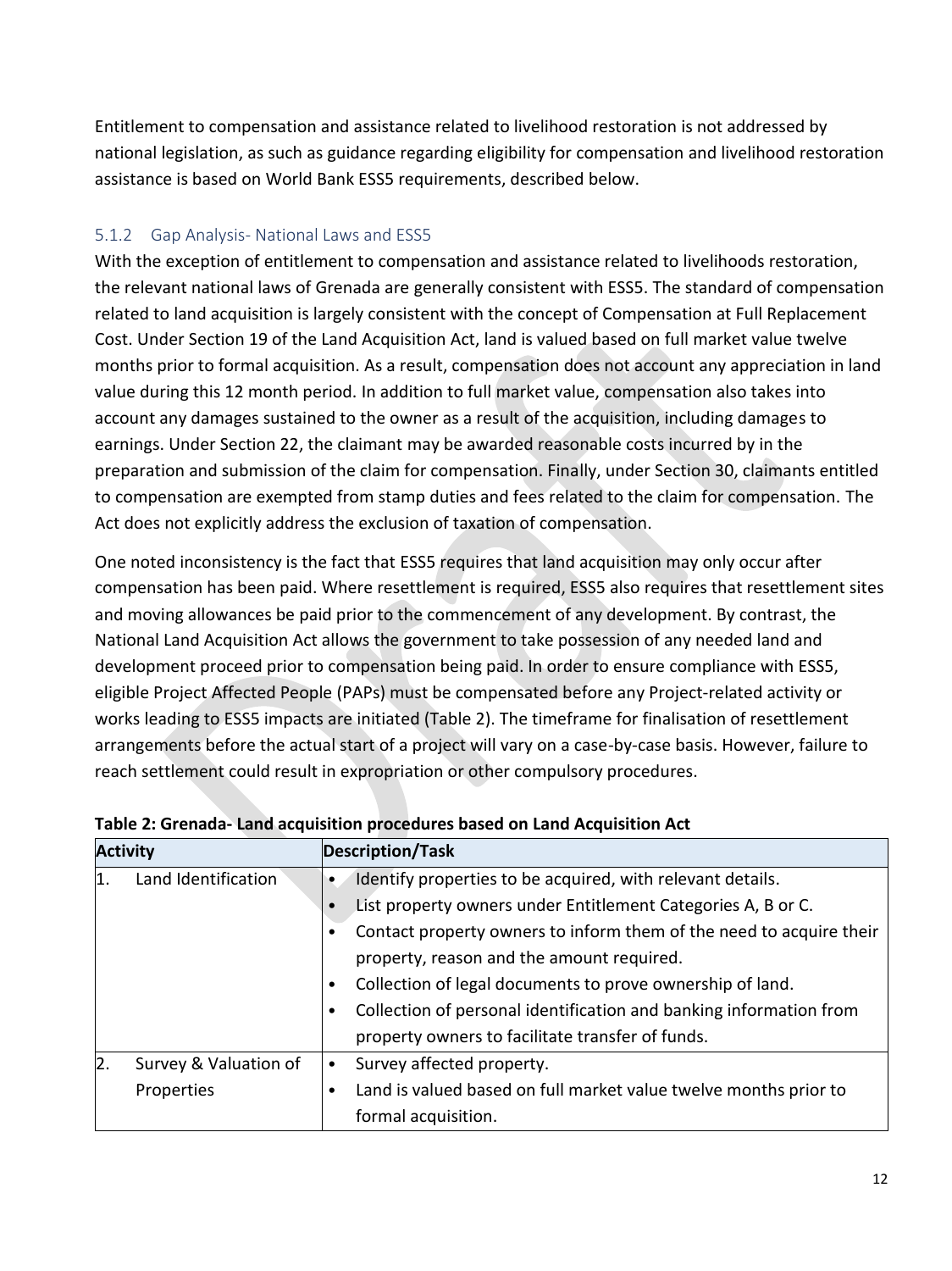| <b>Activity</b> |                             | <b>Description/Task</b> |                                                                        |  |  |
|-----------------|-----------------------------|-------------------------|------------------------------------------------------------------------|--|--|
| 3.              | Negotiation                 | $\bullet$               | Negotiate price with property owners and prepare report with           |  |  |
|                 |                             |                         | complete list of properties and final agreed price.                    |  |  |
|                 |                             | $\bullet$               | In addition to full market value, compensation may also take into      |  |  |
|                 |                             |                         | account any damages sustained to the owner as a result of the          |  |  |
|                 |                             |                         | acquisition, including damages to earnings. The claim may also         |  |  |
|                 |                             |                         | account for reasonable costs incurred by the claimant in the           |  |  |
|                 |                             |                         | preparation and submission of the claim for compensation.              |  |  |
|                 |                             | $\bullet$               | Where an agreement on the asset's market value is not reached, the     |  |  |
|                 |                             |                         | owner may provide a private assessment value for further               |  |  |
|                 |                             |                         | negotiation.                                                           |  |  |
| 4.              | Approval of                 | $\bullet$               | Prepare and submit Cabinet Paper for approval of acquisition of        |  |  |
|                 | Acquisition                 |                         | property.                                                              |  |  |
| 5.              | <b>Approval of Payment</b>  | $\bullet$               | Prepare and submit Cabinet Paper to approve payments to property       |  |  |
|                 | of Compensation             |                         | owners.                                                                |  |  |
| 6.              | <b>Transfer of Approved</b> | $\bullet$               | Approved payment amount transferred to the Treasury Division or        |  |  |
|                 | Payment                     |                         | bank accounts of affected property owners.                             |  |  |
| 7.              | Declaration &               | $\bullet$               | Declare acquisition served to landowners and publish in the Official   |  |  |
|                 | Publication                 |                         | Gazette.                                                               |  |  |
| 8.              | Compensation                | $\bullet$               | Pay compensation to affected property owners.                          |  |  |
|                 |                             | $\bullet$               | Under Section 29 of the Land Acquisition Act, all amounts awarded by   |  |  |
|                 |                             |                         | way of compensation, including interest and supplementary costs are    |  |  |
|                 |                             |                         | paid out of the Consolidated Fund on the warrant of the Minister of    |  |  |
|                 |                             |                         | Finance.                                                               |  |  |
| 9.              | <b>Filing of Receipts</b>   | $\bullet$               | Copies of receipts of payment to be filed at the Project               |  |  |
|                 |                             |                         | <b>Implementation Unit.</b>                                            |  |  |
| 10.             | Trust Account               | ٠                       | Establish trust account to hold any funds for compensation that do     |  |  |
|                 |                             |                         | not get resolved in the timeframe needed to start the works.           |  |  |
| 11.             | Acquisition and             | $\bullet$               | Under the Land Acquisition Act, the State is entitled to initiate work |  |  |
|                 | Commencement of             |                         | once Compulsory Acquisition has been Gazetted. Non-compliant with      |  |  |
|                 | Works                       |                         | ESS5-compliance would require that compensation be paid before         |  |  |
|                 |                             |                         | development                                                            |  |  |

Table 3 identifies gaps between national legislation and ESS5 and offers measures to address these gaps. Of particular importance is accounting for land acquisition and the timing of compensation as a specific output of any future activities resulting from implementation of the UBEC in order to satisfy the requirements of the World Bank ESS5, which apply to Grenada under the UBEC Project. It must be noted thatESS5 applies and prevails over national law particularly where there are discrepancies with national law and systems.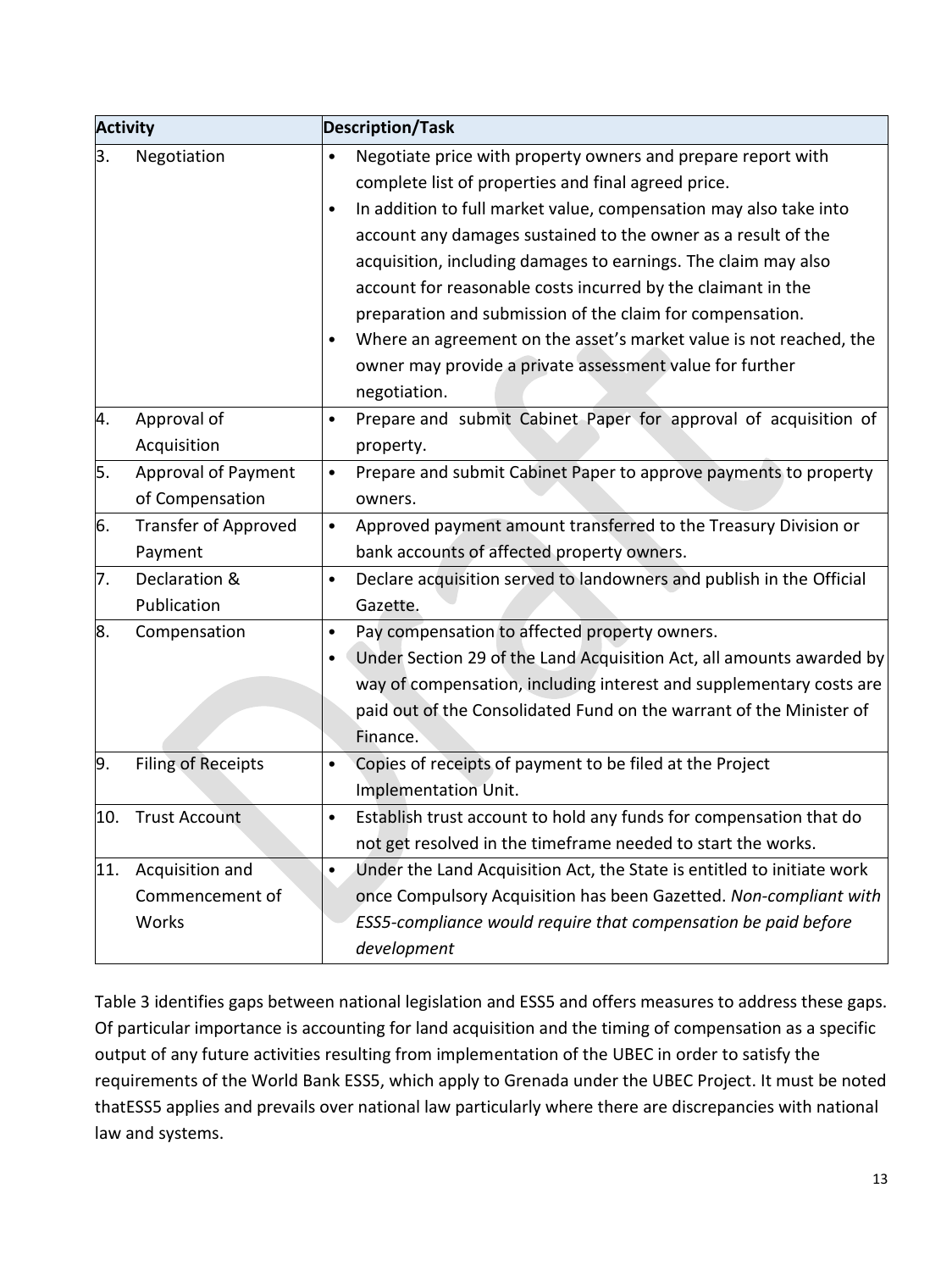|    | Conflict/Gap     | <b>World Bank</b>                                        | <b>National Laws</b>    | <b>Measures to Address Gap</b>                        |
|----|------------------|----------------------------------------------------------|-------------------------|-------------------------------------------------------|
|    |                  | <b>Requirements</b>                                      |                         |                                                       |
| 1. |                  | Compensation at Based on the replacement Compensation is |                         | National governments are to be                        |
|    | Full             | value of property or asset                               | based on full market    | guided by the RPF and ESS5                            |
|    | Replacement      | lost without any deduction value plus any losses         |                         | requirements regarding                                |
|    | Cost             | or payment of any taxes or to earnings and costs.        |                         | compensation without payment                          |
|    |                  | fees.                                                    | Legislation does not    | of taxes.                                             |
|    |                  |                                                          | explicitly address the  |                                                       |
|    |                  |                                                          | exclusion of taxation.  |                                                       |
| 2. | Timing for       | <b>ESS5 Paragraph 15: Taking</b>                         | The Land Acquisition    | The implementing agency is                            |
|    | payment of       | of land and related assets                               | Act permits             | required to submit an early                           |
|    | compensation     | may occur only after                                     | government to take      | request for land acquisition to                       |
|    | and taking       | compensation has been                                    |                         | possession of acquired the responsible authority to   |
|    | possession of    | paid and, where                                          |                         | land and to commence ensure this task is included in  |
|    | acquired land    | applicable, resettlement                                 | development before      | the annual work programme                             |
|    |                  | sites and moving                                         |                         | compensation is paid. and that the relevant budgetary |
|    |                  | allowances have been                                     |                         | allocation is made. A                                 |
|    |                  | provided to the displaced                                |                         | representative of this authority                      |
|    |                  | persons.                                                 |                         | is to be included on any PSC; the                     |
|    |                  |                                                          |                         | project budget may provide for                        |
|    |                  |                                                          |                         | acquisition costs. In no case, can                    |
|    |                  |                                                          |                         | UBEC activities start without                         |
|    |                  |                                                          |                         | prior payment of compensation                         |
|    |                  |                                                          |                         | at full replacement cost and any                      |
|    |                  |                                                          |                         | other assistance due under ESS5                       |
| 3. | Restoration of   | ESS 5, Paragraph 2:                                      | There is no existing    | All PAPs should be eligible for                       |
|    | livelihoods and  | Displaced persons should                                 | legislation or official | full compensation and livelihood                      |
|    | living standards | be assisted in their efforts                             | policy document that    | restoration assistance                                |
|    | to pre-project   | to improve their                                         | specifically supports   | entitlements per World Bank                           |
|    | levels or higher | livelihoods and standards                                | restoration of          | <b>ESS5</b> requirements.                             |
|    |                  | of living or at least to                                 | livelihoods and living  |                                                       |
|    |                  | restore them, in real                                    | standards to pre-       |                                                       |
|    |                  | terms, to pre-displacement project levels or             |                         |                                                       |
|    |                  | levels or to levels                                      | higher.                 |                                                       |
|    |                  | prevailing prior to the                                  |                         |                                                       |
|    |                  | beginning of project                                     |                         |                                                       |
|    |                  | implementation,                                          |                         |                                                       |
|    |                  | whichever is higher.                                     |                         |                                                       |

| Table 3: Grenada: Gaps between national legislation and ESS5 |  |
|--------------------------------------------------------------|--|
|--------------------------------------------------------------|--|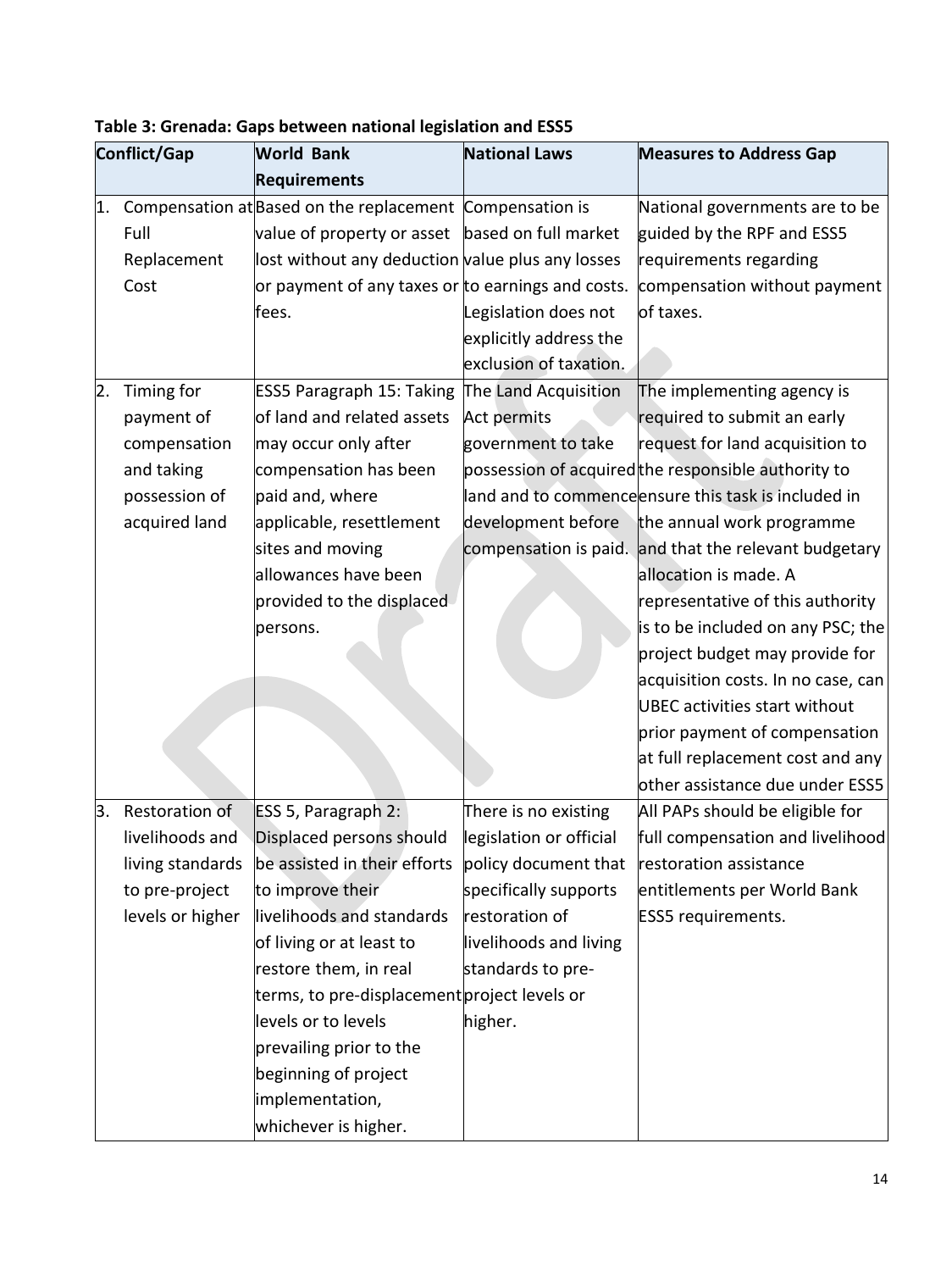| Conflict/Gap |                                  | <b>World Bank</b>                                 | <b>National Laws</b>    | <b>Measures to Address Gap</b>                       |  |
|--------------|----------------------------------|---------------------------------------------------|-------------------------|------------------------------------------------------|--|
|              |                                  | Requirements                                      |                         |                                                      |  |
|              |                                  | Support after displacement                        |                         |                                                      |  |
|              |                                  | for a transition period                           |                         |                                                      |  |
|              |                                  | necessary to restore their                        |                         |                                                      |  |
|              |                                  | livelihood and standards of                       |                         |                                                      |  |
|              |                                  | living.                                           |                         |                                                      |  |
| 4.           | Opportunity to                   | ESS 5, Paragraph 14: The                          | Opportunities to        | Government should seek to                            |  |
|              | derive                           | borrower will provide                             | derive development      | enter into agreements with                           |  |
|              | development                      | opportunities to displaced                        | benefits are not        | contractors to give priority to                      |  |
|              | benefits from                    | communities and persons                           | generally part of local | the employment of workers                            |  |
|              | project                          | to derive appropriate                             |                         | resettlement projects. originating from the targeted |  |
|              |                                  | development benefits                              |                         | communities. Provisions should                       |  |
|              |                                  | from the project.                                 |                         | consider gender-based equality                       |  |
|              |                                  |                                                   |                         | of opportunity/access to local                       |  |
|              |                                  |                                                   |                         | jobs, with explicit reference to                     |  |
|              |                                  |                                                   |                         | non-discrimination clauses                           |  |
|              |                                  |                                                   |                         | based on gender race, ethnicity,                     |  |
|              |                                  |                                                   |                         | and sexual orientation.                              |  |
| 5.           | Duty to consult                  | <b>ESS5</b> requires the                          | National legislation is | National governments are to be                       |  |
|              | in preparation of preparation of |                                                   | silent on the           | guided by the RPF and ESS5                           |  |
|              | resettlement                     | "resettlement plans" to                           | requirements for        | requirements regarding                               |  |
|              | plans                            | include stakeholder<br>consultation in the design | consultation in the     | procedures for the preparation                       |  |
|              |                                  | of measures to address                            | design of plans to      | of resettlement plans.                               |  |
|              |                                  | physical/economic                                 | mitigate the impacts    |                                                      |  |
|              |                                  | displacement.                                     | of loss of livelihood   |                                                      |  |

### <span id="page-15-0"></span>5.1.3 Methods of Valuating Assets

Sections 19, 20 and 21 of Grenada's Land Acquisition Act provide detailed methods of valuing affected assets. The overall land acquisition and valuation process is led by the Chief of the Land Surveying Department, following formal appointment by the Governor General.

The Land Acquisition Act describes the methods of valuating lands acquired for public use for the purpose of assessment of compensation. The valuation method supported by ESS5 that can be applied to conducting the valuation of property and associated assets lost as a result of the Project for PAPs is Compensation at Full Replacement Cost. This method refers to the replacement value of the property or asset lost without any deduction or payment of any taxes or fees.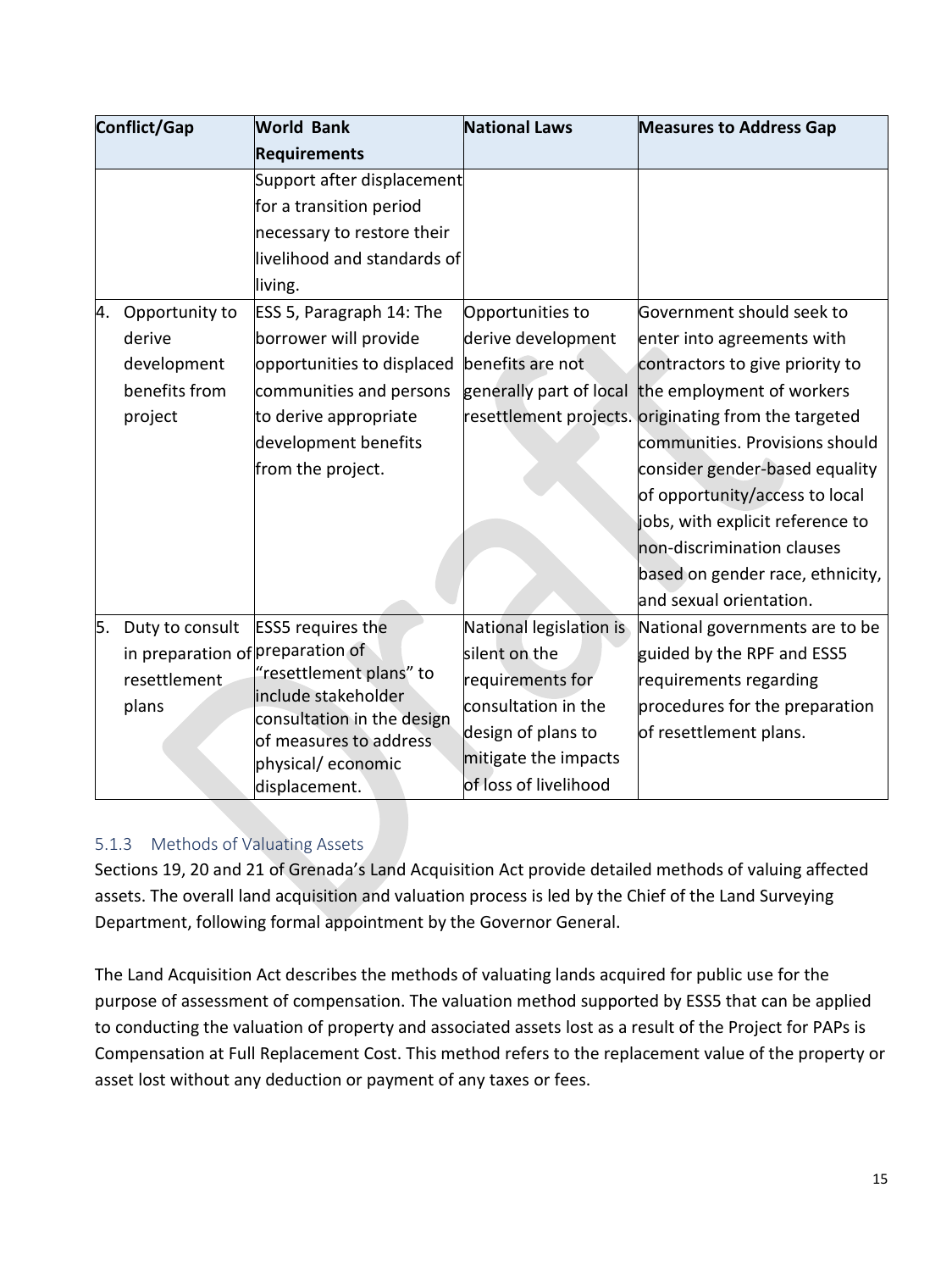• **Compensation at Full Replacement Cost**: This approach is based on the premise that the cost of replacing in the market productive assets that have been lost or damaged because of project operations are taken as a minimum estimate of the value of measures that will reduce the damage or improve on-site management practices and thereby prevent damage. The approach involves direct replacement of expropriated assets and covers an amount that is sufficient for asset replacement, moving expenses and other transaction costs (i.e. fees and taxes cannot be charged or deducted).

The replacement cost is usually applied in the case of loss of property or assets. Where property is leased from the state, the valuation considers the physical investment, plus the expected income streams up to the end of the life of the lease.

Methods for undertaking compulsory acquisitions may also be guided by the codes of ethics and standards of the Royal Institute of Chartered Surveyors (RICS), International Valuations Standards Council, or national institutes of surveyors.

To ensure transparency of procedures, the Project Implementation Unit (PIU) representative, PAPs and a trusted community member (selected by PAPs) shall be present in all meetings to discuss the value of compensation, negotiation of final amount and final payment, provided this meets the requirements of ESS5 of compensation at full replacement cost and any assistance. Special arrangements should be made for vulnerable populations, for example, the elderly and special needs individuals. Private owners are given the right to provide their own assessments. Negotiations are allowed where there are differences in value, provided the compensation amount provided to affected persons meets the standard of replacement cost set out in ESS5 of the World Bank. In the event there is a significant difference between a private valuation and a government valuation, and middle ground cannot be reached through negotiation, ESS5 anticipates the use of expropriation or other compulsory procedures<sup>4</sup>, but the standard of compensation still needs to meet replacement cost.

### *Valuation of Land*

 $\overline{a}$ 

The use of the open market value of land without depreciation or deductions such as for taxes or fees as the means of determining the value of compensation is consistent with ESS5. Methodologies used to

<sup>4</sup>ESS5 Guidance Note Paragraph *16. In certain cases there may be significant difficulties related to the payment of compensation to particular affected persons, for example, where repeated efforts to contact absentee owners have failed, where project-affected persons have rejected compensation that has been offered to them in accordance with the approved plan, or where competing claims to the ownership of lands or assets are subject to lengthy legal proceedings. On an exceptional basis, with prior agreement of the Bank, and where the Borrower demonstrates that all reasonable efforts to resolve such matters have been taken, the Borrower may deposit compensation funds as required by the plan (plus a reasonable additional amount for contingencies) into an interest-bearing escrow or other deposit account and proceed with the relevant project activities. Compensation placed in escrow will be made available to eligible persons in a timely manner as issues are resolved.* At the same time, ESS5 *encourages the Borrow to seek negotiated settlements with affected persons in a manner meeting the requirements of this ESS in order to help avoid administrative or judicial delays associated with formal expropriation, and to the extent possible to reduce the impacts on affected persons associated with formal expropriation.*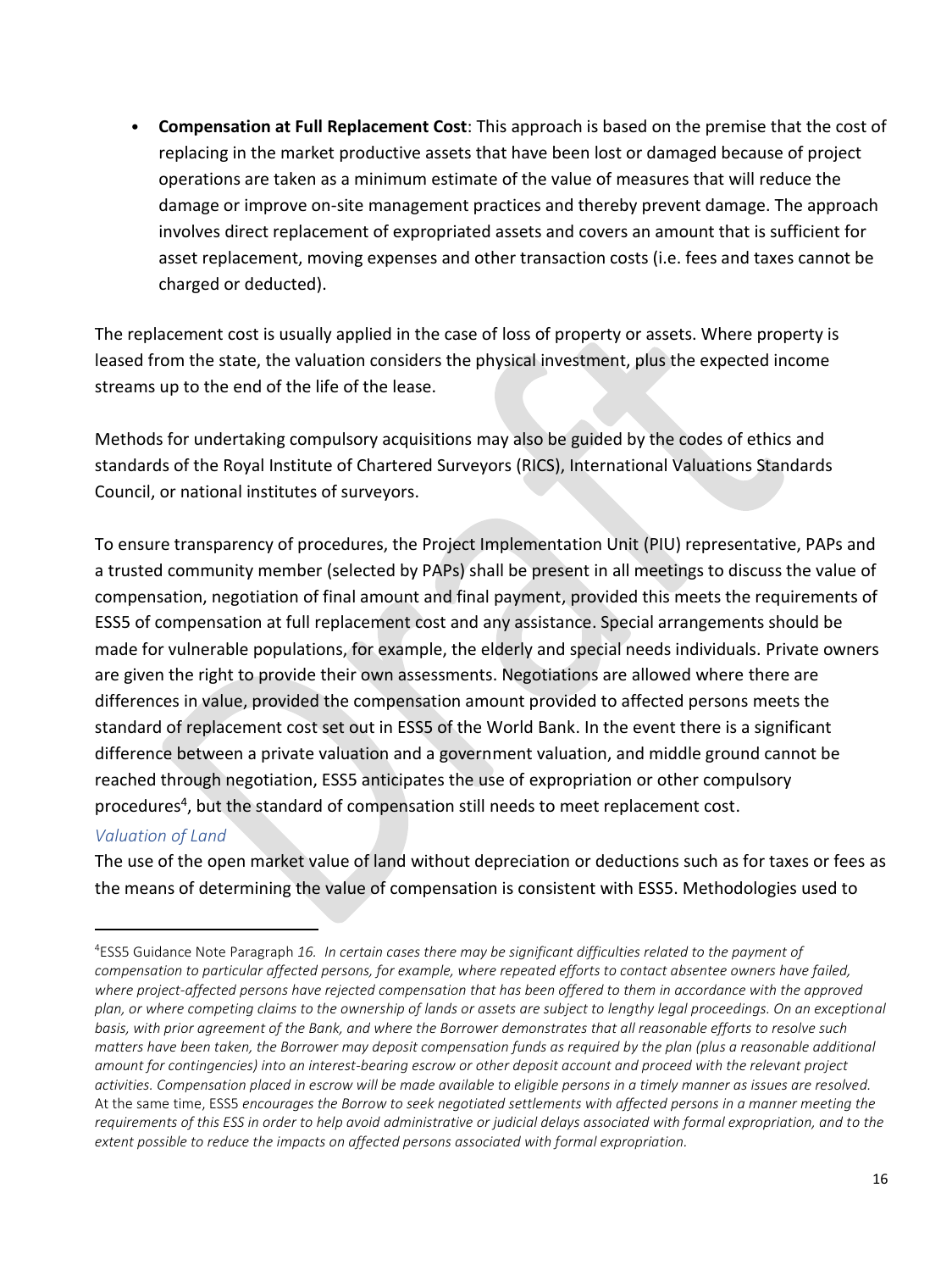determine open market value include the market approach, income approach and the investment method. The method most predominantly utilised is the market approach. Key factors informing all open market valuation methodologies include location, topography, size, available services, tenure, land use and the presence or absence of natural hazards. Private owners are also given the right to provide their own assessments. Negotiations are allowed where there are differences in value, provided the final amount of compensation meets the standard of replacement cost set out in ESS5 of the World Bank.

### *Valuation of Crops and Economic Trees*

Crop values may be prepared as a range set by a committee of technical experts and based on factors such as species, location, production cost, market value, climate and environmental influences. In addition to the replacement cost of crops and economic trees, a determination should be made on the potential losses during the period of transition. The replacement cost that can be applied for agricultural land is the pre-project or pre- displacement (whichever is higher) market value of land of equal productive potential or use located in the vicinity of the affected land, plus the cost of land preparation to levels similar to those of the affected land, any registration and transfer taxes.

### *Valuation of Structures*

 $\overline{a}$ 

In the absence of legislation to guide the valuation of buildings or structures such as foundations, fences, latrines, storage sheds or water storage tank platforms, methods for undertaking these valuations are guided by codes of ethics and standards of the Royal Institute of Chartered Surveyors (RICS) or national professional institutes of surveyors and valuators<sup>5</sup>, provided it meets replacement cost under ESS5.

### *Relocation of Businesses (permanent or temporary)*

If relocation of business becomes necessary, access to customers and suppliers will be taken into account. In addition, workers losing employment in the process of relocating should be entitled to transitional income support. In the case of temporary relocation, business owners should provide records of their income over a period of 6 months, in order to provide a standard for determining rate of compensation.

### *Loss due to Interruptions of Income Generating Activity*

PAPs whose livelihoods activities occur in project areas who are forced to relocate as a result of project activities will be compensated for the amount of income which they are likely to lose for the duration. Proof of income for similar periods should include receipts, financial statements or other forms of accounting records. Income loss relating to crop loss is integrated into the compensation formula by the responsible ministry.

#### *Valuation of Lands Characterised by Semi-formal ownership.*

Where the interest in the land is undefined or in dispute, the state facilitates the appointment of an administrator. A settlement is made based on the current estimated value provided it meets

<sup>&</sup>lt;sup>5</sup> The RICS Red Book contains mandatory rules and best practice guidance for undertaking asset valuations. See https://www.rics.org/north-america/upholding-professional-standards/sector-standards/valuation/red-book/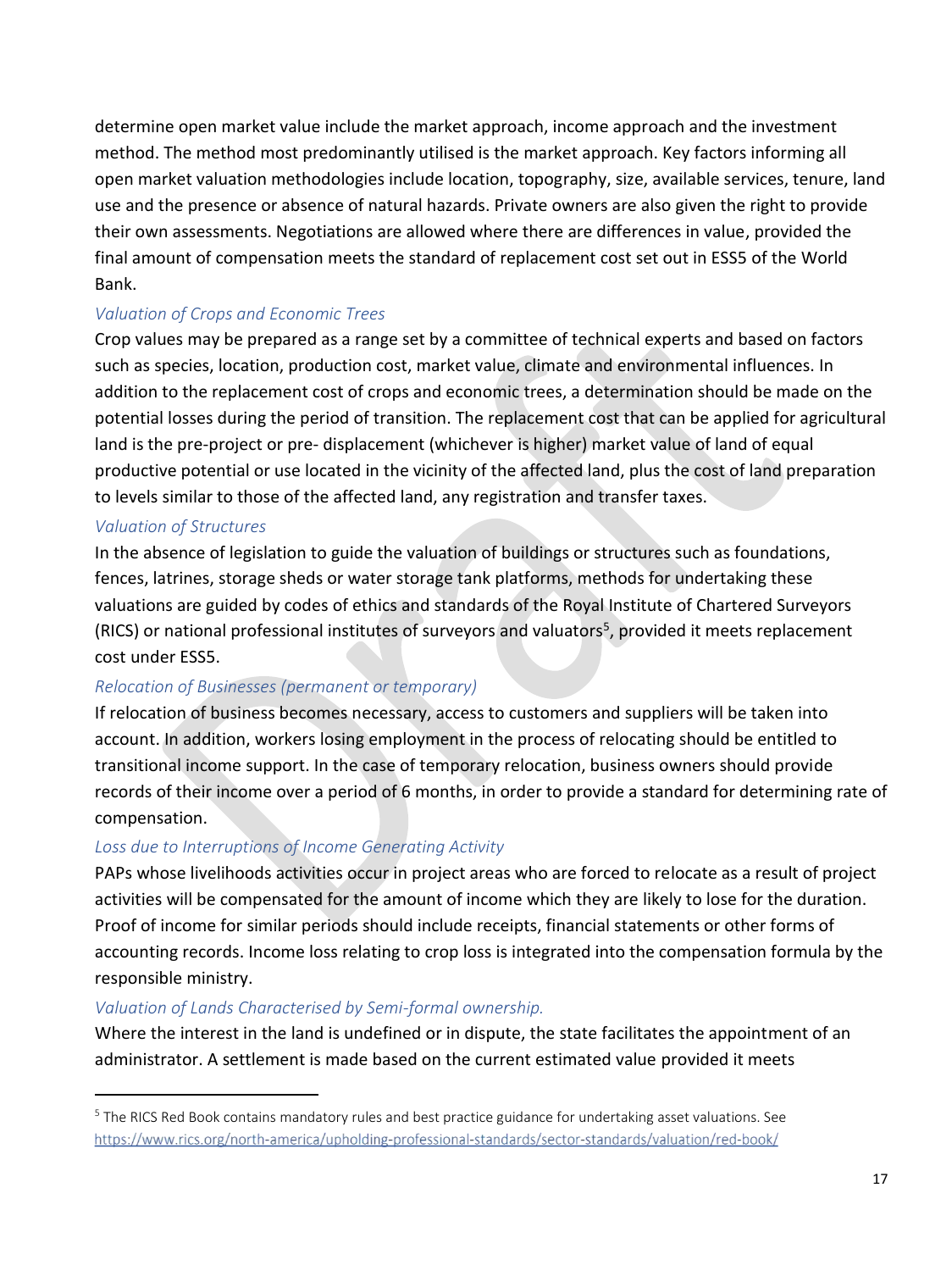replacement cost, and such compensation at replacement cost is placed in trust until the beneficiaries have resolved their interest.

#### *Valuation of Lands Occupied/Used Informally*

Lands where no legal claim or right to ownership or use are established for the affected person, it relies on a valuation of the existing assets and structures being lost so that the affected person is paid compensation at full replacement cost for all those lost assets and structures minus the value of the land informally occupied. Compensation is paid based on derived value including loss of income in case of business activity. As the goal of compensation is to ensure that PAPs end up in positions equal to or better than they were before project intervention, valuation should cover all elements adversely impacted.

### <span id="page-18-0"></span>5.1.4 Institutional Roles for Implementing the RPF

Administrative responsibility for coordinating the Resettlement & Process Framework during the life cycle of the project rests with the national level PIU which will be responsible for coordinating the development, implementation and monitoring of any resettlement plans, with technical inputs from relevant government ministries as needed. The Environmental & Social Specialists will be required to approve any resettlement plans.

A number of national departments and agencies are expected to participate in the preparation of resettlement plans. The efforts of these national agencies/departments will be aligned with the RPF, with overall responsibility for coordinating and monitoring adherence to the RPF assumed by the Project Manager and supported by the Environmental & Social Specialists attached to the PIU.

The PIU in association with relevant ministries will provide the general direction for the planning of the relocation/compensation process; ensure coordination between various stakeholders concerned with the Project including those directly connected with resettlement and monitor the implementation. At launching of each sub-project approved for bank financing, stakeholders will be consulted to establish planning principles and work arrangements aimed at identifying and mitigating adverse social impacts induced by the project's activities. Baseline surveys, valuation of properties and payment of compensation will be affected ahead of the commencement of works. All PAPs will be consulted in the process with respect to the matter requiring compensation; whether in the context of resettlement or in the context of mitigating other project-related impacts.

The PIU will be expected to make arrangements and incorporate the relevant line ministries such as Ministry Planning, Economic Development and Physical Development, Ministry of Legal Affairs, Ministry of Social Development, Housing and Community Empowerment or other private entity or NGO to conduct the survey and registration of PAPs and properties at Project sites, establish compensation arrangements in accordance with legal framework for doing so.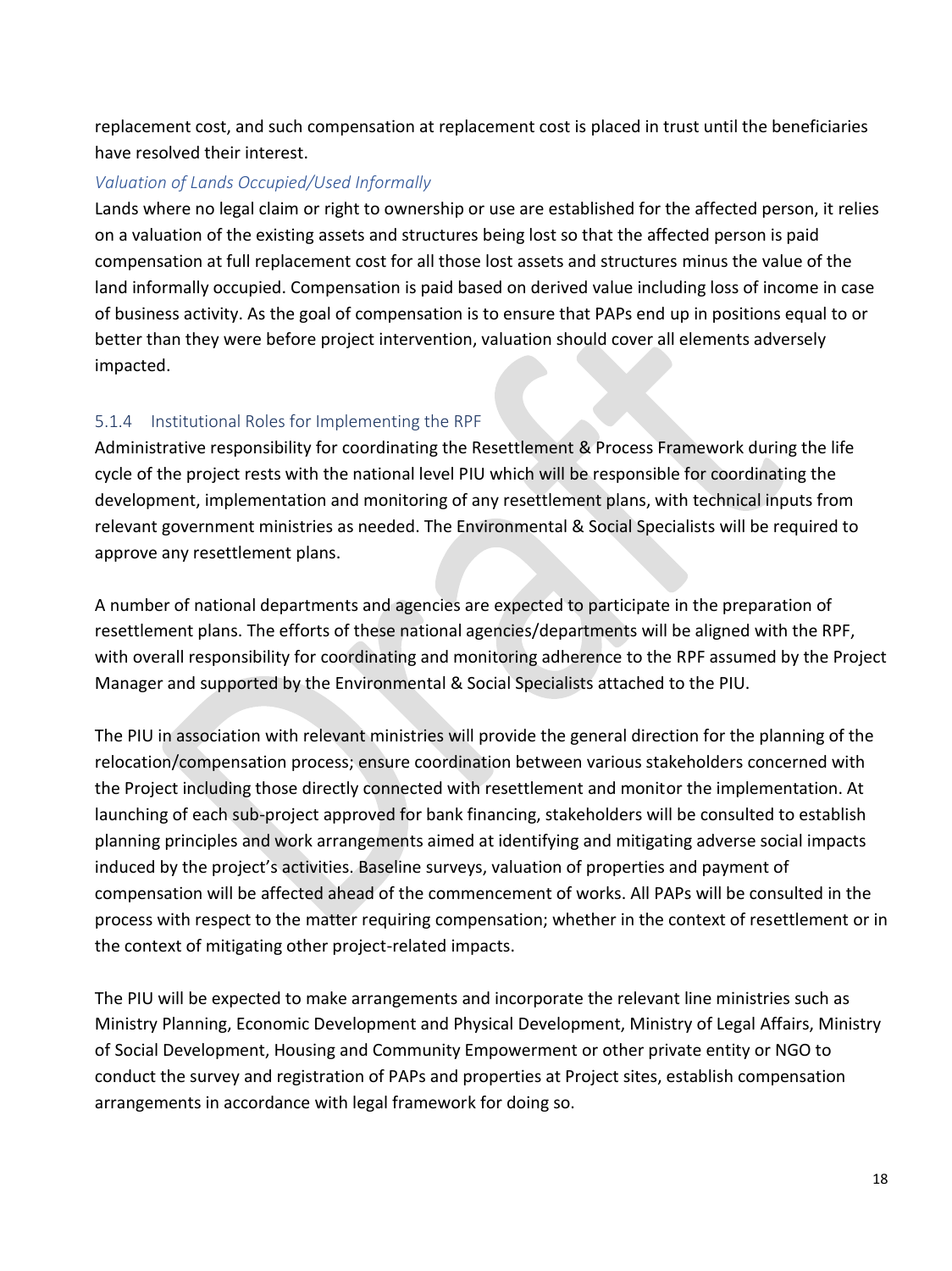### <span id="page-19-0"></span>5.2 Saint Lucia

### <span id="page-19-1"></span>5.2.1 Legal Framework

Provisions governing compensation to individuals for losses associated with compulsory acquisition of land for public purposes, and for losses associated with resettlement are contained in the Constitution and the Land Acquisition Act. Land acquisition legislation is similar across the OECS Territories, allowing national governments to exercise rights of compulsory purchase of property in the absence of successful negotiations with private landowners.

Additional guidance to prepare resettlement and compensation programs associated with the purchase and development of land for public or private benefit may be offered through national legislation enabling environmental impact assessments (EIAs).

National legislation relevant to land acquisition and resettlement is summarized in Table 4.

| Legislation                  | <b>Description</b>                                                                                      |  |  |
|------------------------------|---------------------------------------------------------------------------------------------------------|--|--|
| Constitution of Saint Lucia, | Chapter 1, Section 6 provides protection from deprivation of property                                   |  |  |
| Cap 1.01, 1979               | rights and makes provision for the prompt payment of compensation, in                                   |  |  |
|                              | cases of compulsory acquisition of property.                                                            |  |  |
| Land Acquisition Act, Cap    | Contains guidelines and protocols pertaining to the acquisition of private                              |  |  |
| 5.04, 1946                   | land for public benefit. The Act provides detailed procedures enforced by                               |  |  |
|                              | the Government of Saint Lucia in matters pertaining to the acquisition of                               |  |  |
|                              | land for public purposes, including powers of access to the land,                                       |  |  |
|                              | negotiations with landowners; established of an assessment board; and                                   |  |  |
|                              | rules for assessment of compensation.                                                                   |  |  |
| Physical Planning and        | The Act states that all land intended for any development (resettlement or                              |  |  |
| Development Act, 2005        | other) requires planning and development permission.                                                    |  |  |
| Environmental Impact         | The Planning Act makes the provision of undertaking EIA for specific                                    |  |  |
|                              | Assessment (EIA) Legislation projects, which may likely affect the environment. Depending on the nature |  |  |
|                              | of the proposed development work and likely negative impact on the                                      |  |  |
|                              | environment, an EIA report has to be submitted in order to evaluate the                                 |  |  |
|                              | application and make decisions. The EIA has to be undertaken on agreed                                  |  |  |
|                              | terms of reference and by a qualified professional.                                                     |  |  |

| Table 4: National legislation of Saint Lucia governing land acquisition and resettlement |  |  |  |
|------------------------------------------------------------------------------------------|--|--|--|
|------------------------------------------------------------------------------------------|--|--|--|

There is no existing legislation or official policy document that specifically supports resettlement initiatives in Saint Lucia. Similarly, the Government of Saint Lucia does not have prescribed legislation or a formal policy for relocation of squatters. Guidance on establishing procedures for resettlement may rely on established practice but must comply with the principles and requirements laid out in this RPF.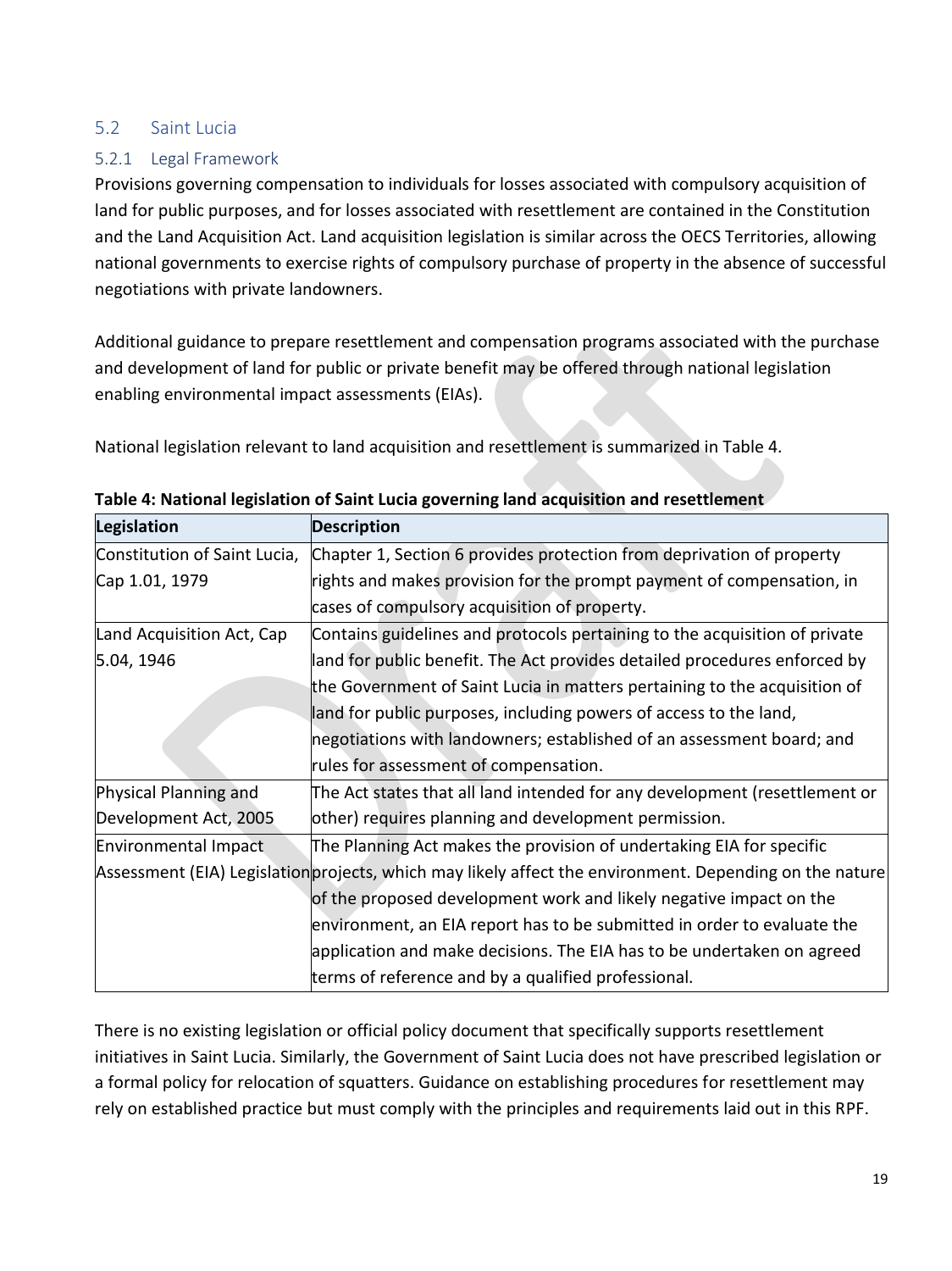Entitlement to compensation and assistance related to livelihood restoration is not addressed by national legislation, as such as guidance regarding eligibility for compensation and livelihood restoration assistance is based on World Bank ESS5 requirements, described below.

### <span id="page-20-0"></span>5.2.2 Gap Analysis- National Laws and ESS5

With the exception of entitlement to compensation and assistance related to livelihoods restoration, the relevant national laws of Saint Lucia are generally consistent with ESS5. The standard of compensation related to land acquisition is largely consistent with the concept of Compensation at Full Replacement Cost. Under Section 19 of the Land Acquisition Act, land is valued based on full market value twelve months prior to formal acquisition. As a result, compensation does not account any appreciation in land value during this 12 month period. In addition to full market value, compensation also takes into account any damages sustained to the owner as a result of the acquisition, including damages to earnings. Under Section 22, the claimant may be awarded reasonable costs incurred by in the preparation and submission of the claim for compensation. Finally, under Section 30, claimants entitled to compensation are exempted from stamp duties and fees related to the claim for compensation. The Act does not explicitly address the exclusion of taxation of compensation.

One noted inconsistency is the fact that ESS5 requires that land acquisition may only occur after compensation has been paid. Where resettlement is required, ESS5 also requires that resettlement sites and moving allowances be paid prior to the commencement of any development. By contrast, the National Land Acquisition Act allows the government to take possession of any needed land and development proceed prior to compensation being paid. In order to ensure compliance with ESS5, eligible PAPs must be compensated before any Project-related activity or works leading to ESS5 impacts are initiated. The timeframe for finalisation of resettlement arrangements before the actual start of a project will vary on a case-by-case basis. However, failure to reach settlement could result in expropriation or other compulsory procedures.

| <b>Activity</b>                    | <b>Description/Task</b>                                                     |
|------------------------------------|-----------------------------------------------------------------------------|
| 1. Land Identification             | Identify properties to be acquired, with relevant details                   |
|                                    | List property owners under Entitlement Categories A, B or C.                |
|                                    | Contact property owners to inform them of the need to acquire their         |
|                                    | property, reason and the amount required.                                   |
|                                    | Collection of legal documents to prove ownership of land.                   |
|                                    | Collection of personal identification and banking information from property |
|                                    | owners to facilitate transfer of funds.                                     |
| 2. Survey & Valuation of $\bullet$ | Survey affected property.                                                   |
| Properties                         |                                                                             |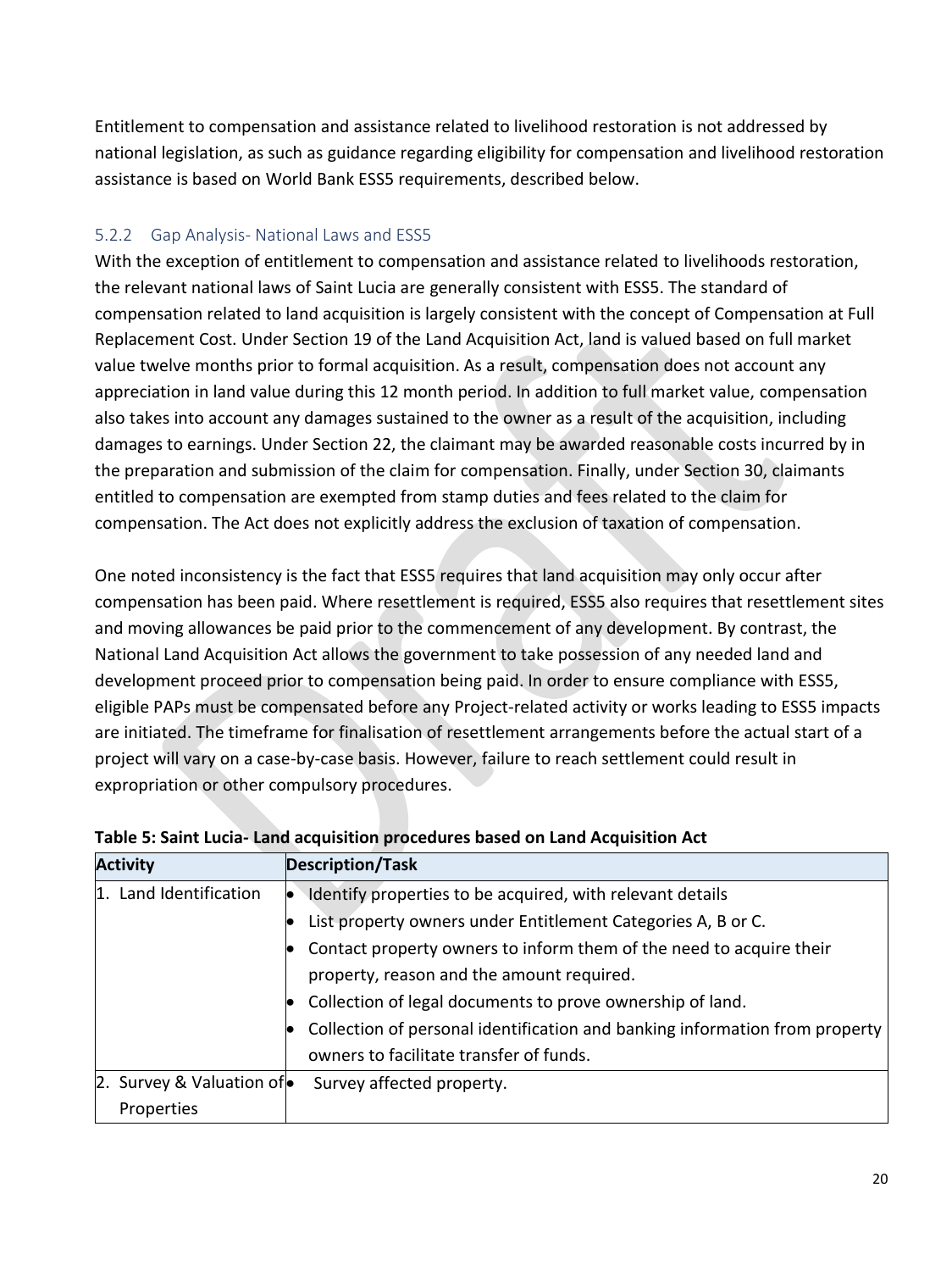| <b>Activity</b>                   | <b>Description/Task</b>                                                                                   |
|-----------------------------------|-----------------------------------------------------------------------------------------------------------|
|                                   | Land is valued based on full market value twelve months prior to formal                                   |
|                                   | acquisition.                                                                                              |
| 3. Negotiation                    | Negotiate price with property owners and prepare report with complete list                                |
|                                   | of properties and final agreed price.                                                                     |
|                                   | In addition to full market value, compensation may also take into account                                 |
|                                   | any damages sustained to the owner as a result of the acquisition, including                              |
|                                   | damages to earnings. The claim may also account for reasonable costs                                      |
|                                   | incurred by the claimant in the preparation and submission of the claim for                               |
|                                   | compensation.                                                                                             |
|                                   | Where an agreement on the asset's market value is not reached, the owner                                  |
|                                   | may provide a private assessment value for further negotiation                                            |
| of<br>4. Approval                 | Prepare and submit Cabinet Paper for approval of acquisition of property.                                 |
| Acquisition                       |                                                                                                           |
|                                   | 5. Approval of Payment $\bullet$ Prepare and submit Cabinet Paper to approve payments to property owners. |
| of Compensation                   |                                                                                                           |
| 6. Transfer of Approved $\bullet$ | Approved payment amount transferred to the Treasury Division or bank                                      |
| Payment                           | accounts of affected property owners.                                                                     |
| 7. Declaration<br>&               | Declare acquisition served to landowners and publish in the Official Gazette                              |
| Publication                       |                                                                                                           |
| 8. Compensation                   | Pay compensation to affected property owners.                                                             |
|                                   | Under Section 29 of the Land Acquisition Act, all amounts awarded by way                                  |
|                                   | of compensation, including interest and supplementary costs are paid out of                               |
|                                   | the Consolidated Fund on the warrant of the Governor General.                                             |
| 9. Filing of Receipts             | Copies of receipts of payment to be filed at the PIU.                                                     |
| 10.Trust Account                  | Establish trust/escrow accounts to hold any funds for compensation that do                                |
|                                   | not get resolved in the timeframe needed to start the works.                                              |
| 11.Acquisition and                | Under the Land Acquisition Act, the State is entitled to initiate work once                               |
| Commencement of                   | Compulsory Acquisition has been Gazetted. To become compliant with ESS5,                                  |
| Works                             | compensation would have to be paid before commencement of civil works.                                    |

Table 6 identifies gaps between national legislation and ESS5 and offers measures to address these gaps. Of particular importance is accounting for land acquisition and the timing of compensation as a specific output of any future activities resulting from implementation of the UBEC in order to satisfy the requirements of the World Bank ESS5, which apply to Saint Lucia under the UBEC Project. It must be noted that ESS5 applies and prevails over national law particularly where there are discrepancies with national law and systems.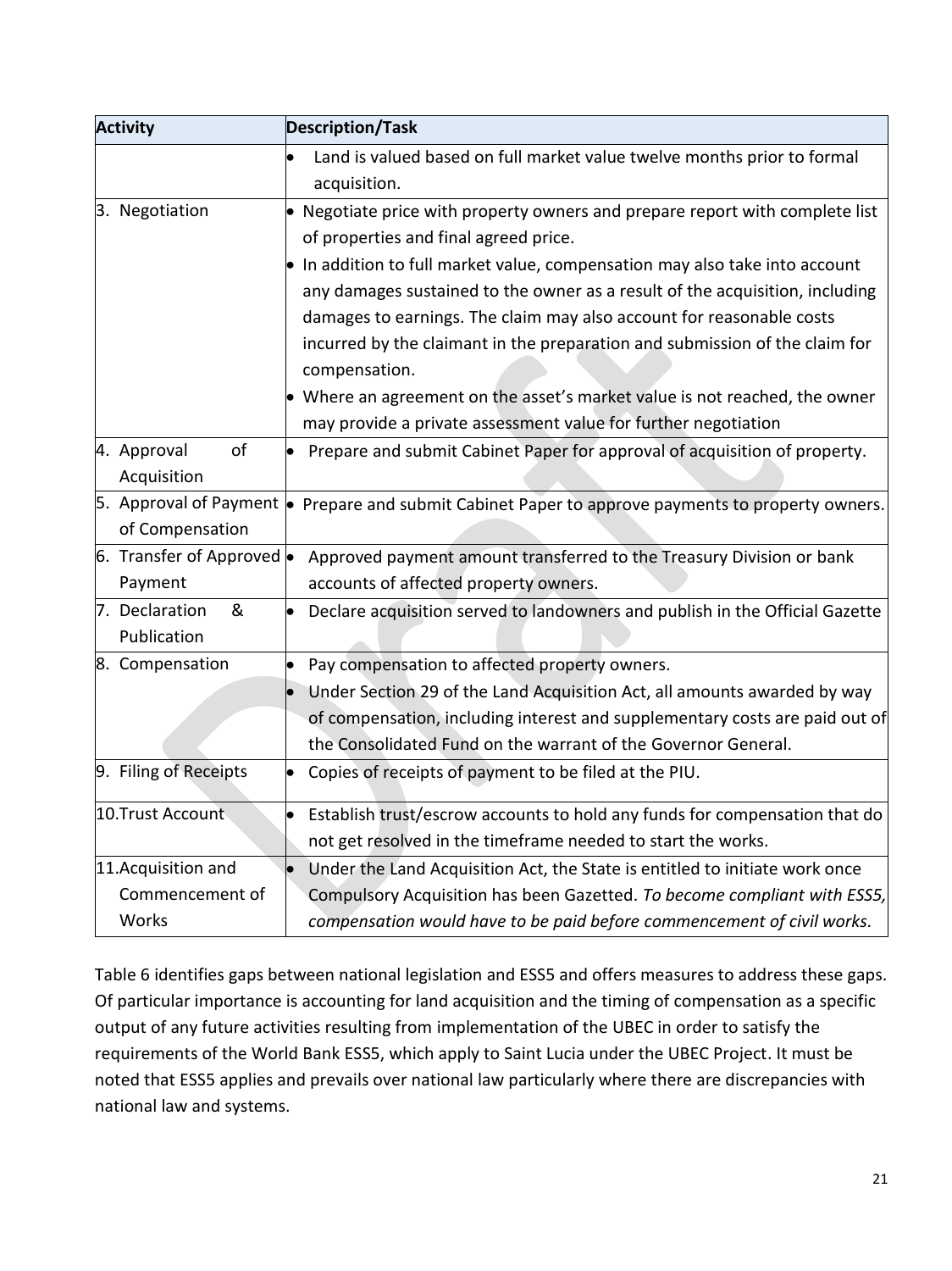| Conflict/Gap |               | <b>World Bank</b>                                                                               | <b>National Laws</b>                     | <b>Measures to Address</b>   |
|--------------|---------------|-------------------------------------------------------------------------------------------------|------------------------------------------|------------------------------|
|              |               | <b>Requirements</b>                                                                             |                                          | Gap                          |
| 1.           | Compensation  | Based on the replacement                                                                        | Compensation is                          | National governments are to  |
|              | at Full       | $\alpha$ value of property or asset lost based on full market $\alpha$ be guided by the RPF and |                                          |                              |
|              | Replacement   | without any deduction or                                                                        | value plus any losses ESS5 requirements  |                              |
|              | Cost          | payment of any taxes or fees. to earnings and costs. regarding compensation                     |                                          |                              |
|              |               |                                                                                                 | Legislation does not                     | without payment of taxes.    |
|              |               |                                                                                                 | explicitly address the                   |                              |
|              |               |                                                                                                 | exclusion of taxation.                   |                              |
| 2.           | Timing for    | ESS5, Paragraph 15: Taking of The Land Acquisition                                              |                                          | The implementing agency is   |
|              | payment of    | land and related assets may                                                                     | Act permits                              | required to submit an early  |
|              | compensation  | occur only after                                                                                | government to take                       | request for land acquisition |
|              | and taking    | compensation has been paid                                                                      | possession of                            | to the responsible authority |
|              | possession of | and, where applicable,                                                                          | acquired land and to                     | to ensure this task is       |
|              | acquired land | resettlement sites and                                                                          | commence                                 | included in the annual work  |
|              |               | moving allowances have been development before programme and that the                           |                                          |                              |
|              |               | provided to the displaced                                                                       | compensation is paid. relevant budgetary |                              |
|              |               | persons.                                                                                        |                                          | allocation is made; A        |
|              |               |                                                                                                 |                                          | representative of this       |
|              |               |                                                                                                 |                                          | authority is to be included  |
|              |               |                                                                                                 |                                          | on any Project Steering      |
|              |               |                                                                                                 |                                          | Committee; the project       |
|              |               |                                                                                                 |                                          | budget may provide for       |
|              |               |                                                                                                 |                                          | acquisition costs.           |
| 3.           |               | Restoration of ESS5, Paragraph 2: Displaced There is no existing                                |                                          | All PAPs should be eligible  |
|              |               | livelihoods and persons should be assisted in legislation or official                           |                                          | for full compensation and    |
|              | living        | their efforts to improve their policy document that livelihood restoration                      |                                          |                              |
|              | standards to  | livelihoods and standards of                                                                    | specifically supports                    | assistance entitlements per  |
|              | pre-project   | living or at least to                                                                           | restoration of                           | <b>World Bank ESS5</b>       |
|              |               | levels or higher restore them, in real terms, to livelihoods and living                         |                                          | requirements.                |
|              |               | pre- displacement levels or to standards to pre-                                                |                                          |                              |
|              |               | levels prevailing prior to the                                                                  | project levels or                        |                              |
|              |               | beginning of project                                                                            | higher.                                  |                              |
|              |               | implementation, whichever is                                                                    |                                          |                              |
|              |               | higher.                                                                                         |                                          |                              |
|              |               | ESS 5, Paragraph 36:                                                                            |                                          |                              |
|              |               | Compensation should include                                                                     |                                          |                              |
|              |               | measures to ensure that                                                                         |                                          |                              |

**Table 6: Saint Lucia: Gaps between national legislation and ESS5**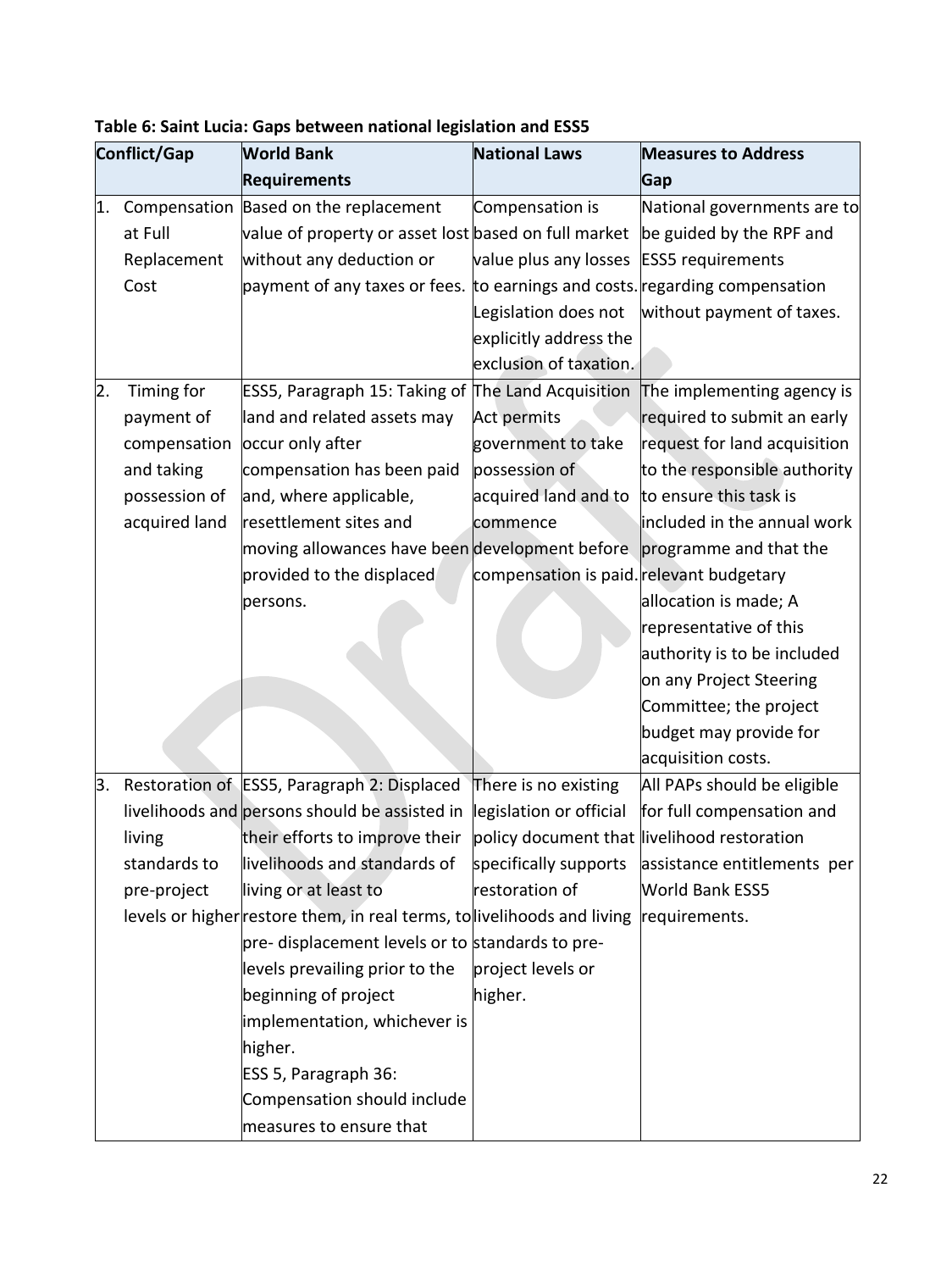| Conflict/Gap |                | <b>World Bank</b>                                                                                 | <b>National Laws</b>  | <b>Measures to Address</b>                   |
|--------------|----------------|---------------------------------------------------------------------------------------------------|-----------------------|----------------------------------------------|
|              |                | <b>Requirements</b>                                                                               |                       | Gap                                          |
|              |                | displaced persons are offered                                                                     |                       |                                              |
|              |                | support after displacement                                                                        |                       |                                              |
|              |                | for a transition period                                                                           |                       |                                              |
|              |                | necessary to restore their                                                                        |                       |                                              |
|              |                | livelihood and standards                                                                          |                       |                                              |
|              |                | of living.                                                                                        |                       |                                              |
| 4.           |                | Opportunity to ESS 5, Paragraph 14: The                                                           | Opportunities to      | Government should seek to                    |
|              | derive         | borrower will provide                                                                             | derive development    | enter into agreements with                   |
|              | development    | opportunities to displaced                                                                        | benefits are not      | contractors to give priority                 |
|              | benefits from  | communities and persons to                                                                        |                       | generally part of local to the employment of |
|              | project        | derive appropriate                                                                                | resettlement          | workers originating from the                 |
|              |                | development benefits from                                                                         | projects.             | target communities.                          |
|              |                | the project.                                                                                      |                       | Provisions should consider                   |
|              |                |                                                                                                   |                       | gender-based equality of                     |
|              |                |                                                                                                   |                       | opportunity/access to local                  |
|              |                |                                                                                                   |                       | jobs, with explicit reference                |
|              |                |                                                                                                   |                       | to non-discrimination                        |
|              |                |                                                                                                   |                       | clauses based on gender                      |
|              |                |                                                                                                   |                       | race, ethnicity, and sexual                  |
|              |                |                                                                                                   |                       | orientation.                                 |
| 5.           |                | Duty to consult ESS5 requires the preparation National legislation is National governments are to |                       |                                              |
|              | in preparation | of "resettlement plans" to                                                                        | silent on the         | be guided by the RPF and                     |
|              | of             | include stakeholder                                                                               | requirements for      | <b>ESS5</b> requirements                     |
|              | resettlement   | consultation in the design of                                                                     | consultation in the   | regarding procedures for                     |
|              | plans          | measures to address physical/design of plans to                                                   |                       | the preparation of                           |
|              |                | economic displacement.                                                                            | mitigate the impacts  | resettlement plans.                          |
|              |                |                                                                                                   | of loss of livelihood |                                              |

### <span id="page-23-0"></span>5.2.3 Methods of Valuating Assets

Under Saint Lucia's Land Acquisition Act Chapter 5.04, the Governor General appoints the head of the Land Surveying Department to lead the Land Acquisition process, with property valuations prepared by the Land Valuation officer. Crop valuation falls under the purview of the Ministry of Agriculture, Fisheries, Natural Resources and Co-operatives.

The Land Acquisition Act describes the methods of valuating lands acquired for public use for the purpose of assessment of compensation. The valuation method supported by ESS5 that can be applied to conducting the valuation of property and associated assets lost as a result of the Project for PAPs is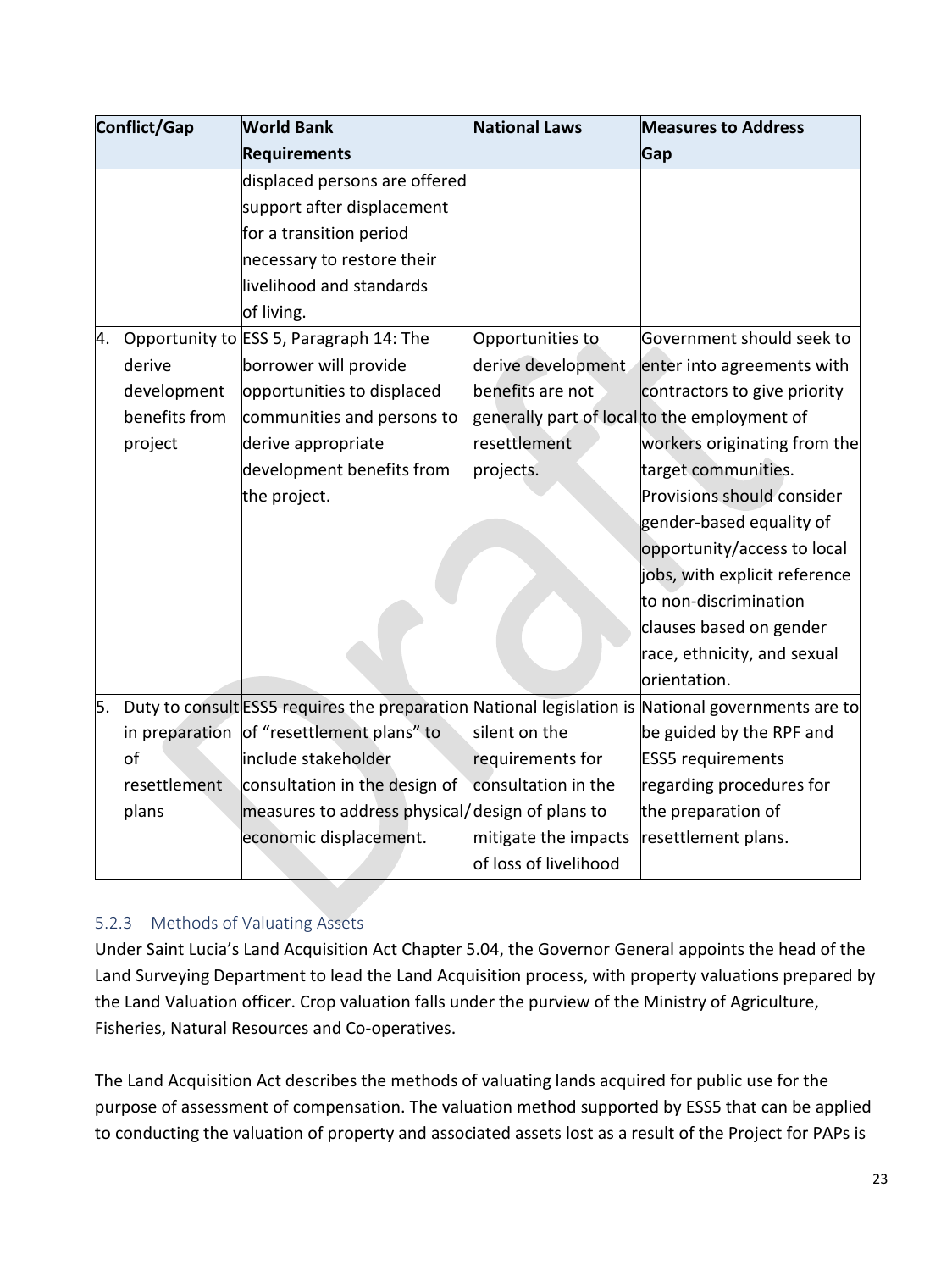Compensation at Full Replacement Cost. This method refers to the replacement value of the property or asset lost without any deduction or payment of any taxes or fees.

• **Compensation at Full Replacement Cost:** This approach is based on the premise that the cost of replacing in the market productive assets that have been lost or damaged because of project operations are taken as a minimum estimate of the value of measures that will reduce the damage or improve on-site management practices and thereby prevent damage. The approach involves direct replacement of expropriated assets and covers an amount that is sufficient for asset replacement, moving expenses and other transaction costs (i.e. fees and taxes cannot be charged or deducted).

The replacement cost is usually applied in the case of loss of property or assets. Where property is leased from the state, the valuation considers the physical investment, plus the expected income streams up to the end of the life of the lease.

Methods for undertaking valuations for compulsory acquisition may also be guided by the codes of ethics and standards of the Royal Institute of Chartered Surveyors (RICS), International Valuations Standards Council, or national institutes of surveyors.

To ensure transparency of procedures, the Project Implementation Unit representative, PAPs and a trusted community member (selected by PAPs) shall be present in all meetings to discuss the value of compensation, negotiation of final amount and final payment, provided this meets the requirements of ESS5 of compensation at full replacement cost and any assistance. Special arrangements should be made for vulnerable populations, for example, the elderly and special needs individuals. Private owners are given the right to provide their own assessments. Negotiations are allowed where there are differences in value, provided the compensation amount provided to affected persons meets the standard of replacement cost set out in ESS5 of the World Bank. In the event there is a significant difference between a private valuation and a government valuation, and middle ground cannot be reached through negotiation, ESS5 anticipates the use of expropriation or other compulsory procedures<sup>6</sup>, but the standard of compensation still needs to meet replacement cost.

<sup>6</sup>ESS5 Guidance Note Paragraph *16. In certain cases there may be significant difficulties related to the payment of compensation to particular affected persons, for example, where repeated efforts to contact absentee owners have failed, where project-affected persons have rejected compensation that has been offered to them in accordance with the approved plan, or where competing claims to the ownership of lands or assets are subject to lengthy legal proceedings. On an exceptional basis, with prior agreement of the Bank, and where the Borrower demonstrates that all reasonable efforts to resolve such matters have been taken, the Borrower may deposit compensation funds as required by the plan (plus a reasonable additional amount for contingencies) into an interest-bearing escrow or other deposit account and proceed with the relevant project activities. Compensation placed in escrow will be made available to eligible persons in a timely manner as issues are resolved.* At the same time, ESS5 *encourages the Borrow to seek negotiated settlements with affected persons in a manner meeting the requirements of this ESS in order to help avoid administrative or judicial delays associated with formal expropriation, and to the extent possible to reduce the impacts on affected persons associated with formal expropriation.*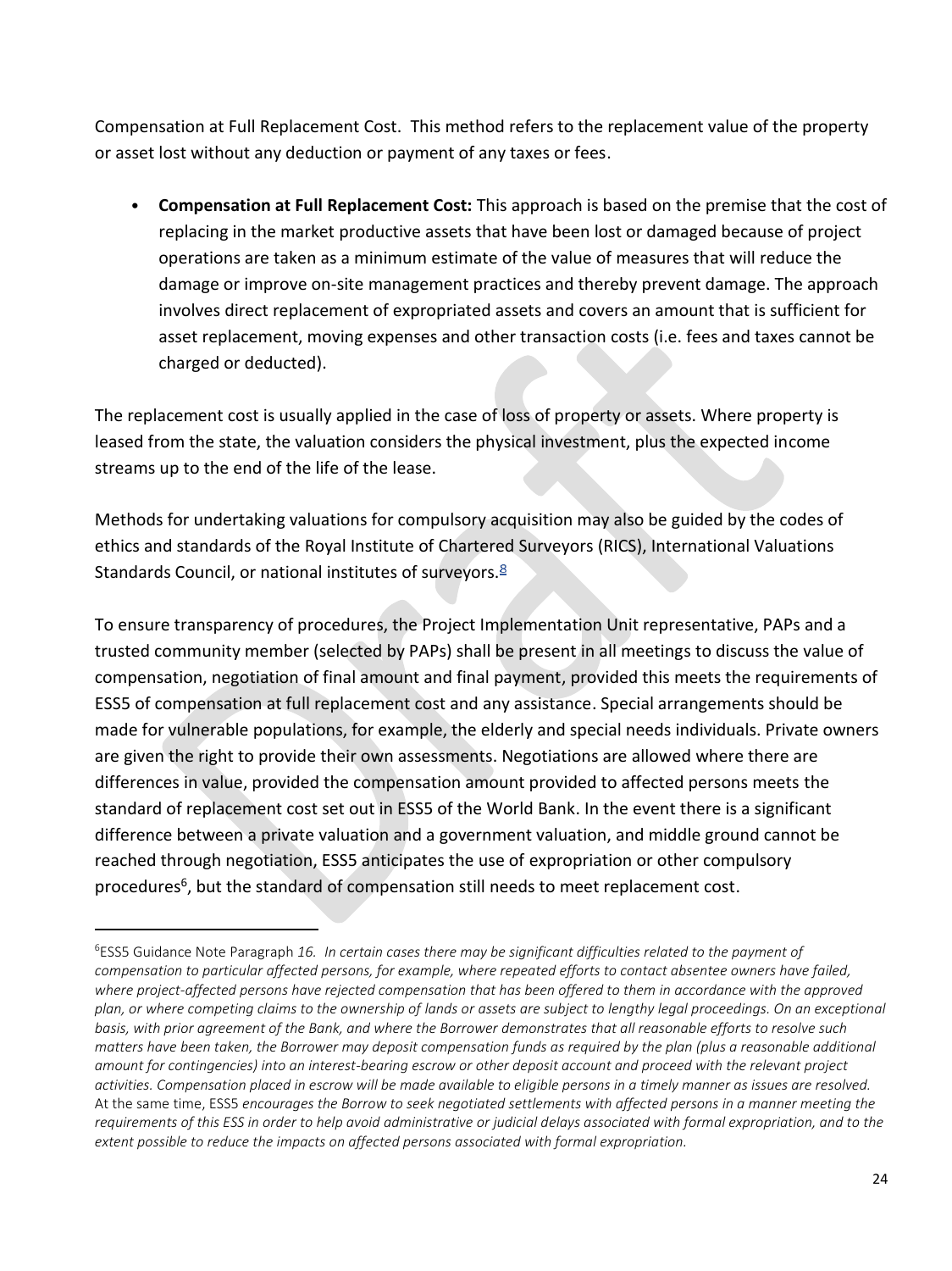#### *Valuation of Land*

The use of the open market value of land without depreciation or deductions such as for taxes or fees as the means of determining the value of compensation is consistent with ESS5. Methodologies used to determine open market value include the market approach, income approach and the investment method. The method most predominantly utilised is the market approach. Key factors informing all open market valuation methodologies include location, topography, size, available services, tenure, land use and the presence or absence of natural hazards. Private owners are also given the right to provide their own assessments. Negotiations are allowed where there are differences in value, provided the final amount of compensation meets the standard of replacement cost set out in ESS5 of the World Bank.

### *Valuation of Crops and Economic Trees*

Crop values may be prepared as a range set by a committee of technical experts and based on factors such as species, location, production cost, market value, climate and environmental influences. In addition to the replacement cost of crops and economic trees, a determination should be made on the potential losses during the period of transition. The replacement cost that can be applied for agricultural land is the pre-project or pre- displacement (whichever is higher) market value of land of equal productive potential or use located in the vicinity of the affected land, plus the cost of land preparation to levels similar to those of the affected land, any registration and transfer taxes.

### *Valuation of Structures*

In the absence of legislation to guide the valuation of buildings or structures such as foundations, fences, latrines, storage sheds or water storage tank platforms, methods for undertaking these valuations are guided by codes of ethics and standards of the Royal Institute of Chartered Surveyors (RICS) or national professional institutes of surveyors and valuators, provided it meets replacement cost under ESS5.

### *Relocation of Businesses (permanent or temporary)*

If relocation of business becomes necessary, access to customers and suppliers will be taken into account. In addition, workers losing employment in the process of relocating should be entitled to transitional income support. In the case of temporary relocation, business owners should provide records of their income over a period of 6 months, in order to provide a standard for determining rate of compensation.

### *Loss due to Interruptions of Income Generating Activity*

PAPs whose livelihoods activities occur in project areas who are forced to relocate as a result of project activities will be compensated for the amount of income which they are likely to lose for the duration. Proof of income for similar periods should include receipts, financial statements or other forms of accounting records. Income loss relating to crop loss is integrated into the compensation formula by the responsible ministry.

### *Valuation of Lands Characterised by Semi-formal ownership.*

Where the interest in the land is undefined or in dispute, the state facilitates the appointment of an administrator. A settlement is made based on the current estimated value provided it meets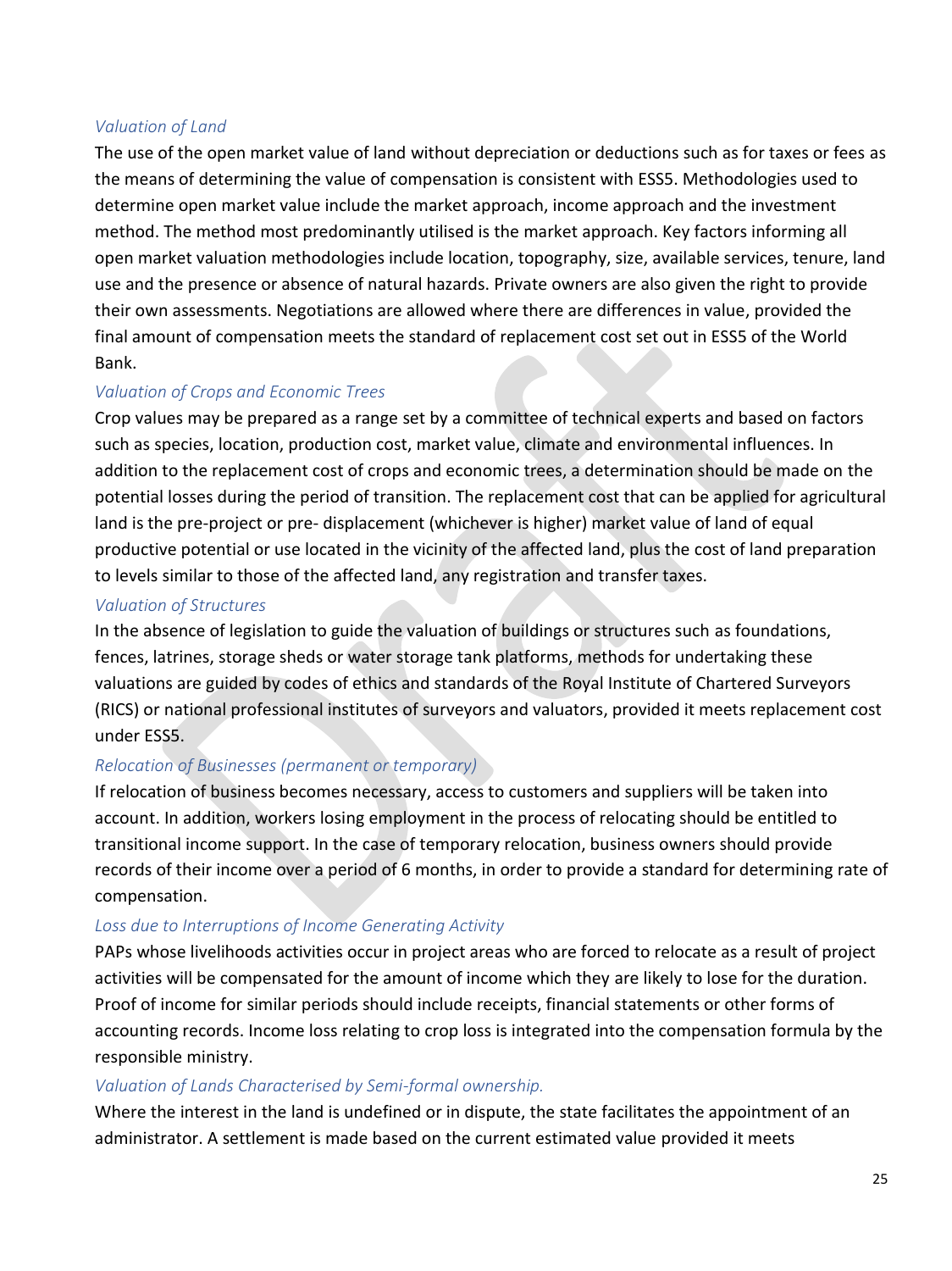replacement cost, and such compensation at replacement cost is placed in trust until the beneficiaries have resolved their interest.

#### *Valuation of Lands Occupied/Used Informally*

Lands where no legal claim or right to ownership or use are established for the affected person, it relies on a valuation of the existing assets and structures being lost so that the affected person is paid compensation at full replacement cost for all those lost assets and structures minus the value of the land informally occupied. Compensation is paid based on derived value including loss of income in case of business activity. As the goal of compensation is to ensure that PAPs end up in positions equal to or better than they were before project intervention, valuation should cover all elements adversely impacted.

### <span id="page-26-0"></span>5.2.4 Institutional Roles for Implementing the RPF

This section describes organisational responsibilities for preparing land acquisition and resettlement activities related to the implementation of the UBEC. Administrative responsibility for coordinating implementation of the Resettlement & Process Framework during the life cycle of the project rests with the national level PIU. The PIU will be responsible for coordinating the development, implementation and monitoring of any resettlement plans, with technical inputs from relevant government ministries as needed. The Environmental & Social Specialists will be required to approve any resettlement plans.

A number of national departments and agencies are expected to participate in the preparation of resettlement plans. The efforts of these national agencies/departments will be aligned with the RPF, with overall responsibility for coordinating and monitoring adherence to the RPF assumed by the Project Manager and supported by the Environmental & Social Specialists attached to PIU.

The PIU in association with relevant ministries will provide the general direction for the planning of the relocation/compensation process; ensure coordination between various stakeholders concerned with the Project including those directly connected with resettlement and monitor the implementation. At launching of each sub-project approved for bank financing, stakeholders will be consulted to establish planning principles and work arrangements aimed at identifying and mitigating adverse social impacts induced by the project's activities. Baseline surveys, valuation of properties and payment of compensation will be affected ahead of the commencement of works. All PAPs will be consulted in the process with respect to the matter requiring compensation; whether in the context of resettlement or in the context of mitigating other project-related impacts.

The national agencies and departments of government responsible for the various aspects of executing these activities are as follows. Land acquisition in Saint Lucia is carried out through the Land Acquisition Act (Cap 5.04) by the Chief Surveyor in the Survey and Mapping Section of the Department of Physical Planning within the Ministry of Agriculture, Fisheries, Natural Resources, Cooperatives and Physical Planning. Other departments with core responsibilities related to this RPF include the Acquisition Unit,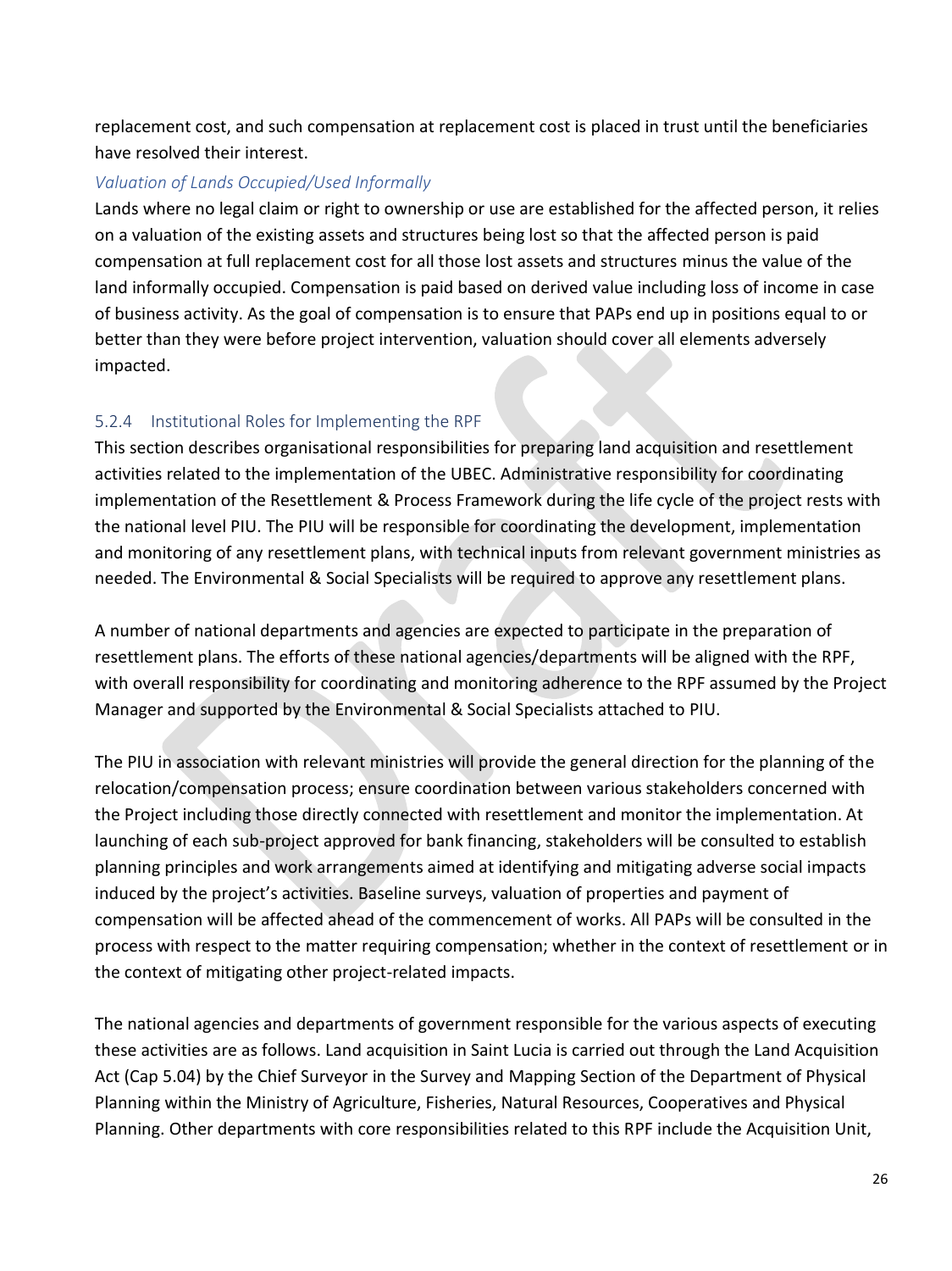Crown Lands, Land Registry and Physical Planning Sections in the Department of Physical Planning of the Ministry of Agriculture, Fisheries, Natural Resources, Cooperatives and Physical Planning. The Housing and Urban Renewal Department in the Ministry of Economic Development, Housing, Urban Renewal, Transport and Civil Aviation to address housing concerns, and utilities needs to be addressed by the Ministry of Infrastructure, Ports, Energy and Labour. The Ministry of Commerce, Industry, Investment, Enterprise Development and Consumer Affairs would be required to address concerns relating to established businesses.

### <span id="page-27-0"></span>5.3 Saint Vincent and the Grenadines

### <span id="page-27-1"></span>5.3.1 Legal Framework

Provisions governing compensation to individuals for losses associated with compulsory acquisition of land for public purposes, and for losses associated with resettlement are contained in the Constitution and the Land Acquisition Act. Land acquisition legislation is similar across the OECS Territories, allowing national governments to exercise rights of compulsory purchase of property in the absence of successful negotiations with private landowners.

Additional guidance to prepare resettlement and compensation programs associated with the purchase and development of land for public or private benefit may be offered through national legislation enabling environmental impact assessments (EIAs).

National legislation relevant to land acquisition and resettlement is summarized in Table 7.

| Legislation           | <b>Description</b>                                                                |
|-----------------------|-----------------------------------------------------------------------------------|
| Saint Vincent         | Section 6 provides protection from deprivation of property. 6. (1) No property of |
| Constitution Order    | any description shall be compulsorily taken possession of, and no interest in or  |
| 1979, Updated 2005    | right over property of any description shall be compulsorily acquired, except for |
|                       | a public purpose and except where provision is made by a law applicable to that   |
|                       | taking of possession or acquisition for the payment, within a reasonable time, of |
|                       | adequate compensation.                                                            |
| Land Acquisition Act, | Provides for the acquisition of land for public benefit. The government has the   |
| CAP 322, 1947         | powers under this Act to acquire land for projects, which are intended to benefit |
|                       | the general public. Section 3(1) states: "If the Governor General considers that  |
|                       | any land should be acquired for a public purpose he may cause a declaration to    |
|                       | that effect to be made in the manner provided by this section and the             |
|                       | declaration shall be conclusive evidence that the land to which it relates is     |
|                       | required for a public purpose."                                                   |

| Table 7: National legislation of Saint Vincent and the Grenadines governing land acquisition and |  |  |
|--------------------------------------------------------------------------------------------------|--|--|
| resettlement                                                                                     |  |  |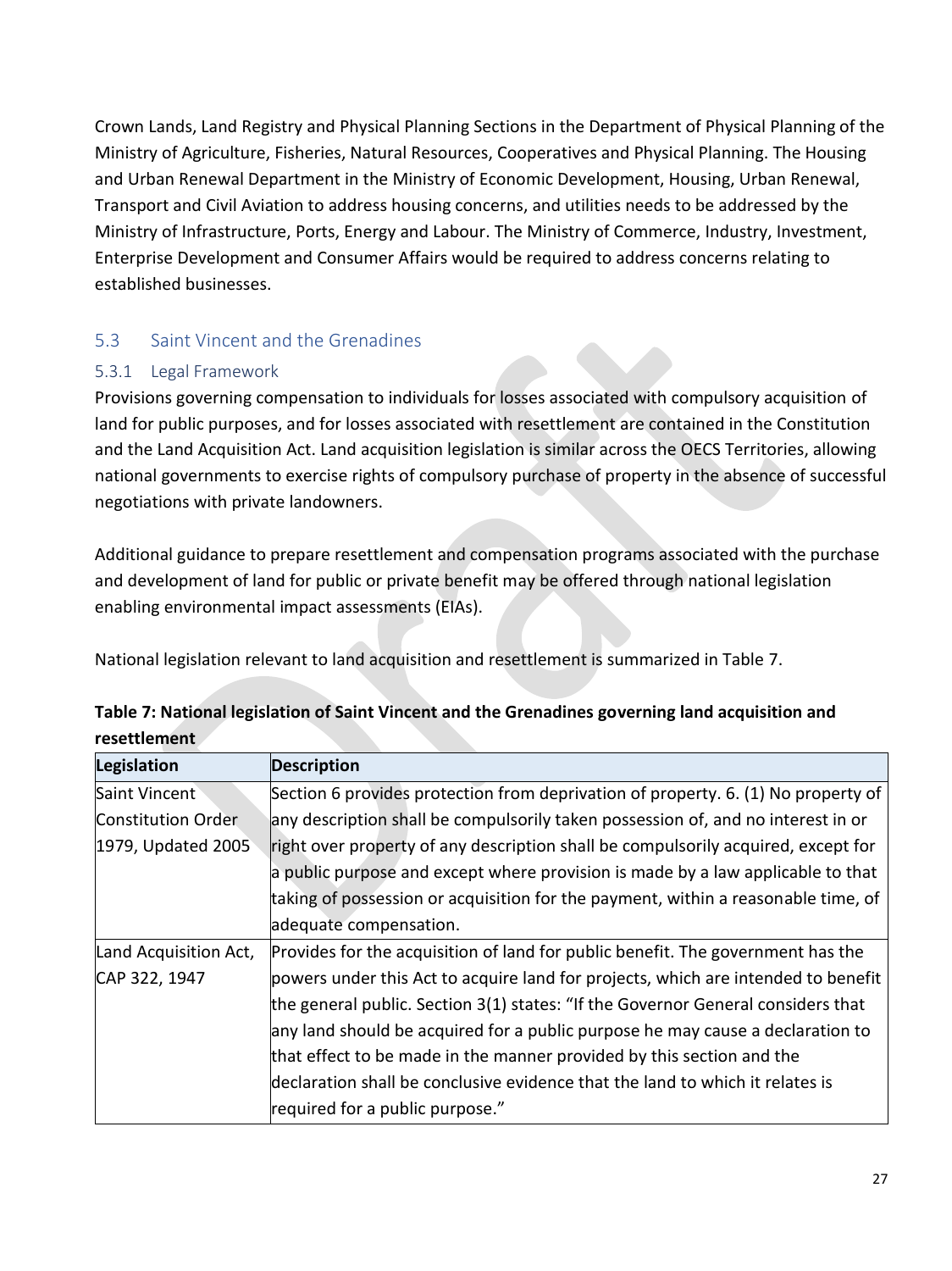| Legislation           | <b>Description</b>                                                                                    |
|-----------------------|-------------------------------------------------------------------------------------------------------|
| Land Settlement and   | Provides for the absolute proprietorship over land (exclusive rights). Such land                      |
|                       | Development Act, CAP can be acquired by the State under the Land Acquisition Act in the project area. |
| 242, 2009             |                                                                                                       |
| Land Adjudication Act | Provides for the ascertainment of interests prior to land registrations under the                     |
| CAP 5:06, 1984        | Land Settlement and Development Act.                                                                  |
| Town & Country        | The Act requires that all land intended for any development requires                                  |
| Planning Act No. 45,  | planning and development permission.                                                                  |
| 1992                  |                                                                                                       |
| Environmental         | The draft Act requires that special conditions be placed on coastal, industrial and                   |
| Management Bill,      | hillside developments. The draft regulations associated with the draft legislation                    |
| 2009                  | calls for Environmental Impact Assessments to be used to gauge the degree of                          |
|                       | risk associated with development in certain geographic areas.                                         |
|                       | Environmental Impact Article 29 of the Town and Country Planning Act requires an EIA for              |
| Assessment            | environmentally sensitive projects or activities. The Physical Planning Unit has                      |
|                       | the legal authority for environmental management in general under this Act,                           |
|                       | including the evaluation of the need for and level of EIA required. The scope of                      |
|                       | the EIA is determined through discussion with the PPU.                                                |

Entitlement to compensation and assistance related to livelihood restoration is not addressed by national legislation, as such as guidance regarding eligibility for compensation and livelihood restoration assistance is based on World Bank ESS5 requirements, described below.

### <span id="page-28-0"></span>5.3.2 Gap Analysis- National Laws and ESS5

With the exception of entitlement to compensation and assistance related to livelihoods restoration, the relevant national laws of Saint Vincent and the Grenadines are generally consistent with ESS5.

The standard of compensation related to land acquisition is largely consistent with the concept of Compensation at Full Replacement Cost. Under Section 19 of the Land Acquisition Act, land is valued based on full market value twelve months prior to formal acquisition. As a result, compensation does not account any appreciation in land value during this 12 month period. In addition to full market value, compensation also takes into account any damages sustained to the owner as a result of the acquisition, including damages to earnings. Under Section 22, the claimant may be awarded reasonable costs incurred by in the preparation and submission of the claim for compensation. Finally, under Section 30, claimants entitled to compensation are exempted from stamp duties and fees related to the claim for compensation. The Act does not explicitly address the exclusion of taxation of compensation.

One noted inconsistency is the fact that ESS5 requires that land acquisition may only occur after compensation has been paid. Where resettlement is required, ESS5 also requires that resettlement sites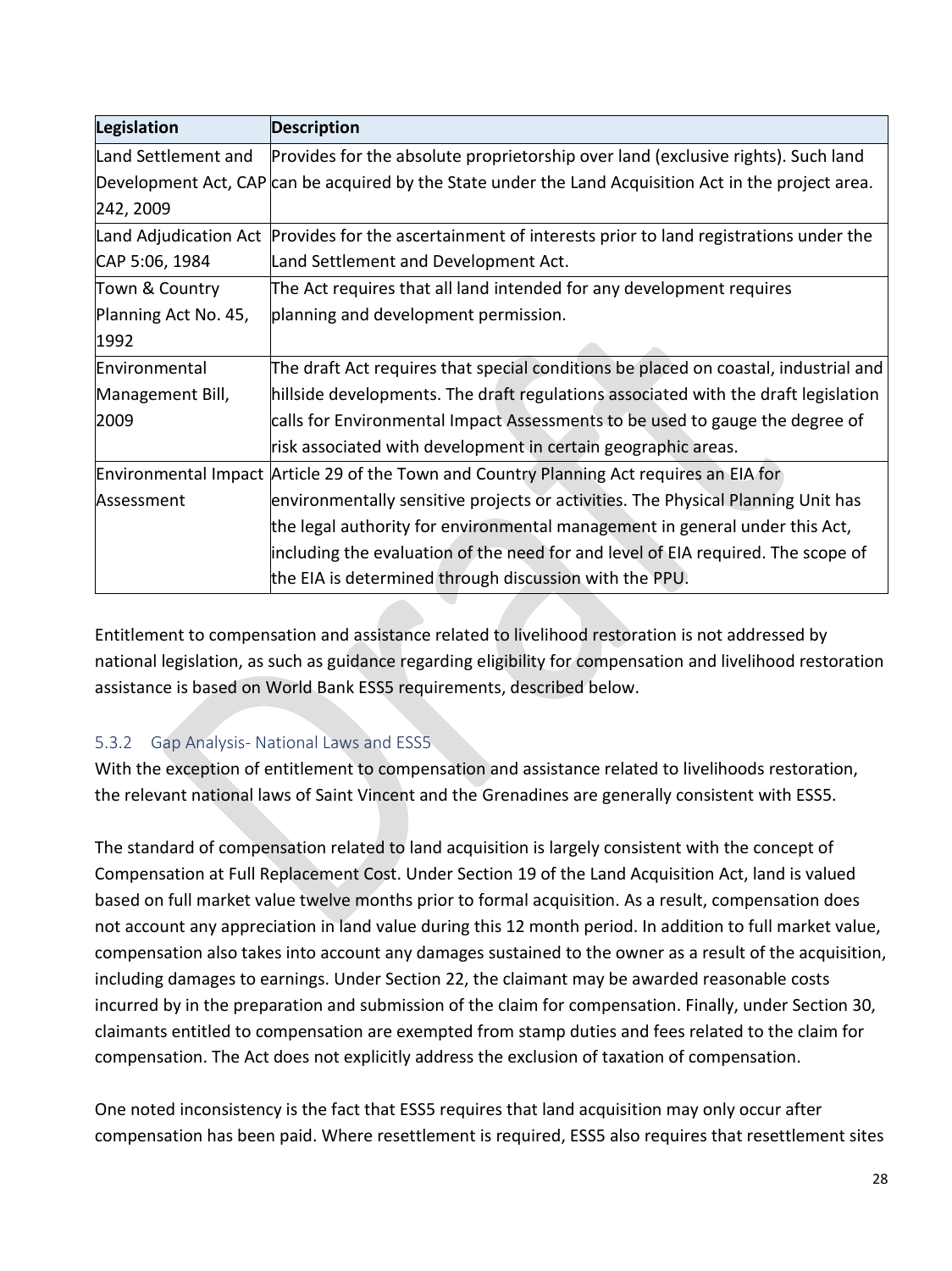and moving allowances be paid prior to the commencement of any development. By contrast, the National Land Acquisition Act allows the government to take possession of any needed land and development proceed prior to compensation being paid. In order to ensure compliance with ESS5, eligible PAPs must be compensated before any Project-related activity or works leading to ESS5 impacts are initiated (Table 8). The timeframe for finalisation of resettlement arrangements before the actual start of a project will vary on a case-by-case basis. However, failure to reach settlement could result in expropriation or other compulsory procedures.

| Activity |                                                            | Description/Task |                                                                                                                                                                                                                                                                                                                                                                                                                                                                                                                                                                                                        |
|----------|------------------------------------------------------------|------------------|--------------------------------------------------------------------------------------------------------------------------------------------------------------------------------------------------------------------------------------------------------------------------------------------------------------------------------------------------------------------------------------------------------------------------------------------------------------------------------------------------------------------------------------------------------------------------------------------------------|
| 1.<br>2. | Land Identification<br>Survey & Valuation<br>of Properties |                  | Identify properties to be acquired, with relevant details<br>List property owners under Entitlement Categories A, B or C.<br>Contact property owners to inform them of the need to acquire their<br>property, reason and the amount required.<br>Collection of legal documents to prove ownership of land.<br>Collection of personal identification and banking information from<br>property owners to facilitate transfer of funds.<br>Survey affected property.<br>Land is valued based on full market value twelve months prior to formal                                                           |
|          |                                                            | acquisition.     |                                                                                                                                                                                                                                                                                                                                                                                                                                                                                                                                                                                                        |
| З.       | Negotiation                                                |                  | Negotiate price with property owners and prepare report with complete<br>list of properties and final agreed price.<br>In addition to full market value, compensation may also take into account<br>any damages sustained to the owner as a result of the acquisition,<br>including damages to earnings. The claim may also account for reasonable<br>costs incurred by the claimant in the preparation and submission of the<br>claim for compensation.<br>Where an agreement on the asset's market value is not reached, the<br>owner may provide a private assessment value for further negotiation |
| 4.       | Approval of<br>Acquisition                                 |                  | Prepare & submit Cabinet Paper for approval of acquisition of property.                                                                                                                                                                                                                                                                                                                                                                                                                                                                                                                                |
|          | 5. Approval of<br>Payment of<br>Compensation               | owners.          | Prepare and submit Cabinet Paper to approve payments to property                                                                                                                                                                                                                                                                                                                                                                                                                                                                                                                                       |
|          | 6. Transfer of Approved $\bullet$<br>Payment               |                  | Approved payment amount transferred to the Treasury Division or bank<br>accounts of affected property owners.                                                                                                                                                                                                                                                                                                                                                                                                                                                                                          |
|          | 7. Declaration &<br>Publication                            | Gazette.         | Declare acquisition served to landowners and publish in the Official                                                                                                                                                                                                                                                                                                                                                                                                                                                                                                                                   |
|          | 8. Compensation                                            |                  | Pay compensation to affected property owners.                                                                                                                                                                                                                                                                                                                                                                                                                                                                                                                                                          |

#### **Table 8: Saint Vincent and the Grenadines- Land acquisition procedures based on Land Acquisition Act**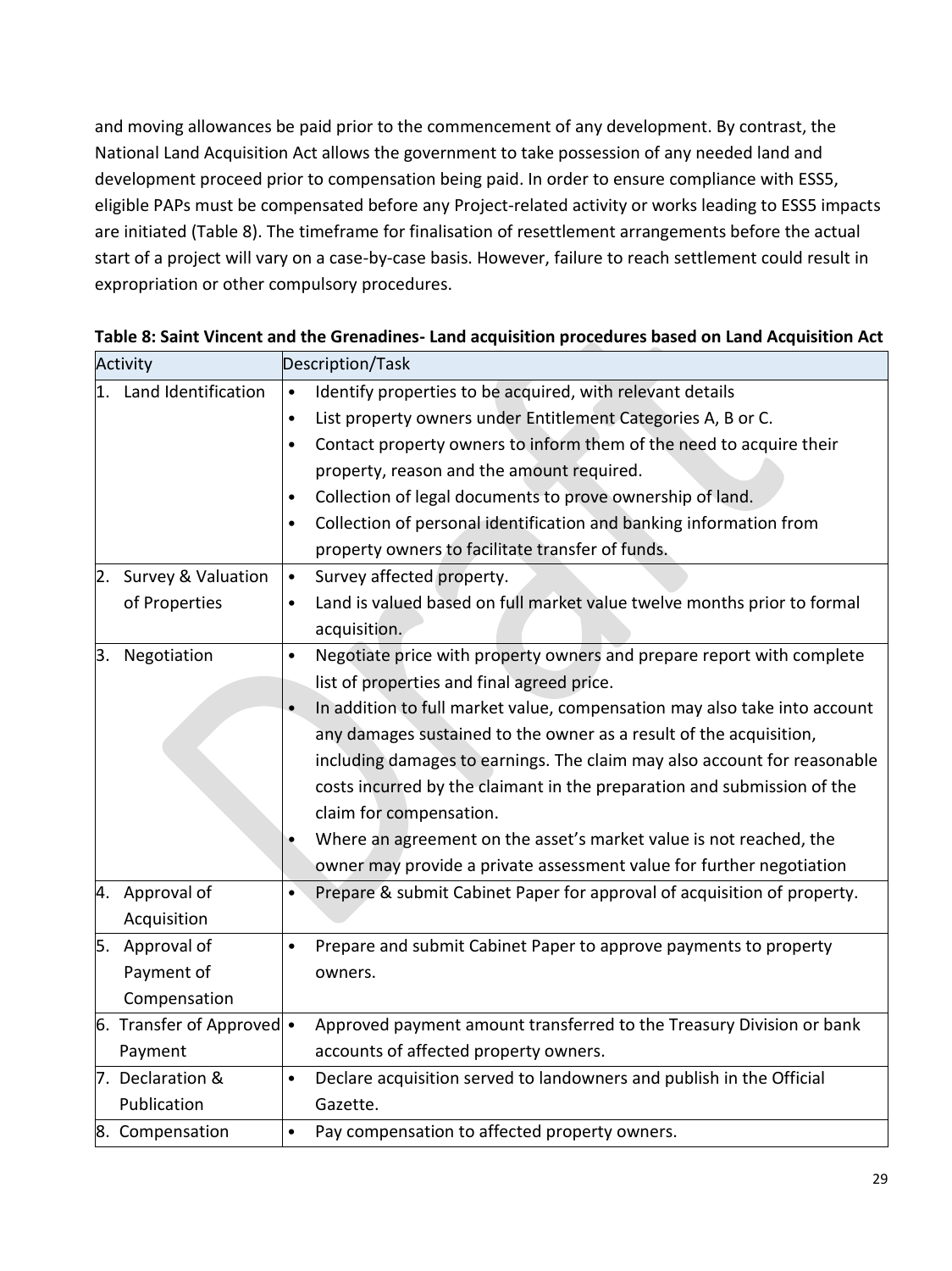| Activity              |           | Description/Task                                                            |
|-----------------------|-----------|-----------------------------------------------------------------------------|
|                       |           | Under Section 29 of the Land Acquisition Act, all amounts awarded by way    |
|                       |           | of compensation, including interest and supplementary costs are paid out    |
|                       |           | of the Consolidated Fund on the warrant of the Governor General.            |
| 9. Filing of Receipts | $\bullet$ | Copies of receipts of payment to be filed with PIU                          |
| 10.Trust Account      |           | Establish trust account to hold any funds for compensation that do not get  |
|                       |           | resolved in the timeframe needed to start the works.                        |
| 11.Acquisition &      |           | Under the Land Acquisition Act, the State is entitled to initiate work once |
| Commencement of       |           | Compulsory Acquisition has been Gazetted. Compliance with ESS5 would        |
| Works                 |           | require that compensation occur in advance of works.                        |

Table 9 identifies gaps between national legislation and ESS5 and offers measures to address these gaps. Of particular importance is accounting for land acquisition and the timing of compensation as a specific output of any future activities resulting from implementation of the UBEC in order to satisfy the requirements of the World Bank ESS5, which apply to St. Vincent and the Grenadines under the UBEC Project. It must be noted that ESS5 applies and prevails over national law particularly where there are discrepancies with national law and systems.

|    | Conflict/Gap    | <b>World Bank Requirements</b>                                                                                                                    | National Laws                                                                                                                                                                             | Measures to Address Gap                                                                                                   |
|----|-----------------|---------------------------------------------------------------------------------------------------------------------------------------------------|-------------------------------------------------------------------------------------------------------------------------------------------------------------------------------------------|---------------------------------------------------------------------------------------------------------------------------|
| 1. | at Full<br>Cost | Compensation Based on the replacement value<br>of property or asset lost without<br>Replacement any deduction or payment of any<br>taxes or fees. | Compensation<br>is based on full<br>market value<br>plus any losses<br>to earnings and taxes.<br>costs.<br>Legislation does<br>not explicitly<br>address the<br>exclusion of<br>taxation. | National governments are to be<br>guided by the RPF and ESS5<br>requirements regarding<br>compensation without payment of |
| 2. | Timing for      | ESS5, Paragraph 15: Taking of land The Land                                                                                                       |                                                                                                                                                                                           | The implementing agency is                                                                                                |
|    | payment of      | and related assets may occur only Acquisition Act                                                                                                 |                                                                                                                                                                                           | required to submit an early                                                                                               |

### **Table 9: Saint Vincent and the Grenadines: Gaps between national legislation and ESS5**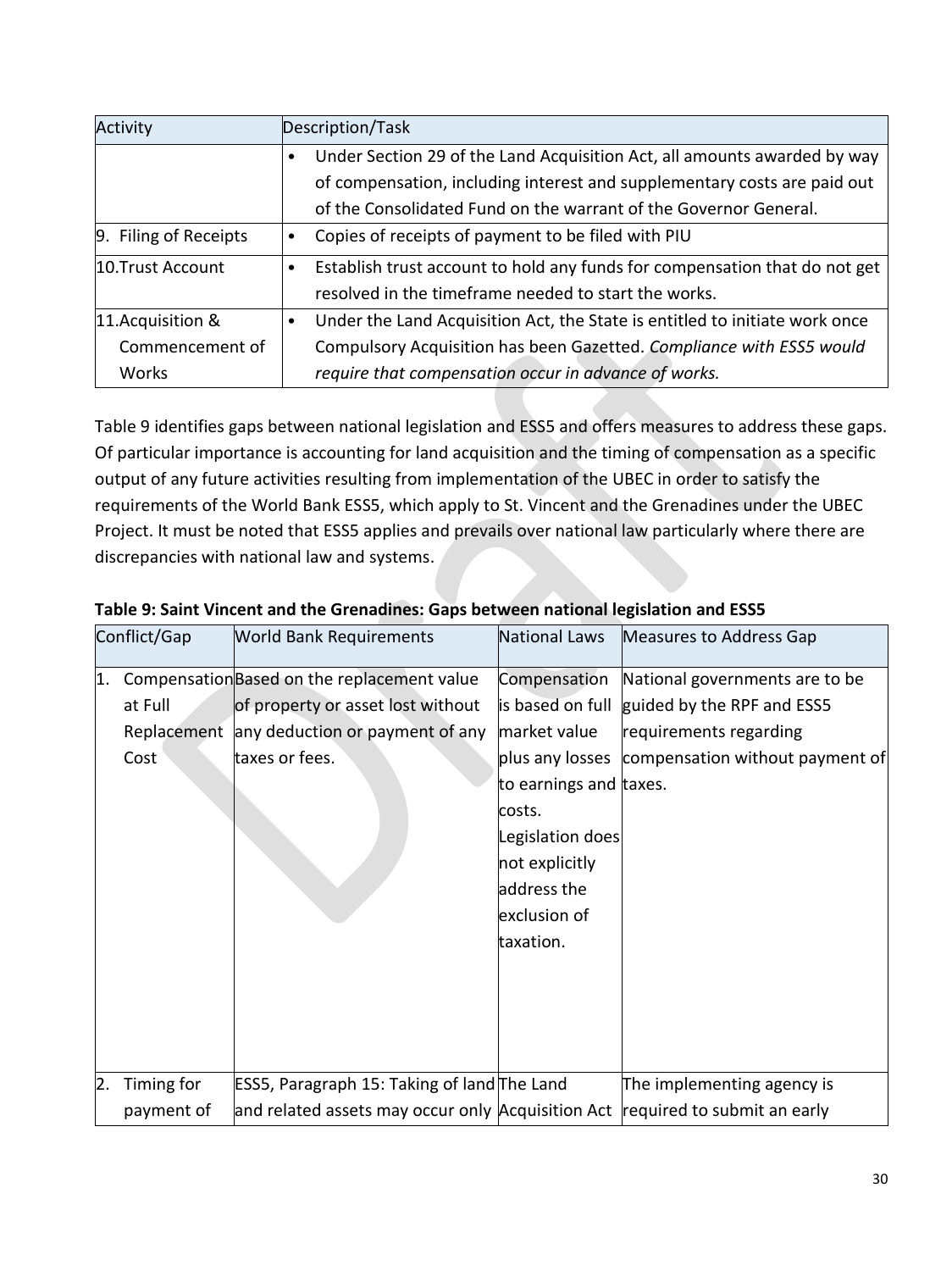|    | Conflict/Gap | <b>World Bank Requirements</b>                             | National Laws     | Measures to Address Gap                             |
|----|--------------|------------------------------------------------------------|-------------------|-----------------------------------------------------|
|    |              | compensation after compensation has been paid permits      |                   | request for land acquisition to the                 |
|    | and taking   | and, where applicable,                                     | government to     | responsible authority to ensure                     |
|    |              | possession of resettlement sites and moving                |                   | take possession this task is included in the annual |
|    |              | acquired land allowances have been provided to of acquired |                   | work programme and that the                         |
|    |              | the displaced persons.                                     | land and to       | relevant budgetary allocation is                    |
|    |              |                                                            | commence          | made; A representative of this                      |
|    |              |                                                            | development       | authority is to be included on any                  |
|    |              |                                                            | before            | project steering committee; the                     |
|    |              |                                                            | compensation      | project budget may provide for                      |
|    |              |                                                            | is paid.          | acquisition costs.                                  |
| 3. |              | Restoration of ESS5, Par 2: Displaced persons              | There is no       | All PAPs should be eligible for full                |
|    | livelihoods  | should be assisted in their efforts                        | existing          | compensation and livelihood                         |
|    | and living   | to improve their livelihoods &                             | legislation or    | restoration assistance                              |
|    | standards to | standards of living or at least to                         | official policy   | entitlements per World                              |
|    | pre-project  | restore them, in real terms, to                            |                   | document that Bank ESS5 requirements.               |
|    | levels or    | pre-displacement levels or to                              | specifically      |                                                     |
|    | higher       | levels prevailing prior to the                             | supports          |                                                     |
|    |              | beginning of project                                       | restoration of    |                                                     |
|    |              | implementation, whichever is                               | livelihoods and   |                                                     |
|    |              | higher.                                                    | living standards  |                                                     |
|    |              | ESS5, Par 36: Compensation                                 | to pre-project    |                                                     |
|    |              | should include measures to                                 | levels or higher. |                                                     |
|    |              | ensure that displaced persons are                          |                   |                                                     |
|    |              | offered support after                                      |                   |                                                     |
|    |              | displacement for a transition                              |                   |                                                     |
|    |              | period necessary to restore their                          |                   |                                                     |
|    |              | livelihood & standards of living.                          |                   |                                                     |
| 4. | Opportunity  | ESS 5, Paragraph 14: The                                   | Opportunities     | Government will advise                              |
|    | to derive    | borrower will provide                                      | to derive         | contractors to give priority to                     |
|    |              | development opportunities to displaced                     | development       | employment of workers                               |
|    |              | benefits from communities and persons to                   |                   | benefits are not originating from the target        |
|    | project      | derive appropriate development                             | generally part    | communities. Provisions should                      |
|    |              | benefits from the project.                                 | of local          | consider gender-based equality of                   |
|    |              |                                                            | resettlement      | access/opportunity to local jobs,                   |
|    |              |                                                            | projects.         | with explicit reference to non-                     |
|    |              |                                                            |                   | discrimination clauses based on                     |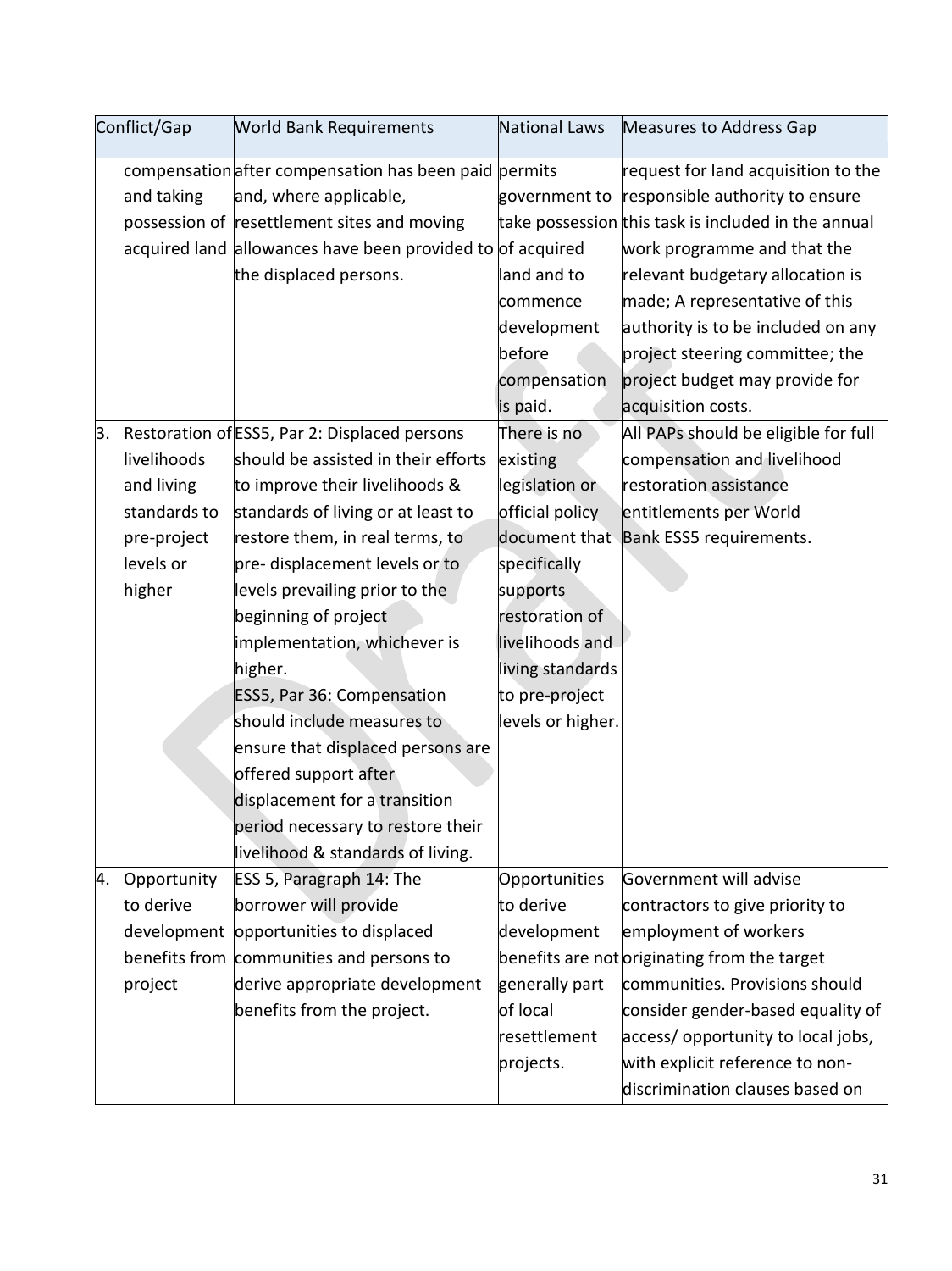| Conflict/Gap |              | National Laws<br><b>World Bank Requirements</b>                      |                  | Measures to Address Gap           |
|--------------|--------------|----------------------------------------------------------------------|------------------|-----------------------------------|
|              |              |                                                                      |                  | gender race, ethnicity & sexual   |
|              |              |                                                                      |                  | lorientation.                     |
| 5.           | Duty to      | <b>ESS5</b> requires the preparation of                              | National         | National governments are to be    |
|              | consult in   | "resettlement plans" to include                                      | legislation is   | guided by the RPF and ESS5        |
|              |              | preparation of stakeholder consultation in the                       | silent on the    | requirements regarding            |
|              | resettlement | design of measures to address                                        | requirements     | procedures for the preparation of |
|              | plans        | physical/economic displacement. for consultation resettlement plans. |                  |                                   |
|              |              |                                                                      | in the design of |                                   |
|              |              |                                                                      | plans to         |                                   |
|              |              |                                                                      | mitigate the     |                                   |
|              |              |                                                                      | impacts of loss  |                                   |
|              |              |                                                                      | of livelihood.   |                                   |

### <span id="page-32-0"></span>5.3.3 Methods of Valuating Assets

Sections 3 and 4 of St. Vincent and the Grenadines' Land Acquisition Act lay out the procedures for acquisition and compensation. Under the Act, the Governor General appoints the Chief Surveyor to prepare acquisition instruments, with the Land Valuation Officer conducting formal valuations. The Land Acquisition Act describes the methods of valuating lands acquired for public use for the purpose of assessment of compensation. The valuation method supported by ESS5 that can be applied to conducting the valuation of property and associated assets lost as a result of the Project for PAPs is Compensation at Full Replacement Cost. This method refers to the replacement value of the property or asset lost without any deduction or payment of any taxes or fees.

• **Compensation at Full Replacement Cost**: This approach is based on the premise that the cost of replacing in the market productive assets that have been lost or damaged because of project operations are taken as a minimum estimate of the value of measures that will reduce the damage or improve on-site management practices and thereby prevent damage. This approach involves direct replacement of expropriated assets and covers an amount that is sufficient for asset replacement, moving expenses, and other transaction costs (i.e. fees and taxes cannot be charged or deducted).

The replacement cost is usually applied in the case of loss of property or assets. Where property is leased from the state, the valuation considers the physical investment, plus the expected income streams up to the end of the life of the lease.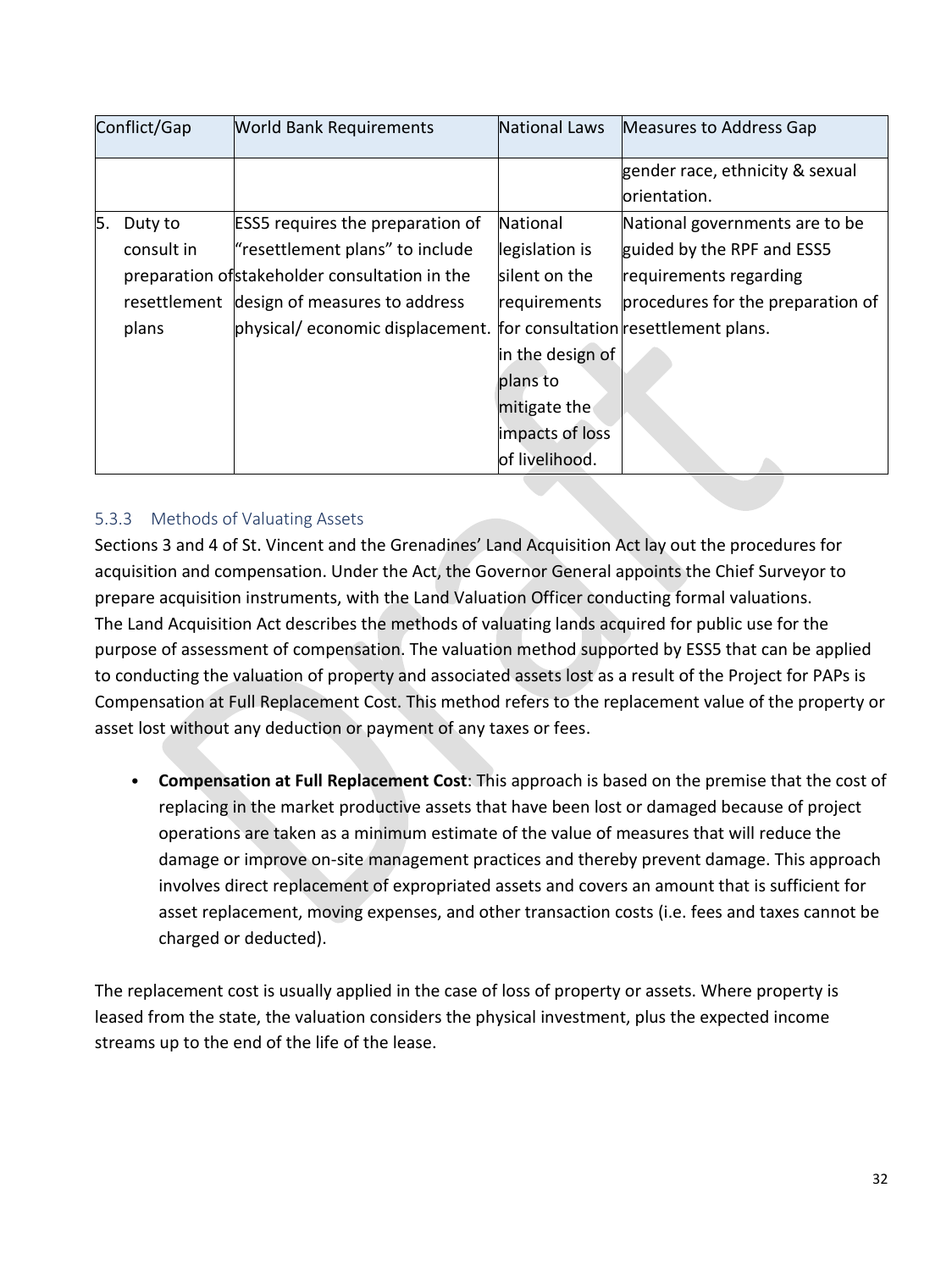Methods for undertaking valuations for compulsory acquisition may also be guided by the codes of ethics and standards of the Royal Institute of Chartered Surveyors (RICS), International Valuations Standards Council, or national institutes of surveyors.

To ensure transparency of procedures, the Project Implementation Unit representative, PAPs and a trusted community member (selected by PAPs) shall be present in all meetings to discuss the value of compensation, negotiation of final amount and final payment, provided this meets the requirements of ESS5 of compensation at full replacement cost and any assistance. Special arrangements should be made for vulnerable populations, for example, the elderly and special needs individuals. Private owners are given the right to provide their own assessments. Negotiations are allowed where there are differences in value, provided the compensation amount provided to affected persons meets the standard of replacement cost set out in ESS5 of the World Bank. In the event there is a significant difference between a private valuation and a government valuation, and middle ground cannot be reached through negotiation, ESS5 anticipates the use of expropriation or other compulsory procedures<sup>7</sup>, but the standard of compensation still needs to meet replacement cost.

### *Valuation of Land*

 $\overline{a}$ 

The use of the open market value of land without depreciation or deductions such as for taxes or fees as the means of determining the value of compensation is consistent with ESS5. Methodologies used to determine open market value include the market approach, income approach and the investment method. The method most predominantly utilised is the market approach. Key factors informing all open market valuation methodologies include location, topography, size, available services, tenure, land use and the presence or absence of natural hazards. Private owners are also given the right to provide their own assessments. Negotiations are allowed where there are differences in value, provided the final amount of compensation meets the standard of replacement cost set out in ESS5 of the World Bank.

### *Valuation of Crops and Economic Trees*

Crop values may be prepared as a range set by a committee of technical experts and based on factors such as species, location, production cost, market value, climate and environmental influences. In addition to the replacement cost of crops and economic trees, a determination should be made on the potential losses during the period of transition. The replacement cost that can be applied for agricultural

<sup>7</sup>ESS5 Guidance Note Paragraph *16. In certain cases there may be significant difficulties related to the payment of compensation to particular affected persons, for example, where repeated efforts to contact absentee owners have failed, where project-affected persons have rejected compensation that has been offered to them in accordance with the approved plan, or where competing claims to the ownership of lands or assets are subject to lengthy legal proceedings. On an exceptional basis, with prior agreement of the Bank, and where the Borrower demonstrates that all reasonable efforts to resolve such matters have been taken, the Borrower may deposit compensation funds as required by the plan (plus a reasonable additional amount for contingencies) into an interest-bearing escrow or other deposit account and proceed with the relevant project activities. Compensation placed in escrow will be made available to eligible persons in a timely manner as issues are resolved.* At the same time, ESS5 *encourages the Borrow to seek negotiated settlements with affected persons in a manner meeting the requirements of this ESS in order to help avoid administrative or judicial delays associated with formal expropriation, and to the extent possible to reduce the impacts on affected persons associated with formal expropriation.*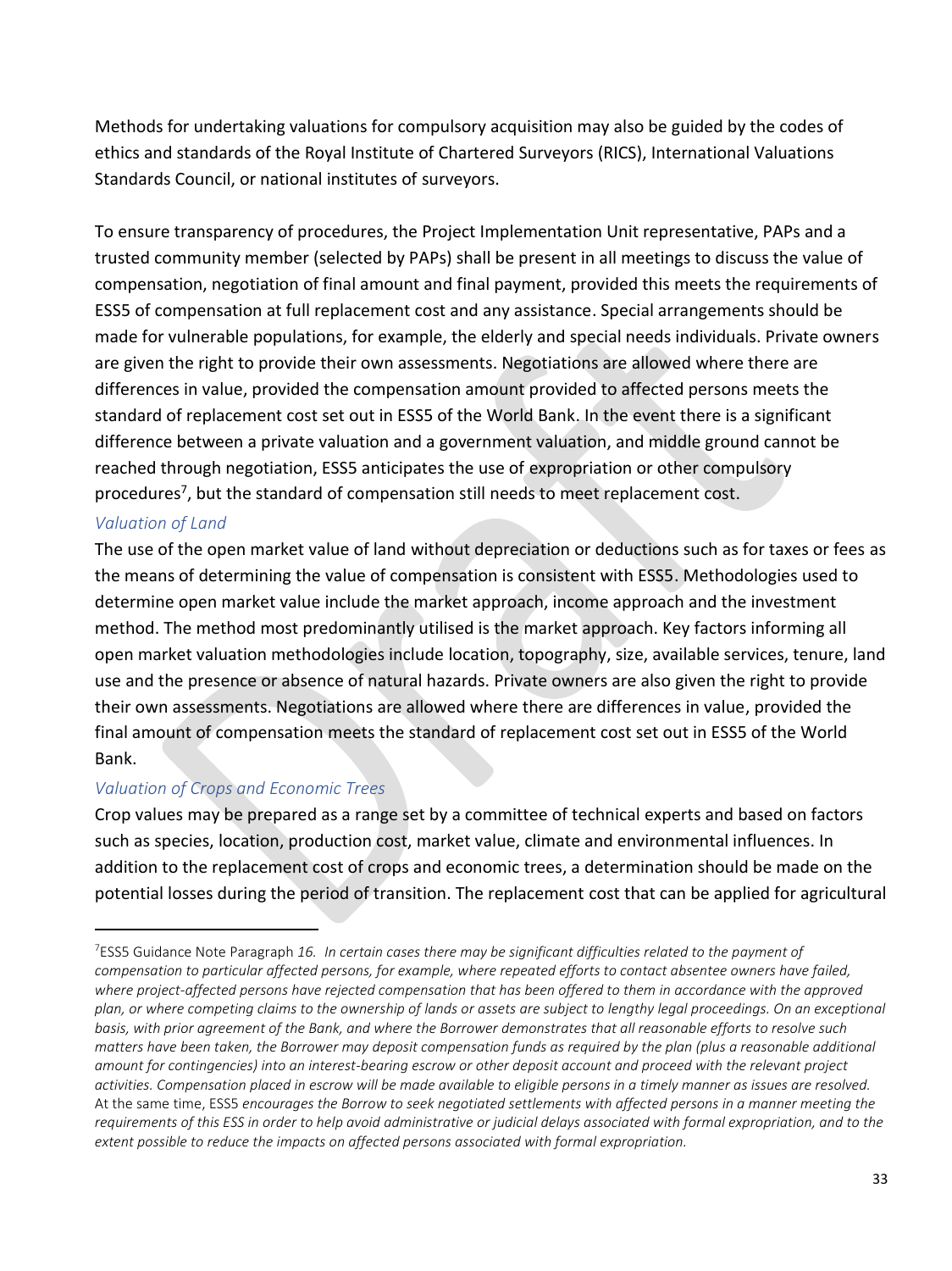land is the pre-project or pre- displacement (whichever is higher) market value of land of equal productive potential or use located in the vicinity of the affected land, plus the cost of land preparation to levels similar to those of the affected land, any registration and transfer taxes.

#### *Valuation of Structures*

In the absence of legislation to guide the valuation of buildings or structures such as foundations, fences, latrines, storage sheds or water storage tank platforms, methods for undertaking these valuations are guided by codes of ethics and standards of the Royal Institute of Chartered Surveyors (RICS) or national professional institutes of surveyors and valuators, provided it meets replacement cost under ESS5.

### *Relocation of Businesses (permanent or temporary)*

If relocation of business becomes necessary, access to customers and suppliers will be taken into account. In addition, workers losing employment in the process of relocating should be entitled to transitional income support. In the case of temporary relocation, business owners should provide records of their income over a period of 6 months, in order to provide a standard for determining rate of compensation.

#### *Loss due to Interruptions of Income Generating Activity*

PAPs whose livelihoods activities occur in project areas who are forced to relocate as a result of project activities will be compensated for the amount of income which they are likely to lose for the duration. Proof of income for similar periods should include receipts, financial statements or other forms of accounting records. Income loss relating to crop loss is integrated into the compensation formula by the responsible ministry.

### *Valuation of Lands Characterised by Semi-formal ownership*

Where the interest in the land is undefined or in dispute, the state facilitates the appointment of an administrator. A settlement is made based on the current estimated value provided it meets replacement costs, and such compensation at replacement costs is placed in trust until the beneficiaries have resolved their interest.

#### *Valuation of Lands Occupied/Used Informally*

Lands where no legal claim or right to ownership or use are established for the affected person, it relies on a valuation of the existing assets and structures being lost so that the affected person is paid compensation at full replacement cost for all those lost assets and structures, minus the value of the land informally occupied. Compensation is paid based on derived value including loss of income in case of business activity. As the goal of compensation is to ensure that PAPs end up in positions equal to or better than they were before project intervention, valuation should cover all elements adversely impacted.

### <span id="page-34-0"></span>5.3.4 Institutional Roles for Implementing the RPF

This section describes organisational responsibilities for preparing land acquisition and resettlement activities related to the implementation of the UBEC. Administrative responsibility for coordinating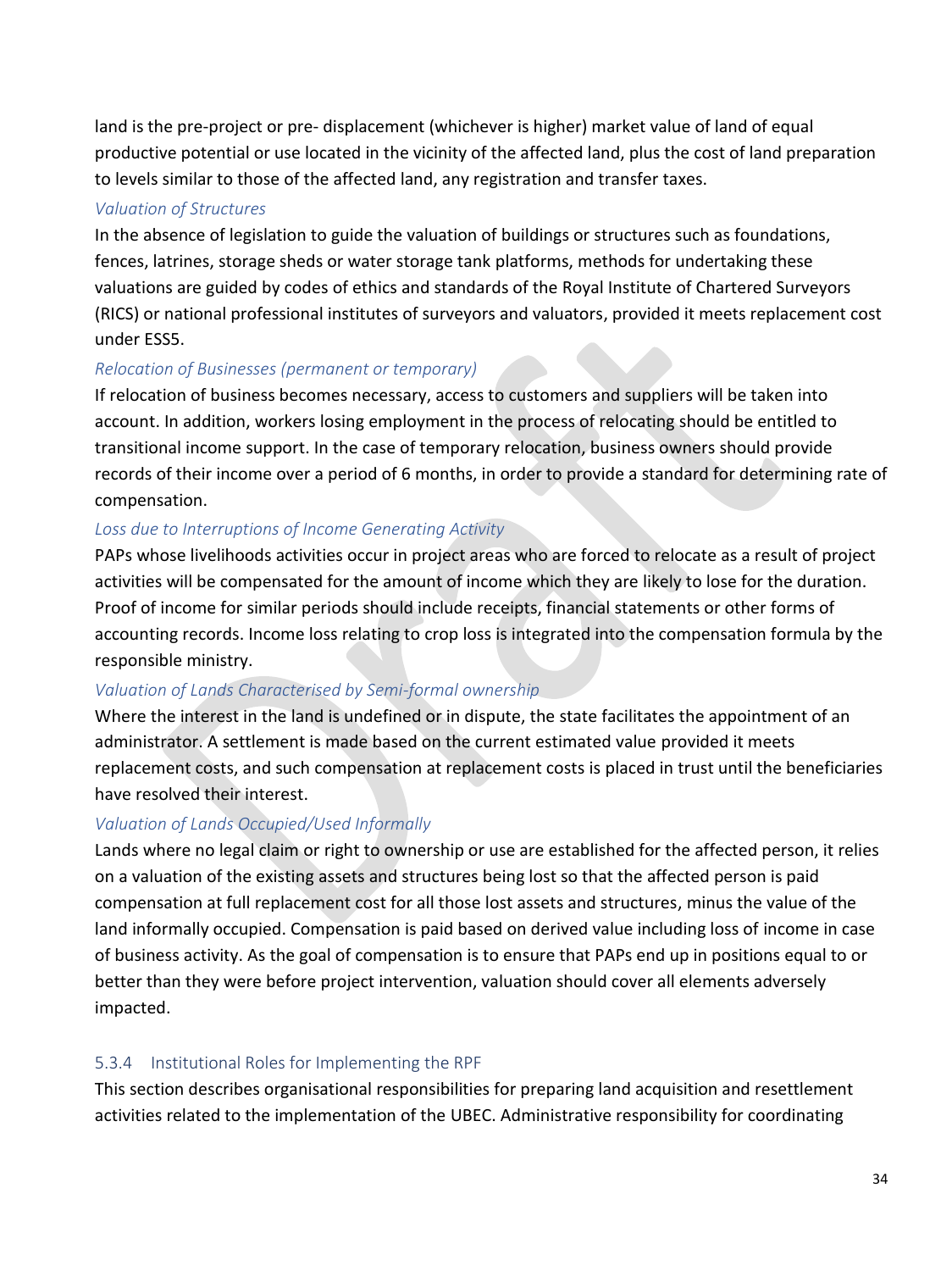implementation of the Resettlement & Process Framework during the life cycle of the project rests with the national level PIU. The PIU will be responsible for coordinating the development, implementation and monitoring of any resettlement plans, with technical inputs from relevant government ministries as needed. The Environmental & Social Specialist will be required to approve any resettlement plans.

A number of national departments and agencies are expected to participate in the preparation of resettlement plans. The efforts of these national agencies/departments will be aligned with the RPF, with overall responsibility for coordinating and monitoring adherence to the RPF assumed by the Project Manager and supported by the Environmental & Social Specialists attached to the PIU.

The PIU in association with relevant ministries will provide the general direction for the planning of the relocation/compensation process; ensure coordination between various stakeholders concerned with the Project including those directly connected with resettlement and monitor the implementation. At launching of each sub-project approved for bank financing, stakeholders will be consulted to establish planning principles and work arrangements aimed at identifying and mitigating adverse social impacts induced by the project's activities. Baseline surveys, valuation of properties and payment of compensation will be affected ahead of the commencement of works. All PAPs will be consulted in the process with respect to the matter requiring compensation; whether in the context of resettlement or in the context of mitigating other project-related impacts.

The national agencies and departments of government responsible for the various aspects of executing these activities are as follows. Land acquisition in St Vincent and the Grenadines is carried out through the Land Acquisition Act (1947) by the Land & Surveys Department within the Ministry of Housing, Informal Human Settlements, Land & Surveys and Physical Planning. Other departments with responsibilities related to this RPF include the Ministry of Finance, Economic Planning, Sustainable Development and Information Technology, the Ministry of National Security, Air and Sea Port Development, and the Ministry of Legal Affairs.

# <span id="page-35-0"></span>6.0 Eligibility Criteria and Cut off Dates for Resettlement

### <span id="page-35-1"></span>6.1 Eligibility Criteria

Individuals, households or communities affected by project activities may be eligible for compensation for loss of land or structures and for other resettlement assistance. The type of entitlements under this RPF and ESS5 will be depending on land tenure status, as further described below.

Project-affected persons (PAPs) who experience displacement as a result of project activities are comprised of three groups: PAPs with legal rights, PAPS with no formal legal rights or claims to the land they occupy and PAPs with no recognizable legal rights or claims. Table 10 describe each of these three groups, the type of compensation and assistance to which each group is entitled under the RPF, and evidence required to substantiate a PAP's claim to compensation under each category.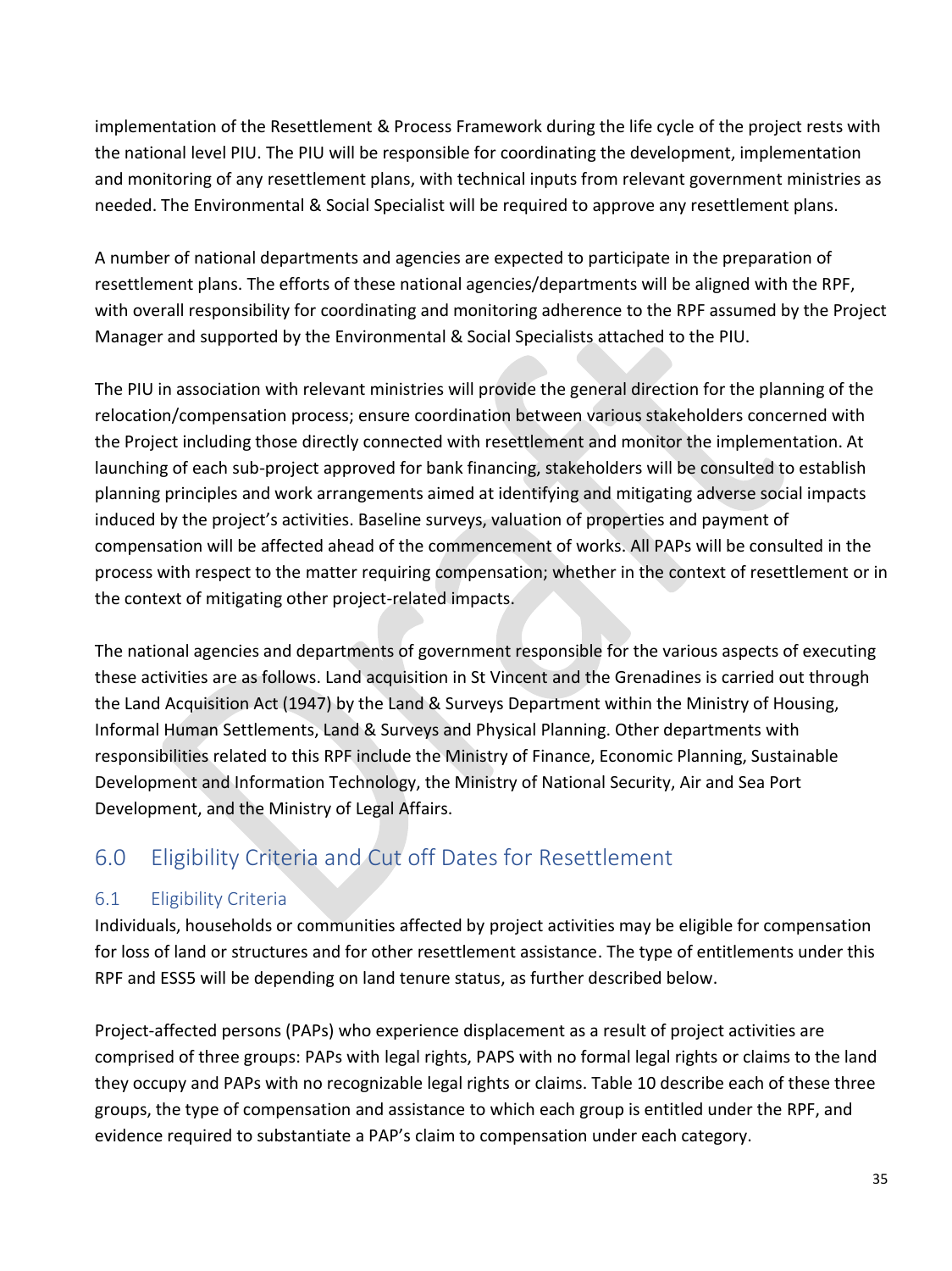| <b>PAP Category Definition</b> |                                                             | Recommended              | <b>Required Evidence</b>          |
|--------------------------------|-------------------------------------------------------------|--------------------------|-----------------------------------|
|                                |                                                             | Compensation             |                                   |
|                                | Legal rights to Persons who have formal                     | Compensation for land    | Proof of legal ownership,         |
| land                           | documentation under national and assets lost, and other     |                          | documented in written form        |
|                                | law to prove their rights to                                | resettlement assistance, | such as land registers, deeds,    |
|                                | land or are specifically                                    | in accordance with the   | mortgages, lease agreements,      |
|                                | recognized in national law as                               | <b>RPF. Additional</b>   | tenancy agreements or rent        |
|                                | not requiring documentation. resettlement assistance        |                          | receipts.                         |
|                                | In the simplest case, an area is could include but are not  |                          |                                   |
|                                | registered in the name of                                   | limited to rental        |                                   |
|                                | individuals or communities. In allowances,                  |                          |                                   |
|                                | other cases, persons may have transportation                |                          |                                   |
|                                | a lease on the land, or a minor allowances, livelihood      |                          |                                   |
|                                | real right (e.g. right of use of                            | recovery training.       |                                   |
|                                | land) and therefore have legal                              |                          |                                   |
|                                | rights.                                                     |                          |                                   |
| No formal                      | Persons who do not have                                     | Compensation for land    | Criteria for establishing non-    |
| legal rights,                  | formal rights to land or assets, and assets lost, and other |                          | formal, undocumented or           |
| but have a                     | but who have a recognized or resettlement assistance,       |                          | unrecognized claims to            |
| recognizable                   | recognizable claim under                                    | in accordance with the   | eligibility shall be established  |
| claim                          | national law. They may have                                 | RPF.                     | on a case by case basis.          |
|                                | been using the land for                                     |                          | Examples include but are not      |
|                                | generations without formal                                  |                          | limited to occupation of          |
|                                | documentation under                                         |                          | undocumented family lands,        |
|                                | customary or traditional                                    |                          | longstanding occupation of        |
|                                | tenure arrangements that are                                |                          | lands (e.g. greater than 15       |
|                                | accepted by the community                                   |                          | years) without acquisition of     |
|                                | and recognized by national                                  |                          | established rights to             |
|                                | law. In other cases, they may                               |                          | ownership, or undocumented        |
|                                | have never been provided                                    |                          | inheritance of lands.             |
|                                | formal title or their                                       |                          | Proof of eligibility may take the |
|                                | documents may be incomplete                                 |                          | form of an affidavit signed by    |
|                                | or lost. They may have a claim                              |                          | the owner/occupant and            |
|                                | for adverse possession if they                              |                          | witnessed by a reputable          |
|                                | have occupied land for a                                    |                          | member of society.                |
|                                | certain period of time as                                   |                          |                                   |
|                                | defined by national law,                                    |                          |                                   |

### **Table 10: Categories of PAPs and eligible compensation**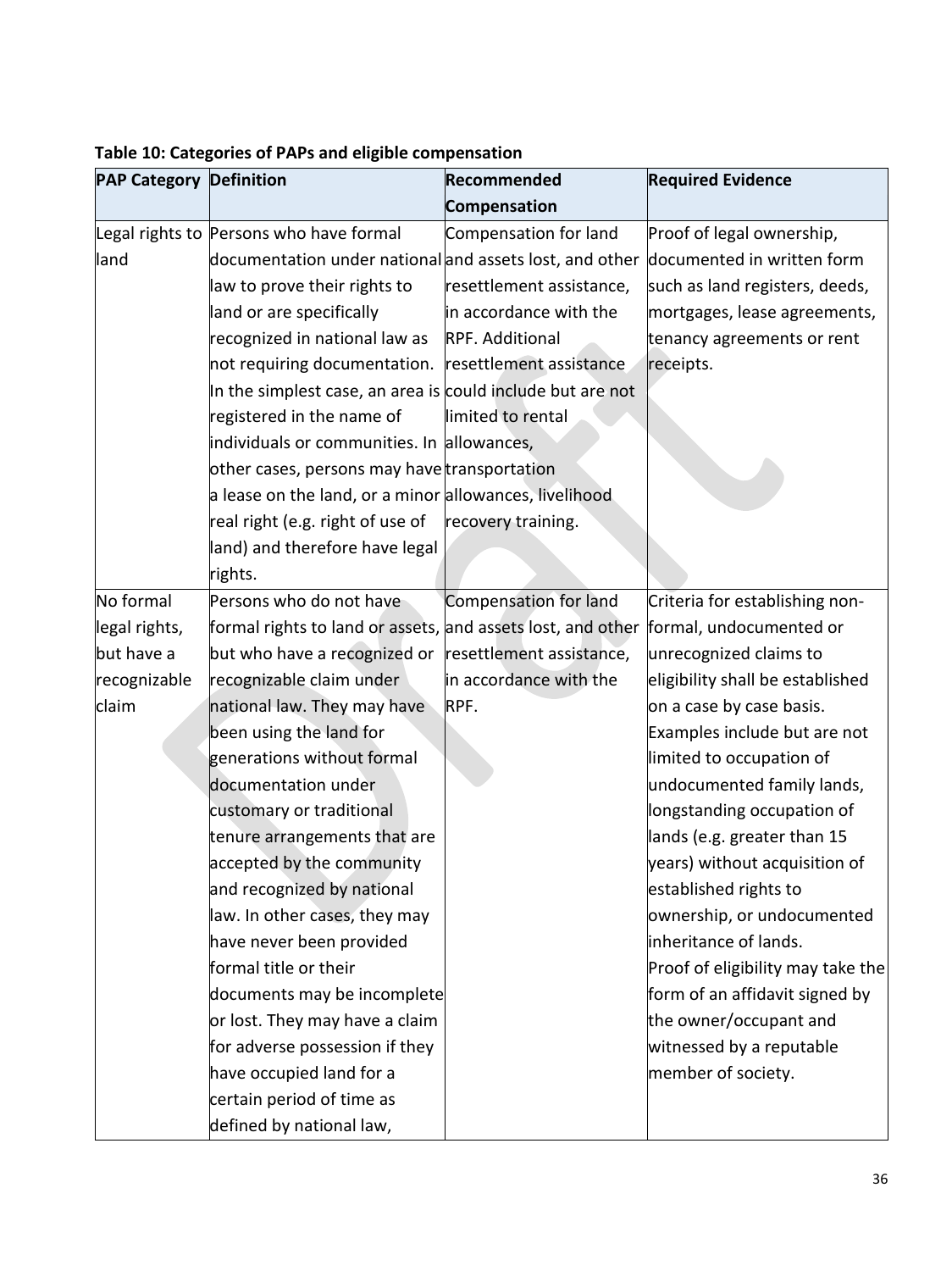| <b>PAP Category Definition</b> |                                                          | Recommended                | <b>Required Evidence</b>        |
|--------------------------------|----------------------------------------------------------|----------------------------|---------------------------------|
|                                |                                                          | Compensation               |                                 |
|                                | without the formal owner                                 |                            |                                 |
|                                | contesting the occupation. In                            |                            |                                 |
|                                | such cases, national law often                           |                            |                                 |
|                                | has legal procedures by which                            |                            |                                 |
|                                | such claims can become                                   |                            |                                 |
|                                | recognized.                                              |                            |                                 |
|                                |                                                          |                            |                                 |
|                                |                                                          |                            |                                 |
|                                |                                                          |                            |                                 |
|                                |                                                          |                            |                                 |
|                                |                                                          |                            |                                 |
|                                |                                                          |                            |                                 |
|                                |                                                          |                            |                                 |
|                                |                                                          |                            |                                 |
|                                |                                                          |                            |                                 |
|                                |                                                          |                            |                                 |
|                                |                                                          |                            |                                 |
|                                |                                                          |                            |                                 |
|                                |                                                          |                            |                                 |
| No                             | Includes seasonal resource                               | No compensation            | Occupants identified during     |
| recognizable                   | users, such as herders,                                  | provided for land.         | the baseline census, but        |
|                                | legal rights or grazers, fishers, or hunters,            | Compensation provided      | lacking any evidence of         |
| claims                         | although if the rights of such                           | for loss of structures or  | ownership, or legal claim under |
| (informal                      | users are recognized by                                  | assets (e.g. houses) or    | national laws.                  |
| occupation)                    | national law, they may fall into agricultural assets and |                            |                                 |
|                                | category (a) or (b). They can                            | resettlement assistance in |                                 |
|                                | also be persons occupying                                | lieu of compensation for   |                                 |
|                                | land in violation of applicable                          | the land occupied or used. |                                 |
|                                | laws. Affected persons in                                |                            |                                 |
|                                | these groups are not eligible                            |                            |                                 |
|                                | for compensation for land but                            |                            |                                 |
|                                | are eligible for compensation                            |                            |                                 |
|                                | for loss assets and structures,                          |                            |                                 |
|                                | as well as resettlement and                              |                            |                                 |
|                                | livelihood restoration                                   |                            |                                 |
|                                | assistance.                                              |                            |                                 |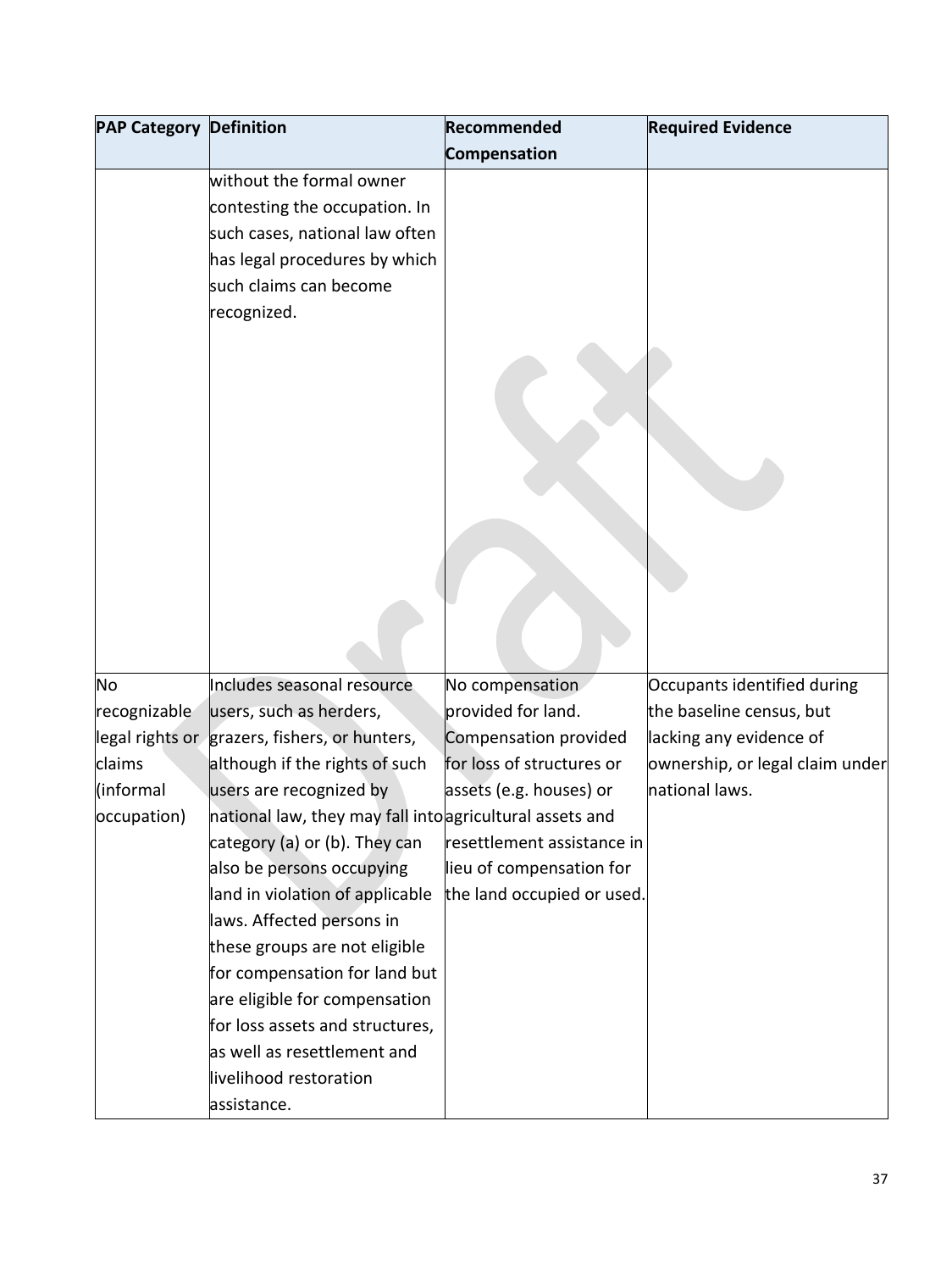Table 11 further details the type of compensation to which PAPs would be entitled depending on the nature of their loss.

| <b>Nature of Loss</b>                 | <b>Type of Compensation</b>                                                                           |
|---------------------------------------|-------------------------------------------------------------------------------------------------------|
| Loss of land or structures (or losing | Compensation shall be made for loss of affected land, structures,                                     |
|                                       | access to those assets) and/or having and economic assets on the land at full replacement value.      |
| to physically relocate due to loss of |                                                                                                       |
| livelihood or losing access to income | Compensation and Resettlement assistance in line with the World                                       |
| sources or means of livelihood        | Bank policy requirements shall be provided for them.                                                  |
|                                       | Temporary loss of land or temporarily Generally, all lease agreements will be negotiated between the  |
|                                       | losing access to these assets or access government and landowners for temporary land take. In effect, |
| to income sources or means of         | displacement assistance in line with the World Bank policy                                            |
| livelihood.                           | requirements shall be provided.                                                                       |
| PAPs losing rental/leased land        | Will be assisted with finding alternative land to rent/lease.                                         |
|                                       | Transitional assistance may be necessary to ensure that                                               |
|                                       | livelihoods are not affected.                                                                         |
| PAPs losing crops/economic trees      | Affected persons losing crops shall be allowed to harvest any                                         |
|                                       | crops planted prior to the date that land is taken. If land must be                                   |
|                                       | taken before the crops are ready for harvest, crop compensation                                       |
|                                       | shall be determined by the ministry with responsibility for                                           |
|                                       | agriculture in each project country, with participation of the PAP,                                   |
|                                       | and paid for by the project. Additional compensation and                                              |
|                                       | assistance may include rental allowances, transportation costs                                        |
|                                       | and other costs associated with relocation. Consideration should                                      |
|                                       | be made of additional relocation or assistance costs facing                                           |
|                                       | vulnerable PAPs, to be determined in consultation with PAPs.                                          |

| Table 11: Nature of loss and related compensation details |  |  |  |  |  |  |
|-----------------------------------------------------------|--|--|--|--|--|--|
|-----------------------------------------------------------|--|--|--|--|--|--|

### <span id="page-38-0"></span>6.2 Cut-off Dates

The project will conduct a census to identify the persons who may be affected by its activities, establish an inventory of land and assets to be affected, to determine who will be eligible for compensation and assistance and to discourage ineligible persons such as opportunistic settlers, from claiming benefits. This assessment will also address the claims of communities or groups, who for valid reasons, may not be present in the project area during the time of the census e.g. seasonal resource users.

The project countries will establish and disseminate widely a cut-off date (which shall be date the census begins) for compensation eligibility. Information regarding this date will be disseminated widely throughout the project area at regular intervals in written and if appropriate, non-written forms.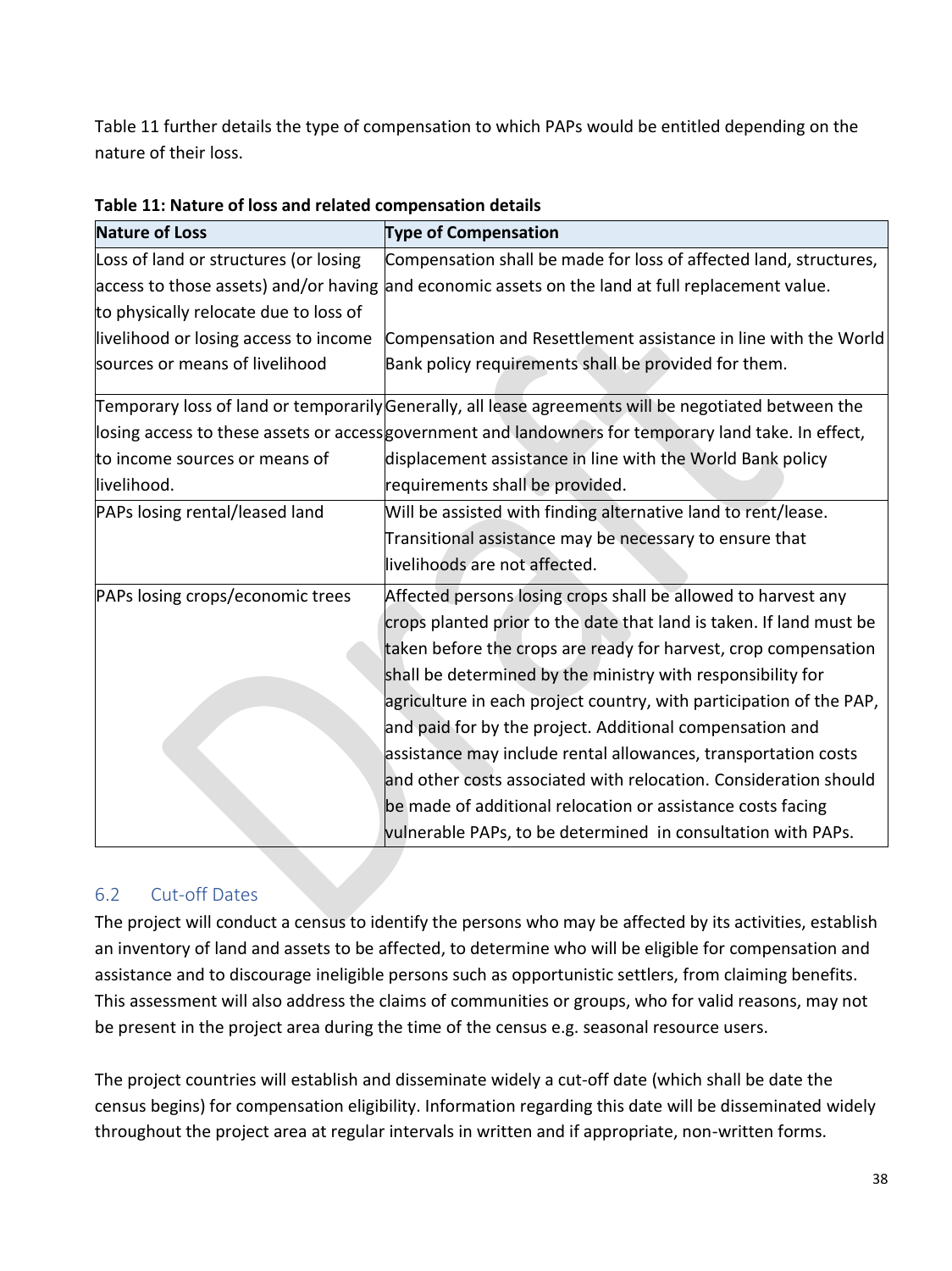Persons settling in the project area after the cut-off date, who have not been identified as having a legitimate reason to not have been present during the census or who can demonstrate that the census failed to identify them, will not be eligible for compensation. There will be signage identifying the cut-off date and noting the GRM contacts of the Project.

# <span id="page-39-0"></span>7.0 Stakeholder Consultation Procedures

ESS5 calls for displaced persons and their communities, and any host communities receiving them, to be provided timely and relevant information, consulted on resettlement options, and offered opportunities to participate in planning, implementing, and monitoring resettlement<sup>8</sup>. The stakeholder consultation process to be implemented in the context of any future involuntary resettlement and/or restrictions on access to resources occurring in the context of the implementation of the UBEC program will be consistent with the principles and approach described in the UBEC Stakeholder Engagement Plan (SEP). The SEP provides detailed methods for meaningful engagement and information disclosure. The SEP serves as a detailed guide to ensure that stakeholder engagement and transparency are meaningful and occur at all stages of project implementation. As described in the SEP, active and early engagement of PAPs and communities in the design of project activities is central to achieving successful project outcomes.

Effective consultation and participation create opportunities for project sponsors and PAPs to consider alternative social mitigation measures and trade-offs and strengthen the design and implementation of project activities. Opportunities for informing PAPs and other stakeholders about the proposed project and eliciting PAP and stakeholder feedback includes engagement and participation in identifying the need for acquisition, resettlement or restrictions on access to resources, the preparation of compensation and assistance packages, and the design and implementation of monitoring, reporting and evaluation tools.

Transparency and successful engagement create a sense of shared project ownership and reduces the likelihood of conflict between and among PAPs and project sponsors.

## <span id="page-39-1"></span>7.1 Notification Procedure

The launch of any sub-projects involving either permanent or temporary land acquisition or resettlement or restrictions on access to resources shall be publicly announced in the media through print and digital newspapers, national television, and national radio and any other relevant type of public notices. Public notices shall make explicit reference to the following:

- Project proposal to acquire land.
- The public purpose for which the land is needed.

<sup>8</sup> See ESS5 paragraphs 23 and 27.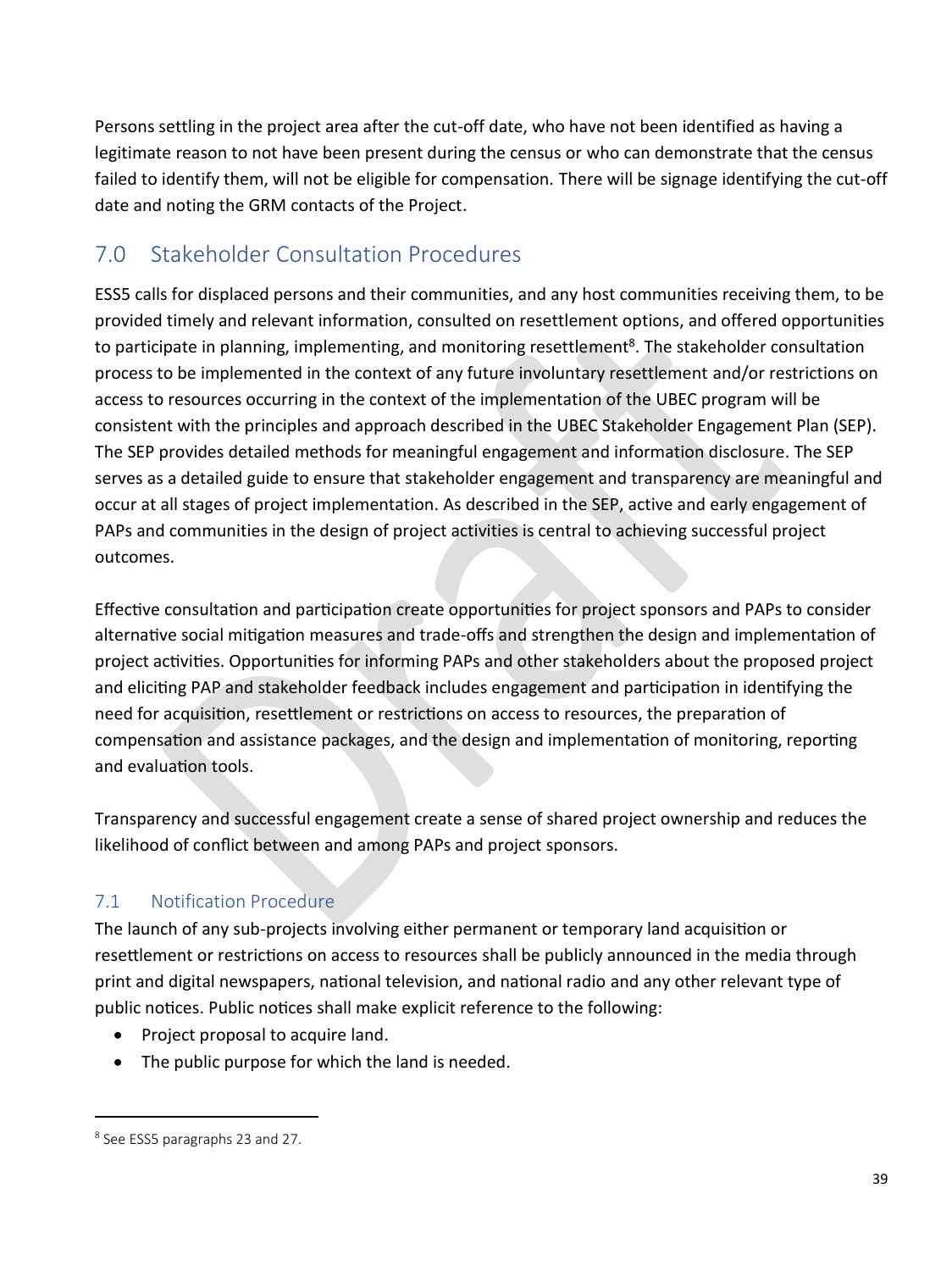- That the proposal or plan may be inspected during the notification period.
- That any person affected may object to the transaction through the GRM within a prescribed amount of time from the appearance of the notice.

Information shall be given to the media representatives for dissemination in English and any other local languages.

After completion of the census and any baseline socioeconomic survey of PAPs, notices shall be issued to the PAPs concerning eligibility criteria and cut-off dates, compensation entitlements, timetable for implementation, and grievance redress mechanisms.

Notification about known social impacts of sub-projects and recommended mitigation measures will be broadcast through news releases to newspapers, radio and television stations, and relevant websites. Project information regarding compensation and resettlement shall also be disseminated through any affected communities using flyers posted on community information boards, through announcements made at community meetings and activities, and in places of worship.

### <span id="page-40-0"></span>7.2 Public Consultation Mechanisms

Consultation and participation will occur throughout the project life cycle, informed by methods and procedures described in detail in the SEP and adhering to the following consultation mechanisms related directly to the RPF.

### **Project Mobilisation**

Stakeholder engagement begins with baseline data collection. Participation in the survey is intended to identify PAPs, followed by consultations with identified PAPs and other project stakeholders about the extent of the impact. PAPs will be consulted through meetings to discuss the social impacts of project operations and the mitigation measures suggested.

### *Preparation and Planning of Operations*

PAPs will be consulted in order to understand the extent of social impacts to be caused by acquisition and resettlement or restrictions on access to legally designated parks and protected areas, including their position on issues of employment, social networks and business activities. This feedback will be incorporated into resettlement plans.

### *Implementation / Execution of Operations*

PAPs will participate in the design and delivery of compensation and resettlement assistance arrangements. This will include the design of procedures for payments and the delivery of compensation packages.

### *Monitoring and Evaluation*

In addition to their participation in the design of monitoring and reporting tools, consultation of PAPs will take the form of a household survey of PAPs designed to assess the impacts of project mitigation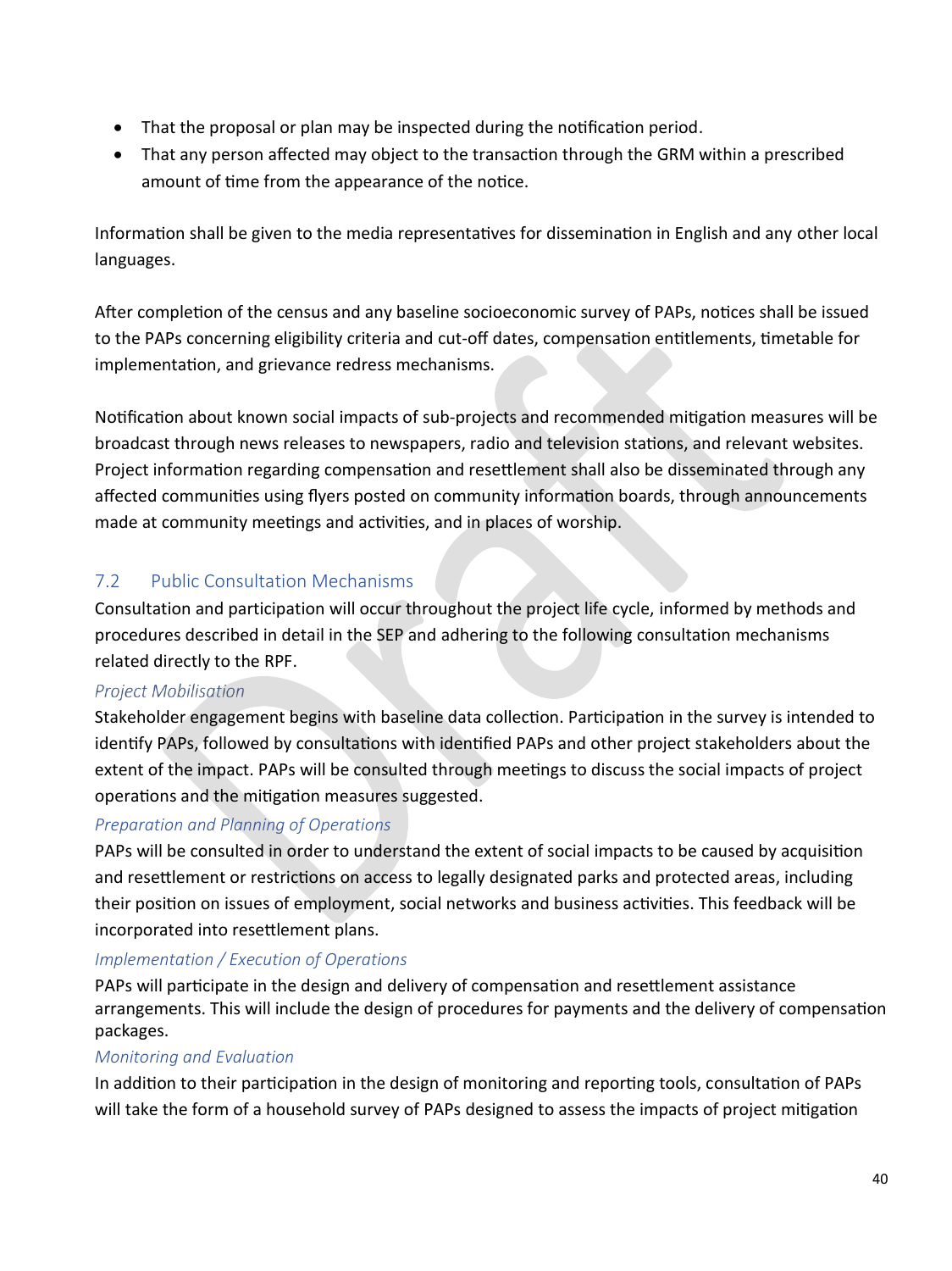measures. Results of this survey will be compared to the results of the baseline survey conducted at project inception<sup>9</sup>.

### *Mechanisms for Public Consultation and Participation*

Using guidance provided by the SEP, public consultation and participation shall draw from a range of mechanisms appropriate to different audiences and the particular nature of consultation activities. It should be noted that all public consultations will adhere to proper COVID-19 prevention protocols. The following table describes a number of stakeholder consultation methods to be considered by project Environmental & Social Specialists as part of the design of stakeholder consultation activities:

| <b>Type of Stakeholder Engagement</b>                                             | <b>Indicative Methods</b>                                                                                                                                  |
|-----------------------------------------------------------------------------------|------------------------------------------------------------------------------------------------------------------------------------------------------------|
| <b>Consultation</b>                                                               | <b>Public Hearing</b><br>$\bullet$<br>Polls<br>$\bullet$<br><b>Focus Group Discussion</b><br>$\bullet$<br>Citizen Advisory Body/Committee<br>$\bullet$     |
| Collecting, recording & reporting on<br>inputs received from beneficiaries        | <b>Citizen Satisfaction Surveys</b><br>$\bullet$<br><b>Focus Group Discussions</b><br>$\bullet$<br>Community Scorecards, Citizen Report Cards<br>$\bullet$ |
| <b>Grievance redress</b>                                                          | <b>Grievance Redress Mechanisms</b><br>$\bullet$                                                                                                           |
| Citizen/community collaboration                                                   | <b>Participatory Planning</b><br>$\bullet$<br>Citizen participation in deliberative bodies<br>$\bullet$                                                    |
| Citizen monitoring, evaluation &<br>oversight                                     | <b>Social Audit</b><br>$\bullet$<br>Participatory Public Expenditure Tracking<br>$\bullet$<br>Community Scorecard/Citizen Report Card<br>$\bullet$         |
| <b>Empowering citizens/communities with</b><br>resources & decision-making powers | <b>Participatory Planning</b><br><b>Community Management</b><br><b>Community Contracting</b><br>$\bullet$                                                  |

#### **Table 12: Methods for Stakeholder Engagement**

<sup>&</sup>lt;sup>9</sup> Survey activities will be designed in accordance with COVID-19 protocols laid out in World Bank ESF/Safeguards Interim Note on COVID-19 Considerations in Construction/Civil Works Projects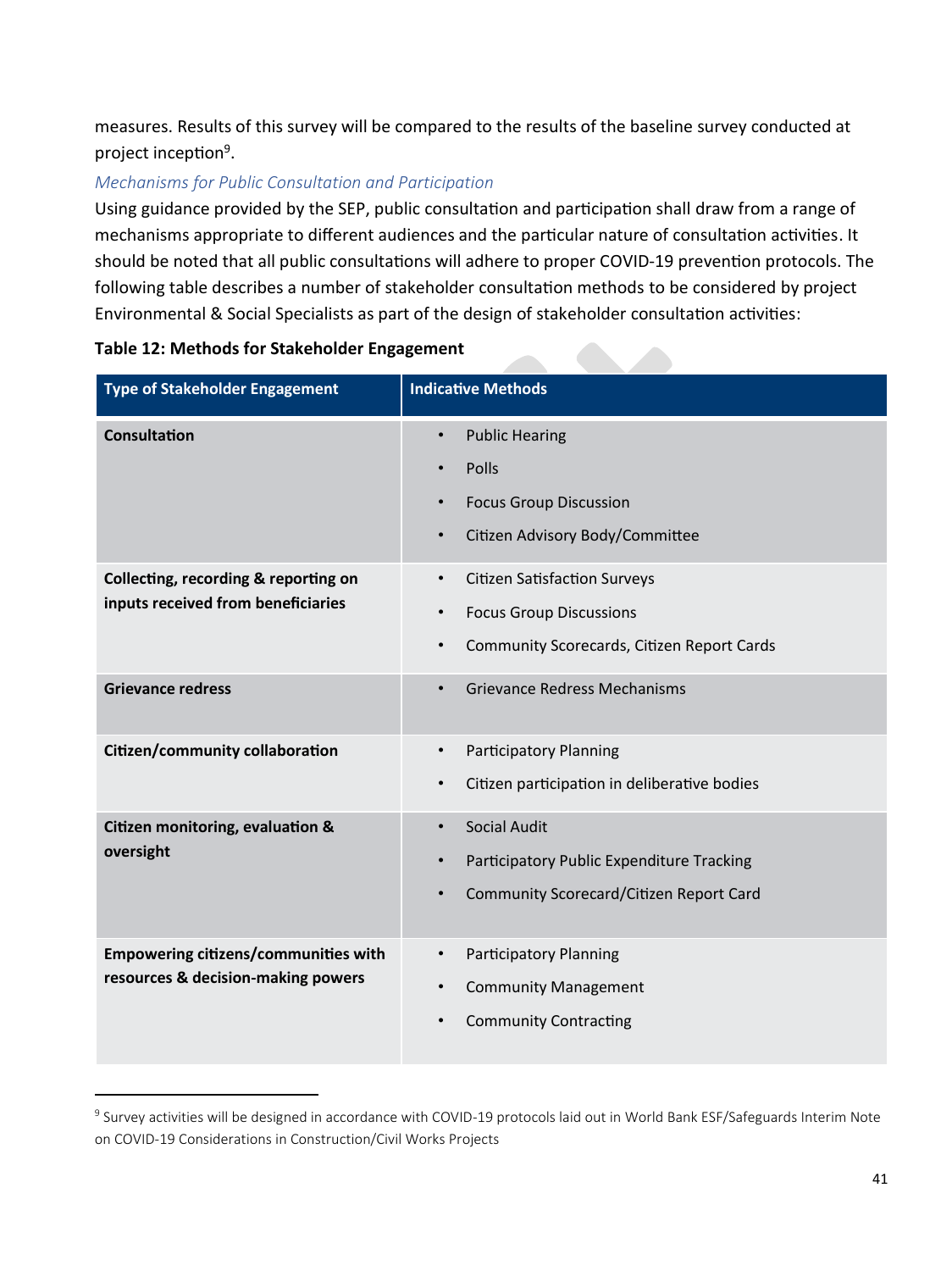### <span id="page-42-0"></span>7.3 Identifying Vulnerable Populations

Because vulnerable populations are less able to recover from displacement or livelihood losses, particular attention should be paid to identifying these groups and ensuring their interests are adequately addressed.

The project's ESMF and SEP define vulnerable populations to include low-income households, female headed households and those less able to care for themselves, notably children, the elderly, and persons with disabilities. Other vulnerable groups include the landless, disenfranchised and /or seasonal resource users, immigrant groups with precarious residency status, and LGBTQ<sup>10</sup> communities. Women, poor people and young people may be particularly vulnerable to personnel abusing their power.

The livelihoods of individuals operating sole proprietorships and micro-enterprises in the tourism and fisheries & aquaculture sectors are considered most likely to be adversely affected by physical or economic displacement caused by project interventions. These groups are summarized in Table 13.

| <b>Tourism</b>                                       | <b>Fisheries &amp; aquaculture</b>       |  |
|------------------------------------------------------|------------------------------------------|--|
| Diving & snorkelling<br>٠                            | Domestic commercial fishing<br>$\bullet$ |  |
| Yachting & marine charters<br>٠                      | Artisanal fishing<br>$\bullet$           |  |
| Water taxis<br>٠                                     | Subsistence fishing                      |  |
| Vending<br>٠                                         | Crab harvesting<br>٠                     |  |
| Horseback riding<br>$\bullet$                        | Sand & aggregate mining<br>٠             |  |
| Small tour guides<br>$\bullet$                       | Sea moss harvesting<br>٠                 |  |
| Sport fishermen<br>٠                                 | Sea urchin harvesting                    |  |
| Tour operators<br>٠                                  |                                          |  |
| Small-scale resorts<br>$\bullet$                     |                                          |  |
| Tourism facilities located in low-lying coastal<br>٠ |                                          |  |
| area prone to storm surge and flooding               |                                          |  |

|  |  | Table 13: Vulnerable Blue Economy Sectors Dominated by Micro-Enterprises |
|--|--|--------------------------------------------------------------------------|
|  |  |                                                                          |

Gender issues will arise in the context of compensation for property and business assets and resettlement, particularly with regards to female-headed households and businesses, and these issues

<sup>&</sup>lt;sup>10</sup> Lesbian, gay, bisexual, transgender, or queer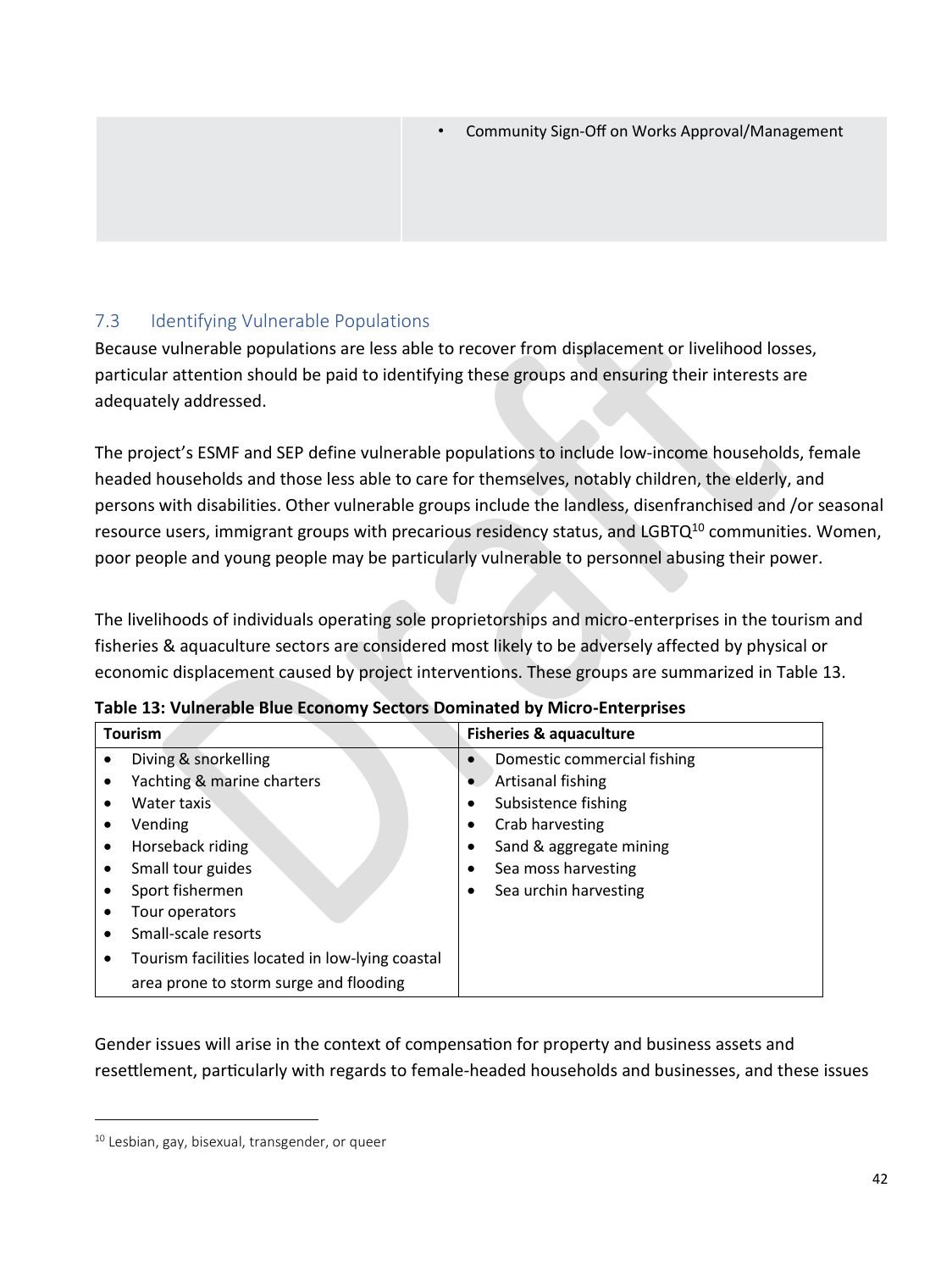should be anticipated through the design of consultation activities, and with the benefit of the analysis of project surveys.

Drawing on best practices, specific attention should be given to ensuring that access to project-related information about livelihoods assistance is provided to vulnerable populations considered at risk of experiencing livelihood losses. Similarly, the design of livelihood restoration activities should include their participation.

### <span id="page-43-0"></span>7.4 Roles and Responsibilities for Implementing Stakeholder Consultation

A Community Development Officer (CDO) attached to the PIU will coordinate stakeholder engagement activities and participate in all meetings. A CDO may be contracted directly, and work in coordination with the Social Specialist contracted by the PIU. Alternatively, and dependent on the scale and complexity of project activities, CDO duties may be performed by a Social Specialist. Where feasible, the contracted CDO will reside in the affected community and be recommended by community leadership.

# <span id="page-43-1"></span>8.0 Procedures for Screening for Land Acquisition, Resettlement and Restrictions to Access

Implementation of UBEC sub-projects may result in the need for some combination of land acquisition and the resettlement of residential or business physical assets or restrictions on access to resources. Preparation of a resettlement plan as described in ESS5 is required where a site-specific screening procedure confirms that specific persons will be affected by land acquisition or resettlement or restrictions on access to legally designated parks and/or protected areas occurring as part of project activities.

The UBEC RPF offers guidance on the preparation of a resettlement plan in compliance with the principles and procedures laid out in this RPF and to be submitted to the World Bank for approval before the project activity in question is accepted for financing.

Four broad steps are needed to undertake a screening procedure for land acquisition and resettlement in order to determine whether a resettlement plan is required. More detailed steps are presented in Table 14.<sup>11</sup> The broad steps are as follows:

Step 1. The Social Specialist screens sub-projects associated with UBEC for potential social risks and impacts, including the need for land acquisition and resettlement. This step should be

 $11$  These four broad steps and the steps identified in Table 14 are adapted from a screening tool included in World Bank Resettlement Policy Frameworks prepared for the Regional Disaster Vulnerability Reduction Project.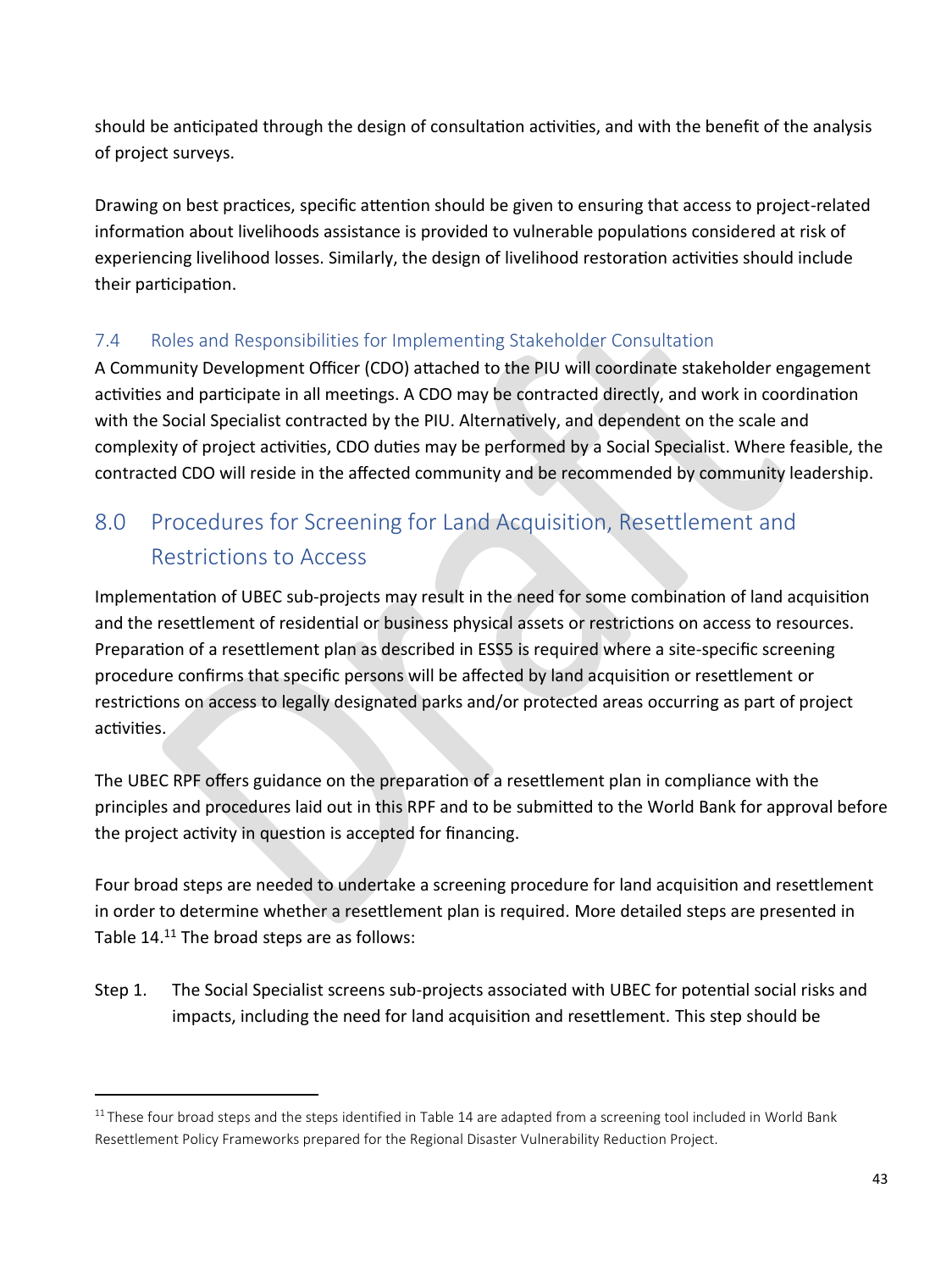coordinated with similar screening occurring as part of the project's ESMF and takes place prior to project activities.

- Step 2. An assessment report recommends whether the social impacts merit the preparation of a resettlement plan in compliance with this RPF.
- Step 3. The specific project sites identified during this screening process are reviewed for resettlement plan requirements by the World Bank.
- Step 4. If the assessment confirms that land acquisition or resettlement will be required, then project resettlement plans are developed in compliance with the principles and procedures laid out in this RPF, and ESS5 and submitted to the Bank for approval. The RPs need to be fully developed, consulted, approved and implemented prior to start of civil works and any activities on the ground with ESS5 impacts under the Project.

## **Table 14: Detailed Steps for Screening for Land Acquisition, Resettlement or Loss of Access to**

**Resources**

| <b>Step</b>            | <b>Activity</b>                                                                                                                                        |
|------------------------|--------------------------------------------------------------------------------------------------------------------------------------------------------|
| Identification of      | Site visit, review site records (building records, land use records,) review                                                                           |
| project sites          | maps and determine land ownership.                                                                                                                     |
| Site assessment and    | Visual on-site inspection of property and adjoining properties. Inspect                                                                                |
| interviews             | boundaries and project lines. Document situation with land acquisition.                                                                                |
|                        | Maintain a photograph log of project site and site maps, the approximate                                                                               |
|                        | locations from where photographs were taken. Do soil analysis; note the                                                                                |
|                        | topographic conditions of the project site. Interview past and present owners                                                                          |
|                        | and occupants. Identify whether or not site is near to protected areas. Use a                                                                          |
|                        | screening tool to determine existing land use(s) and commitments.                                                                                      |
| Sketch site map        | Identify the project area, any on site structures, drainages, roads, and the                                                                           |
|                        | adjoining property.                                                                                                                                    |
| Land acquisition/      | Screen for land acquisition. If land acquisition is required, diligent enquiry                                                                         |
| Restrictions on access | shall be made to verify ownership, quantities, compensation. Once PAPs are                                                                             |
| to resources           | identified, they shall be informed of method of valuation used to assess their                                                                         |
|                        | assets and provided with an opportunity to negotiate the final compensation                                                                            |
|                        | amount.                                                                                                                                                |
|                        |                                                                                                                                                        |
|                        | Determine Land Acquisition Negotiation/Alternative option for project                                                                                  |
|                        | activity. Use surveys plans, designs concepts and in collaboration with Chief                                                                          |
|                        | Surveyor, Project Engineer and project stakeholders discuss the implication                                                                            |
|                        | of the new designs, reconstruction or rehabilitation.                                                                                                  |
|                        |                                                                                                                                                        |
|                        | PAPs that may be affected by restrictions on access to resources through the<br>legal designation of parks and/or protected areas will be consulted to |
|                        |                                                                                                                                                        |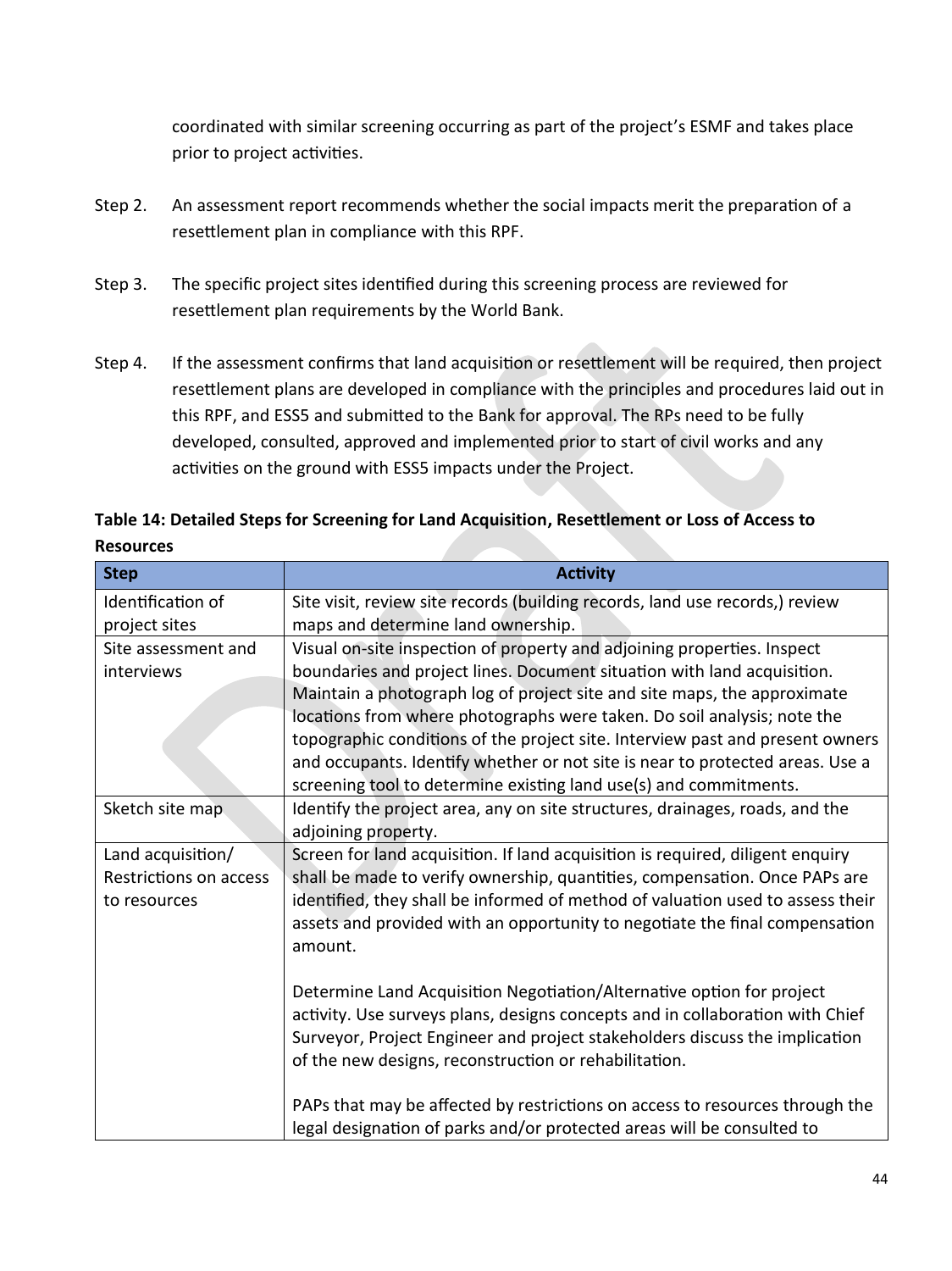| <b>Step</b>    | <b>Activity</b>                                                                                                                                                                                                                                                                                                                                                                                                 |
|----------------|-----------------------------------------------------------------------------------------------------------------------------------------------------------------------------------------------------------------------------------------------------------------------------------------------------------------------------------------------------------------------------------------------------------------|
|                | determine either the type of compensation to be paid or to determine viable<br>alternative livelihoods. Restriction of access to resources occurring through<br>temporary measures unrelated to formal changes in land use or use of<br>marine space will be addressed by the ESMF under ESS1. This would include,<br>for example, temporary loss of access to a road by street vendors due to<br>construction. |
| Reporting      | Meet with the PIU and prepare written report for the World Bank.                                                                                                                                                                                                                                                                                                                                                |
| Implementation | Subproject approval and design implementation.                                                                                                                                                                                                                                                                                                                                                                  |

# <span id="page-45-0"></span>10.0 Preparation of a Resettlement Plan

For project activities involving land acquisition or loss of assets, provisions for compensation, relocation and other resettlement assistance required for relocation must be made prior to displacement. Funding for compensation and entitlements associated with acquisition and resettlement must be approved prior to the commencement of any works on properties identified for acquisition or resettlement. These activities will be guided by a resettlement plan. Funding related to compensation, relocation and other resettlement assistance falls outside the UBEC Program budget and will be the responsibility of each national government.

### <span id="page-45-1"></span>10.1 Resettlement Plan

The scope and level of detail of the resettlement plan will vary with the magnitude and complexity of resettlement, as per the requirements of ESS5. The plan is based on up-to-date and reliable information about: (a) the proposed resettlement and its impacts on the displaced persons and other adversely affected groups, and (b) the legal issues involved in resettlement. Table 15 details the elements that should be included in the resettlement plan, as relevant. When any element is not relevant to project circumstances, it should be noted in the resettlement plan. In principle, a resettlement plan should be focused largely on the census, identification of PAPs and compensation entitlements and methods. Additional material identified in Table 15 can be placed in annexes, or, where appropriate, can rely on the RPF document for greater detail.

|                | <b>Element</b> | <b>Description</b>                                                                     |
|----------------|----------------|----------------------------------------------------------------------------------------|
| $\mathbf{1}$ . | Subproject     | Describe a) the project component or activities that give rise to resettlement; b) the |
|                | Description    | zone of impact of such component or activities; c) the alternatives considered to      |
|                |                | avoid or minimize resettlement; and (d) the mechanisms established to minimize         |
|                |                | resettlement, to the extent possible, during subproject implementation.                |
| 2.             | Objectives     | The objectives of the resettlement action plan.                                        |

|  | Table 15: Elements to be included in resettlement plan |  |
|--|--------------------------------------------------------|--|
|  |                                                        |  |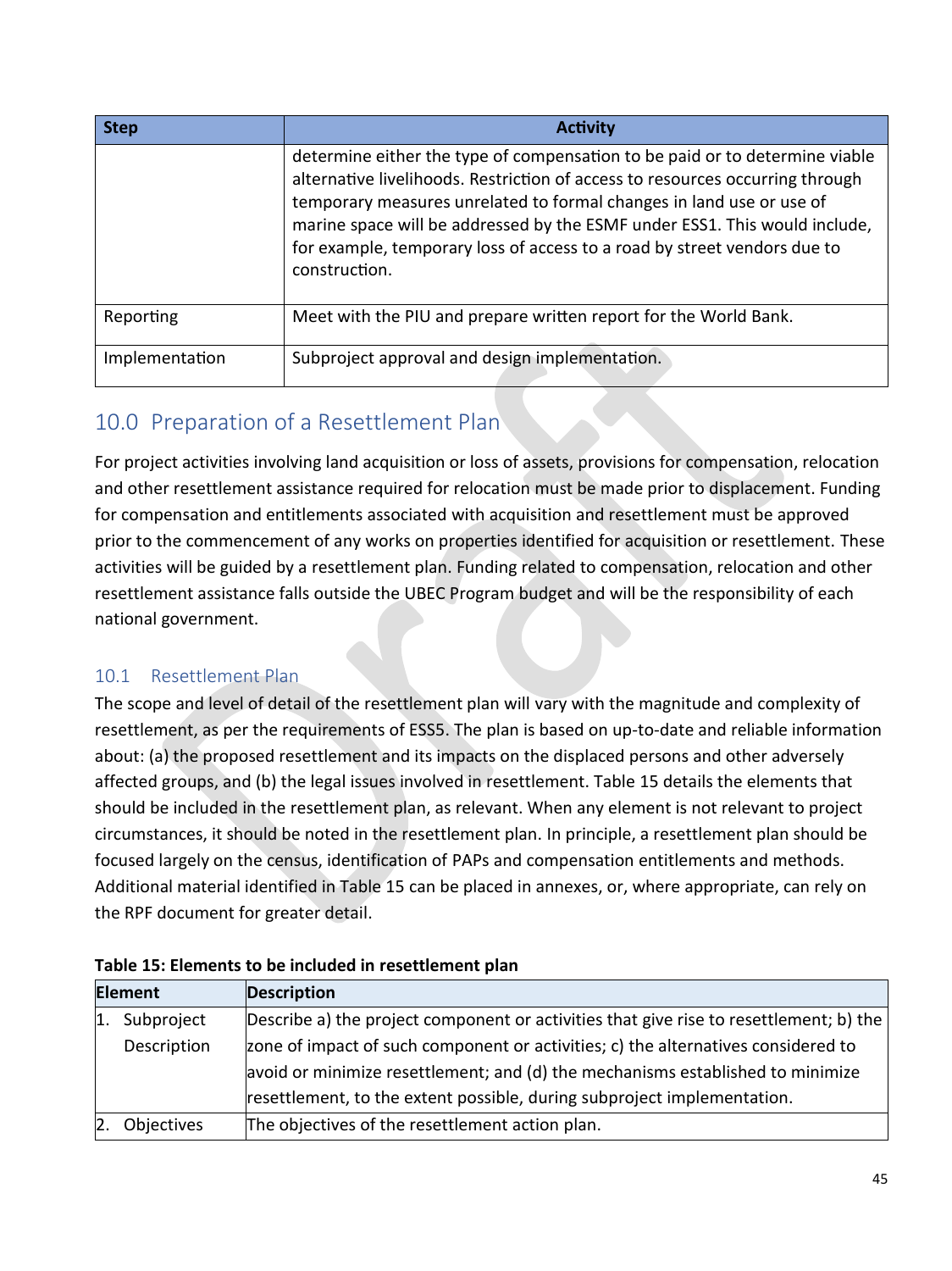| <b>Element</b> |                | <b>Description</b>                                                                                         |
|----------------|----------------|------------------------------------------------------------------------------------------------------------|
|                |                | $\beta$ . Socio-economic The findings of socioeconomic studies conducted in the early stages of subproject |
|                | <b>Studies</b> | preparation and with the involvement of potentially displaced people, including the                        |
|                |                | results of a census survey covering: (i) current occupants of the affected area to                         |
|                |                | establish a basis for the design of the resettlement program and to exclude                                |
|                |                | subsequent inflows of people from eligibility for compensation and resettlement                            |
|                |                | assistance; (ii) standard characteristics of displaced households, including a                             |
|                |                | description of production systems, labor, and household organization; and baseline                         |
|                |                | information on livelihoods (including, as relevant, production levels and income                           |
|                |                | derived from both formal and informal economic activities) and standards of living                         |
|                |                | (including health status) of the displaced population; (iii) the magnitude of the                          |
|                |                | expected loss--total or partial--of assets, and the extent of displacement, physical or                    |
|                |                | economic; (iv) information on vulnerable groups or persons, for whom special                               |
|                |                | provisions may have to be made; and (v) provisions to update information on the                            |
|                |                | displaced people's livelihoods and standards of living at regular intervals so that the                    |
|                |                | latest information is available at the time of their displacement.                                         |
|                |                |                                                                                                            |
|                |                | Other studies describing the following: (i) land tenure and transfer systems,                              |
|                |                | including an inventory of common property natural resources from which people                              |
|                |                | derive their livelihoods and sustenance, non-title-based usufruct systems (including                       |
|                |                | fishing, grazing, or use of forest areas) governed by local recognized land allocation                     |
|                |                | mechanisms, and any issues raised by different tenure systems in the project area;                         |
|                |                | (ii) the patterns of social interaction in the affected communities, including social                      |
|                |                | networks and social support systems, and how they will be affected by the project;                         |
|                |                | (iii) public infrastructure and social services that will be affected; and (iv) social and                 |
|                |                | cultural characteristics of displaced communities, including a description of formal                       |
|                |                | and informal institutions (e.g., community organizations, ritual groups,                                   |
|                |                | nongovernmental organizations (NGOs)) that may be relevant to the consultation                             |
|                |                | strategy and to designing and implementing the resettlement activities.                                    |
|                | 4. Legal       | The findings of an analysis of the legal framework, covering (a) the scope of the                          |
|                | framework      | power of eminent domain and the nature of compensation associated with it, in                              |
|                |                | terms of both the valuation methodology and the timing of payment; (b) the                                 |
|                |                | applicable legal and administrative procedures, including a description of the                             |
|                |                | remedies available to displaced persons in the judicial process and the normal time                        |
|                |                | frame for such procedures, and any available alternative dispute resolution                                |
|                |                | mechanisms that may be relevant to resettlement under the project; (c) relevant                            |
|                |                | law (including customary and traditional law) governing land tenure, valuation of                          |
|                |                | assets and losses, compensation, and natural resource usage rights; customary                              |
|                |                | personal law related to displacement; and environmental laws and social welfare                            |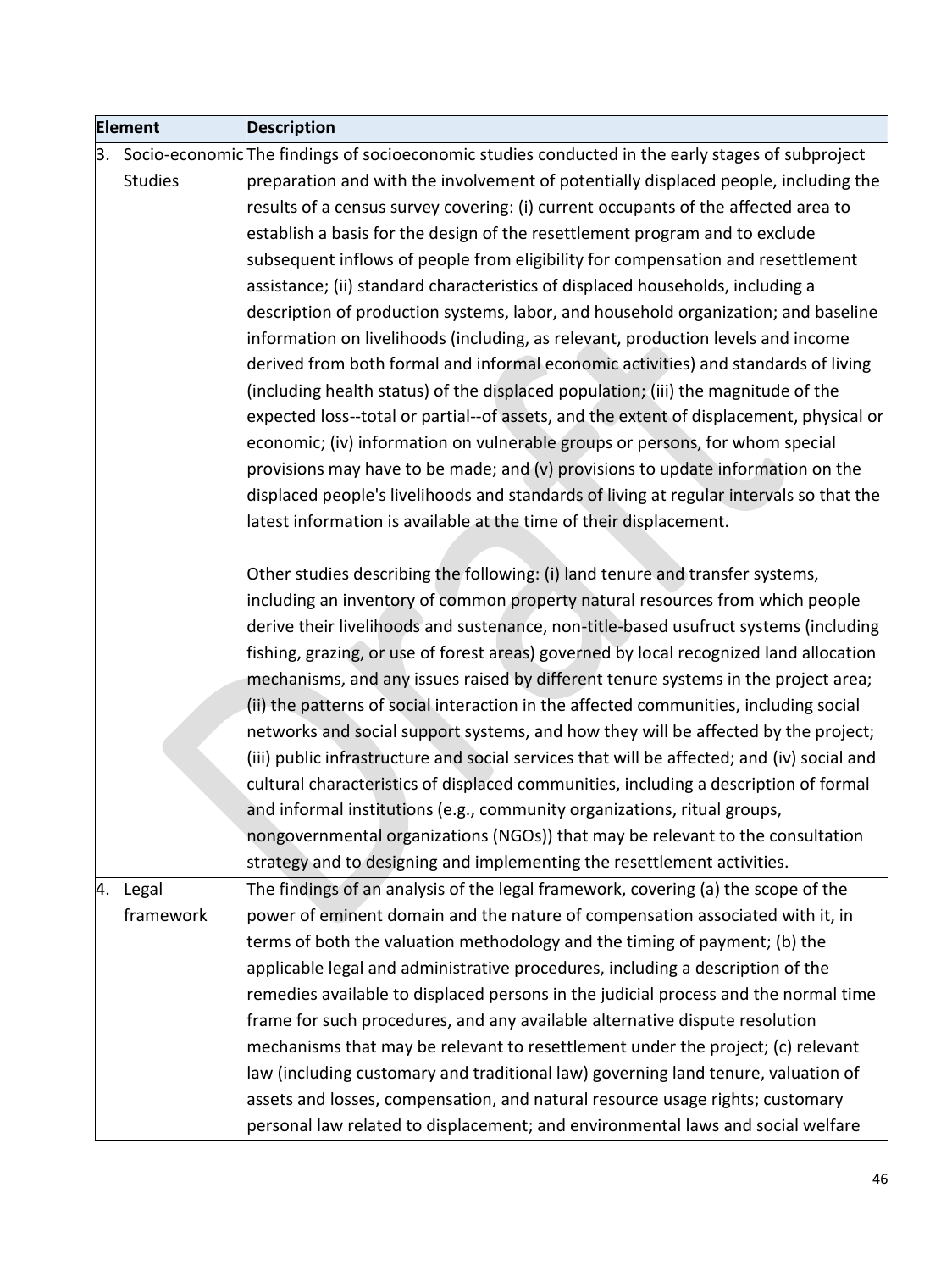| <b>Element</b> |                    | <b>Description</b>                                                                       |
|----------------|--------------------|------------------------------------------------------------------------------------------|
|                |                    | legislation; (d) laws and regulations relating to the agencies responsible for           |
|                |                    | implementing resettlement activities; (e) gaps, if any, between local laws covering      |
|                |                    | eminent domain and resettlement and the Bank's resettlement policy, and the              |
|                |                    | mechanisms to bridge such gaps; and (f) any legal steps necessary to ensure the          |
|                |                    | effective implementation of resettlement activities under the project, including, as     |
|                |                    | appropriate, a process for recognizing claims to legal rights to land--including claims  |
|                |                    | that derive from customary law and traditional usage. Where appropriate, this            |
|                |                    | section of the resettlement plan may simply refer to the RPF for details.                |
| 5.             | Institutional      | The findings of an analysis of the institutional framework covering (a) the              |
|                | Framework          | identification of agencies responsible for resettlement activities and NGOs that may     |
|                |                    | have a role in project implementation; (b) an assessment of the institutional            |
|                |                    | capacity of such agencies and NGOs; and (c) any steps that are proposed to enhance       |
|                |                    | their institutional capacity. Where appropriate, this section of the resettlement plan   |
|                |                    | may simply refer to the RPF for details.                                                 |
| 6.             | Eligibility        | Definition of displaced persons and criteria for determining their eligibility for       |
|                |                    | compensation and other resettlement assistance, including relevant cut-off dates.        |
|                | 7. Valuation of    | The methodology to be used in valuing losses to determine their replacement cost;        |
|                | and                | and a description of the proposed types and levels of compensation under local law       |
|                | compensation       | and such supplementary measures as are necessary to achieve replacement cost for         |
|                | for losses         | lost assets.                                                                             |
| 8.             | Resettlement       | A description of the packages of compensation and other resettlement measures            |
|                | measures and       | that will assist each category of eligible displaced persons, in line with ESS5the       |
|                | compensation       | resettlement packages should be compatible with the cultural preferences of the          |
|                | and assistance     | displaced persons and prepared in consultation with them.                                |
|                | entitlements       |                                                                                          |
|                | 9. Site selection, | Alternative relocation sites considered and explanation of those selected, covering:     |
|                | site               | (a) institutional and technical arrangements for identifying and preparing relocation    |
|                | preparation,       | sites, whether rural or urban, for which a combination of productive potential,          |
|                | and relocation     | locational advantages, and other factors is at least comparable to the advantages of     |
|                |                    | the old sites, with an estimate of the time needed to acquire and transfer land and      |
|                |                    | ancillary resources; (b) any measures necessary to prevent land speculation or influx    |
|                |                    | of ineligible persons at the selected sites; (c) procedures for physical relocation      |
|                |                    | under the project, including timetables for site preparation and transfer; and (d)       |
|                |                    | legal arrangements for regularizing tenure and transferring titles to resettlers.        |
|                | 10. Housing,       | Plans to provide (or to finance resettlers' provision of) housing, infrastructure (e.g., |
|                | infrastructure,    | water supply, feeder roads), and social services (e.g., schools, health services); plans |
|                | and social         | to ensure comparable services to host populations; any necessary site development,       |
|                | services           | engineering, and architectural designs for these facilities.                             |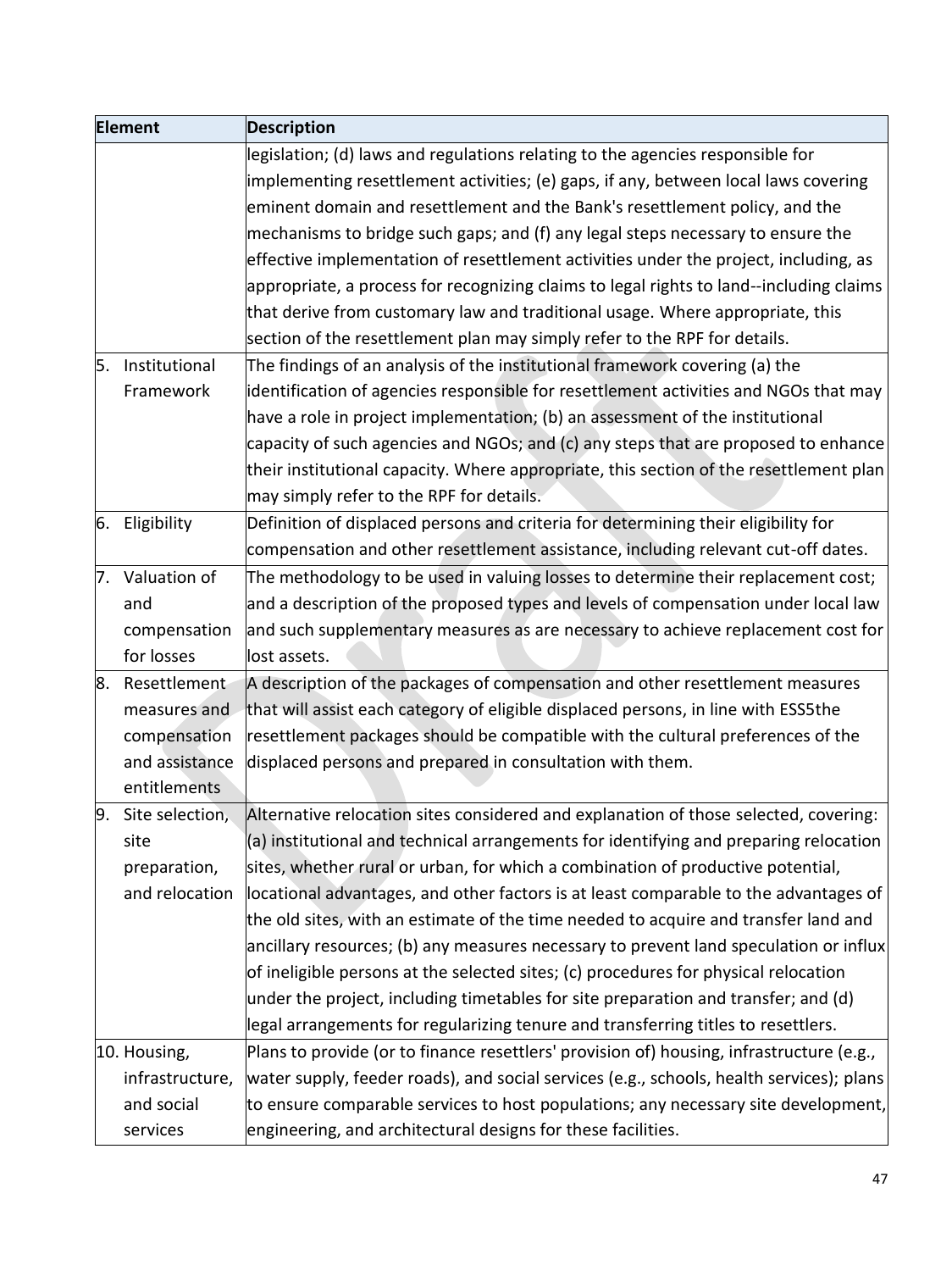| <b>Element</b> |                    | <b>Description</b>                                                                            |
|----------------|--------------------|-----------------------------------------------------------------------------------------------|
|                | 11. Environmental  | A description of the boundaries of the relocation area; and an assessment of the              |
|                | protection and     | environmental impacts of the proposed resettlement and measures to mitigate and               |
|                | management         | manage these impacts (coordinated as appropriate with the environmental                       |
|                |                    | assessment of the main investment requiring the resettlement).                                |
|                | 12. Community      | Involvement of resettlers and host communities: (a) a description of the strategy for         |
|                | participation      | consultation with and participation of resettlers and hosts in the design and                 |
|                |                    | implementation of the resettlement activities;(b) a summary of the views expressed            |
|                |                    | and how these views were taken into account in preparing the resettlement plan;(c)            |
|                |                    | a review of the resettlement alternatives presented and the choices made by                   |
|                |                    | displaced persons regarding options available to them, including choices related to           |
|                |                    | forms of compensation and resettlement assistance, to relocating as individuals               |
|                |                    | families or as parts of pre-existing communities or kinship groups, to sustaining             |
|                |                    | existing patterns of group organization, and to retaining access to cultural property         |
|                |                    | (e.g. places of worship, pilgrimage centers, cemeteries); and (d) institutionalized           |
|                |                    | arrangements by which displaced people can communicate their concerns to                      |
|                |                    | subproject authorities throughout planning and implementation, and measures to                |
|                |                    | ensure that such vulnerable are adequately represented.                                       |
|                |                    | 13. Integration with Measures to mitigate the impact of resettlement on any host communities, |
|                | host               | including: (a) consultations with host communities and local governments; (b)                 |
|                | populations (If    | arrangements for prompt tendering of any payment due the hosts for land or other              |
|                | relevant).         | assets provided to resettlers; (c) arrangements for addressing any conflict that may          |
|                |                    | arise between resettlers and host communities; and, (d) any measures necessary to             |
|                |                    | augment services (e.g., education, water, health, and production services) in host            |
|                |                    | communities to make them at least comparable to services available to resettlers.             |
|                | 14. Grievance      | Such grievance mechanisms should take into account the availability of judicial               |
|                | procedures         | recourse and community and traditional dispute settlement mechanisms.                         |
|                | 15. Organizational | The organizational framework for implementing resettlement, including                         |
|                | responsibilities   | identification of agencies responsible for delivery of resettlement measures and              |
|                |                    | provision of services; arrangements to ensure appropriate coordination between                |
|                |                    | agencies and jurisdictions involved in implementation; and any measures (including            |
|                |                    | technical assistance) needed to strengthen the implementing agencies' capacity to             |
|                |                    | design and carry out resettlement activities; provisions for the transfer to local            |
|                |                    | authorities or resettlers themselves of responsibility for managing facilities and            |
|                |                    | services provided under the project and for transferring other such responsibilities          |
|                |                    | from the resettlement implementing agencies, when appropriate.                                |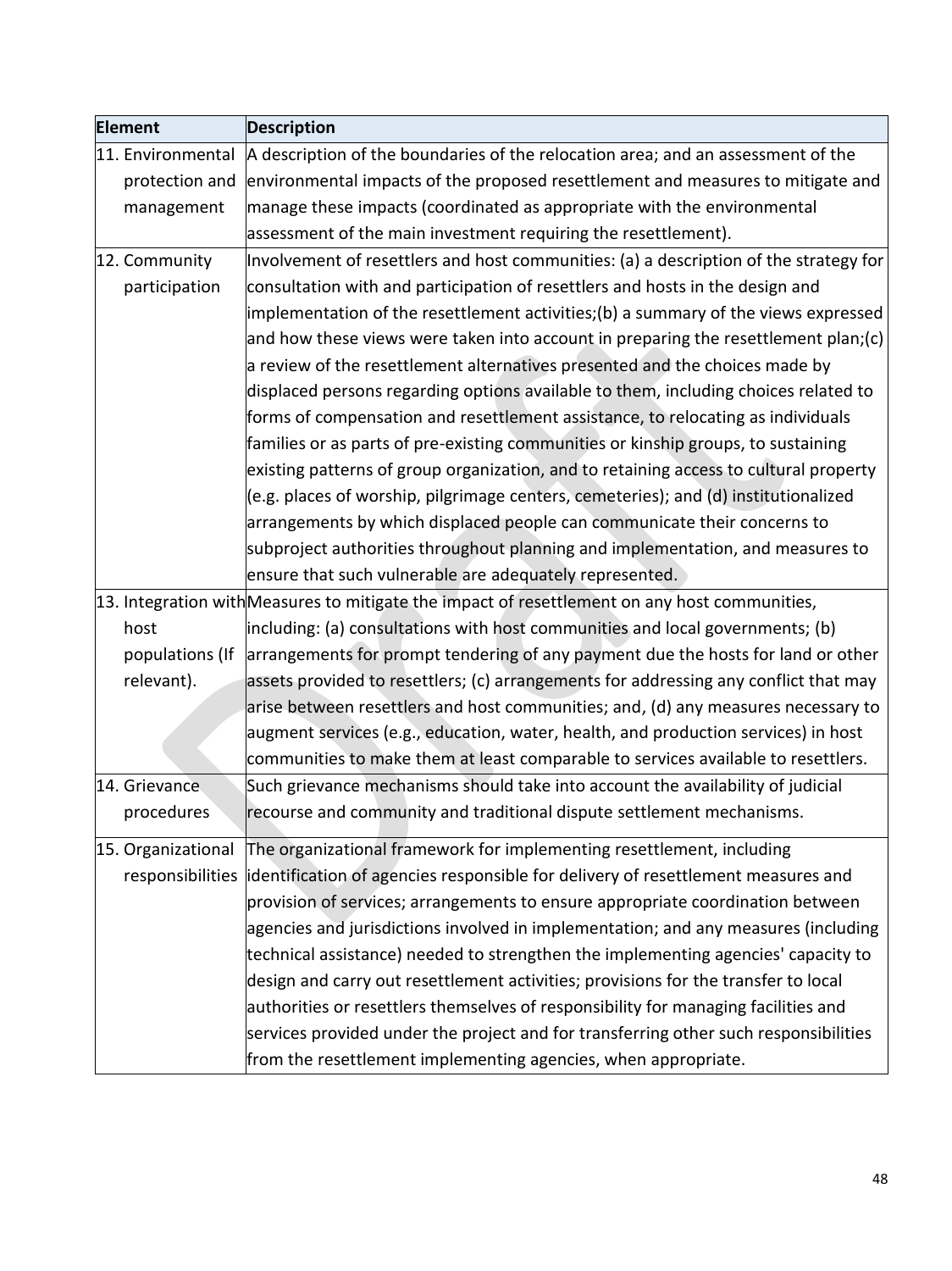| <b>Element</b> | <b>Description</b>                                                                                  |  |  |  |
|----------------|-----------------------------------------------------------------------------------------------------|--|--|--|
|                | 16. Implementation An implementation schedule covering all resettlement activities from preparation |  |  |  |
| schedule       | through implementation.                                                                             |  |  |  |
|                |                                                                                                     |  |  |  |
| 17. Costs and  | Tables showing itemized cost estimates for all resettlement activities, including                   |  |  |  |
| budget         | allowances for inflation, population growth, and other contingencies; timetables for                |  |  |  |
|                | expenditures; sources of funds; and arrangements for timely flow of funds, and                      |  |  |  |
|                | funding for resettlement, if any, in areas outside the jurisdiction of the                          |  |  |  |
|                | implementing agencies                                                                               |  |  |  |
|                | 18. Monitoring and Arrangements for monitoring of resettlement activities by the implementing       |  |  |  |
| evaluation     | agency, performance monitoring indicators to measure inputs, outputs, and                           |  |  |  |
|                | outcomes for resettlement activities; involvement of the displaced persons in the                   |  |  |  |
|                | monitoring process; evaluation of the impact of resettlement for a reasonable                       |  |  |  |
|                | period after all resettlement and related development activities have been                          |  |  |  |
|                | completed.                                                                                          |  |  |  |

### <span id="page-49-0"></span>10.2 Compensation Activities

Once affected communities have been identified, an implementation schedule should be designed by the PIU, in consultation with the Social Specialist and PAPs. The schedule should include these key milestone dates:

- Target dates for conducting the census and survey of assets
- Target dates for commencement and completion of works
- Target dates for payment of all compensation to PAPs or assisting with establishment of alternative livelihoods.
- Dates of possession of land or structures that PAPs are to occupy (note that this date must be after the date for completion of civil works)

A full timeframe to be established for implementing resettlement activities should consider all of the following key steps:

- 1. Convening consultations with PAPs and communities: Consultation begins before project boundaries have been formally delineated and continue through to monitoring and evaluation. It should be noted that great care will be taken in organizing any face-to-face meetings especially within the current global climate as it relates to the precautions that should be taken to prevent the spread of COVID-19.
- 2. Establishment of boundaries of all subproject activity.
- 3. Establishment of the cut-off date: The cut-off date is either the date the census begins, or the date project boundary was delineated in advance of the census. The agreed upon cut- off date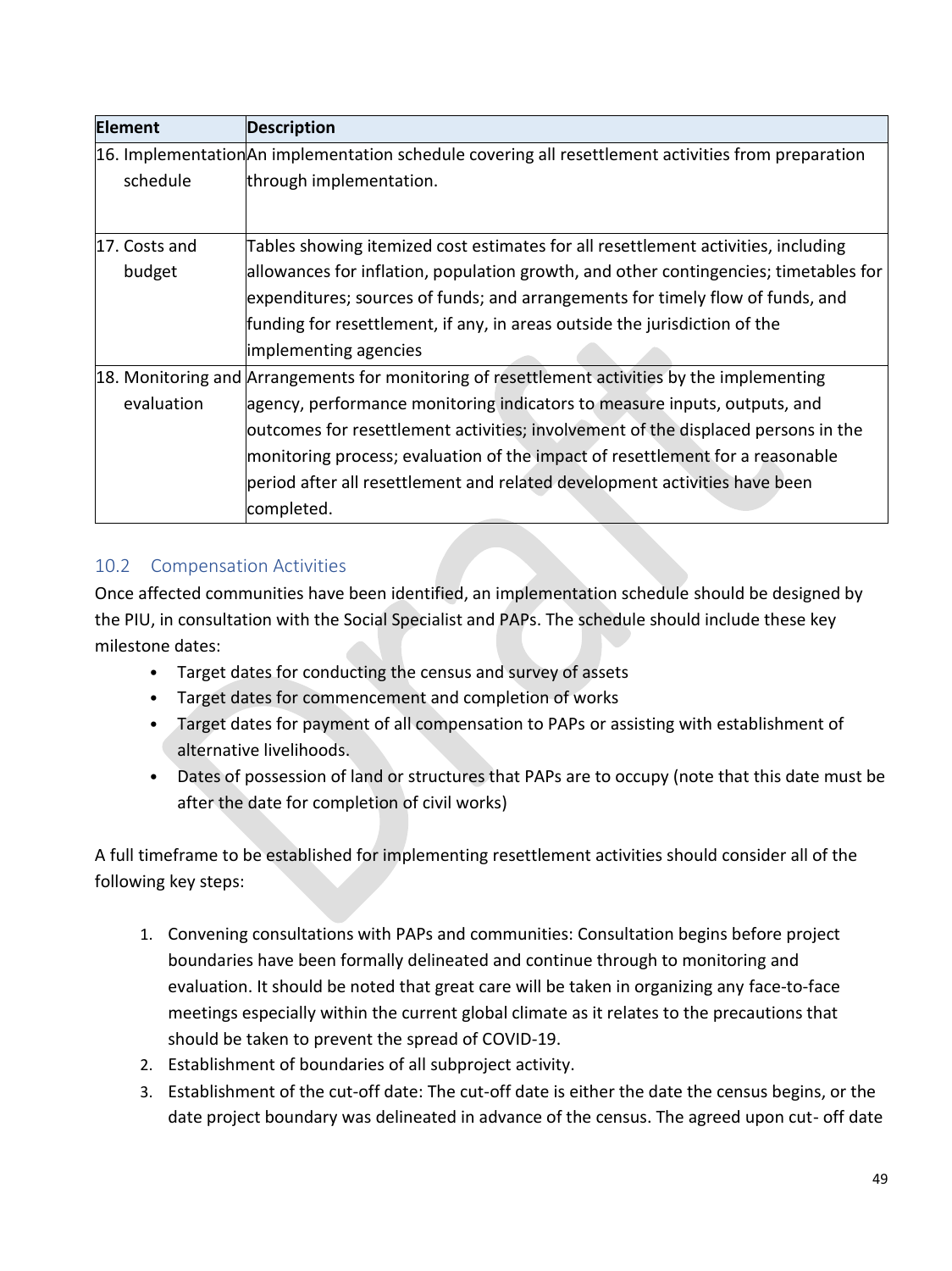will establish eligibility for compensation, with persons moving into the project-affected areas following this date not considered for compensation.

- 4. Carry out of a census to identify PAPs. A census shall be carried out to determine who will be eligible for assistance, and to discourage inflow of people ineligible for assistance. The census will collect general household data such as: family size, gender and age information; education; occupation; land ownership; and average income/ source of income.
- 5. Conduct a more detailed baseline socio-economic survey to generate information about the PAPs, their entitlements regarding compensation, resettlement and rehabilitation assistance as required. Additional surveys will provide an estimate of the extent to which affected persons will experience loss of assets, including access to resources, infrastructure and social services.
- 6. Review and disclose valuation methods to PAPs. All payments of compensation, resettlement assistance and rehabilitation assistance shall be made in the presence of PAPs in question and the local community leaders or church leaders. Approval of new pieces of land to be used for resettlement shall be sought from the government in consultation with local communities and affected individuals.
- 7. Determine resettlement requirements. The census and baseline socioeconomic survey will serve as the basis for determining eligibility criteria and for estimating resettlement costs. The survey will also establish baseline data for monitoring and evaluation. A critical task will be to identify new land for those PAPs who will lose their land.
- 8. A schedule for payment of compensation based on land surveys and valuation of land and crop surveys and valuation of crops.
- 9. Sign agreements/contracts and disbursement of the compensations to PAPs.
- 10. Monitor and evaluate implementation of the resettlement plan in relation to implementation of works.

### <span id="page-50-0"></span>10.3 Linking Resettlement to Civil Works-Compensation Payments

Compensation payments for acquired land and affected assets and resettlement of households and implementation in full of respective resettlement plans, must be completed as a condition for land acquisition and before commencement of the civil works under the project.

PAPs must confirm that resettlement plans contain acceptable measures that link resettlement activity to civil works, in compliance with this document. No affected persons will be displaced either economically or physically due to civil works activity, before compensation is paid in full. any project activity can only begin after RAP implementation.

The following are key considerations regarding linking resettlement implementation to the civil works: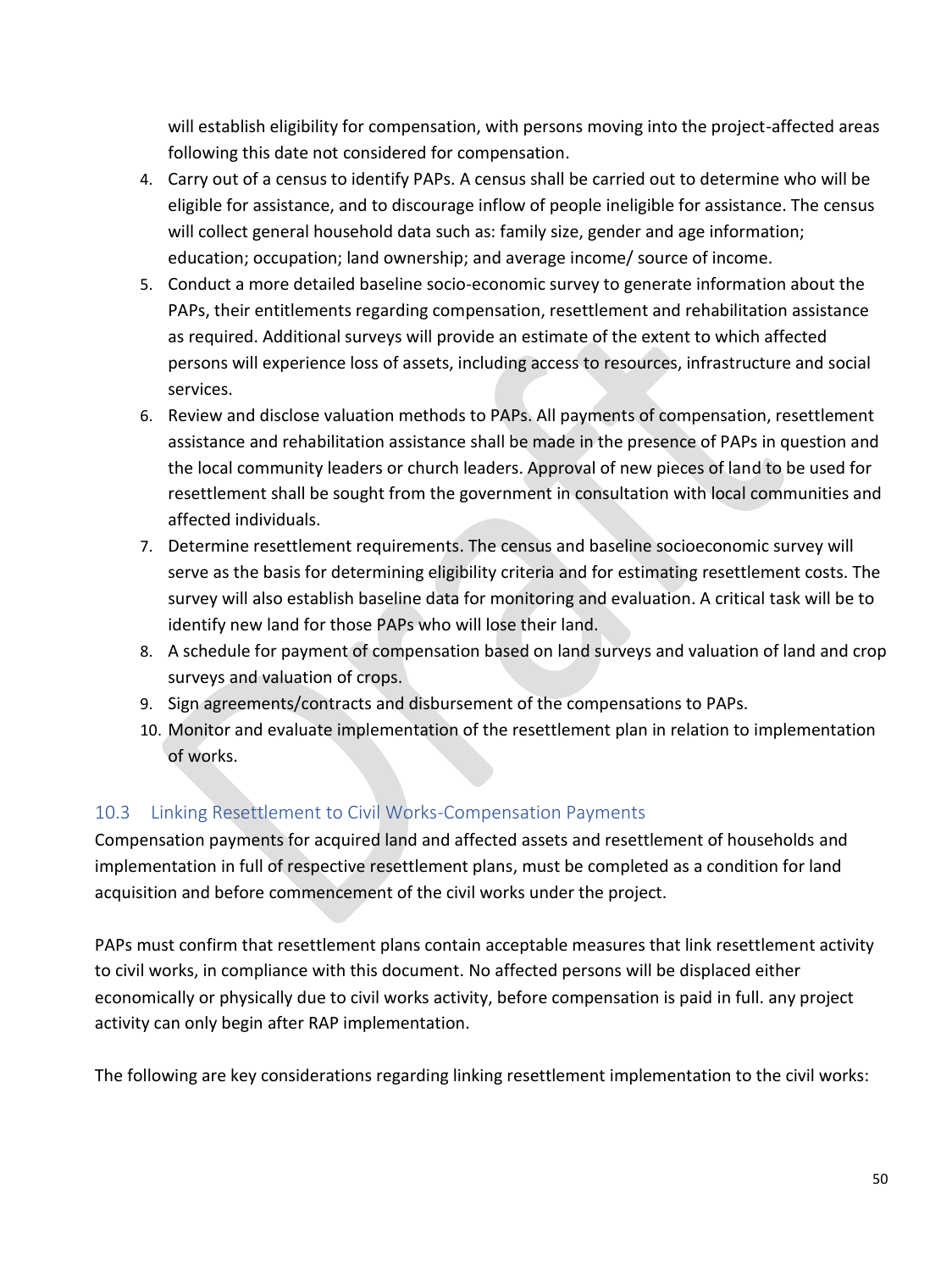- Civil works shall commence only after all compensation has been agreed to, payment is received in full by the PAPs and the sites taken over by the responsible ministry.
- Contractors will be instructed to commence civil works only after PAPs confirm that compensation has been received and that they shall not be affected or displaced due to the scheduled works.
- Any unresolved issues shall be submitted through the GRM and must be resolved prior to commencement of the civil works by the contractor.
- <span id="page-51-0"></span>11.0 Measures to mitigate economic displacement due to restricted access to resources through the legal designation of parks and/or protected areas

### <span id="page-51-1"></span>11.1 Livelihood Recovery and Sustainability Measures to Assist Project Affected Persons

In addition to physical and economic displacement due to involuntary resettlement, the RPF anticipates the possibility of loss of livelihoods caused by project-related restrictions in access to natural resources in legally designated parks and protected areas. The recommended response to mitigating this potential adverse impact is a livelihoods restoration initiative.

The overall aim of a livelihood restoration initiative is to account for losses to livelihoods caused by project activities and support the diversification of sustainable livelihoods of affected persons. Each of the three national governments participating in the UBEC should be prepared to put in place a livelihood recovery initiative during the life of the project. These initiatives should be designed in consultation with potentially affected persons and communities.

The development of livelihoods recovery initiatives should be guided by the following objectives and options for financial and non-financial activities. Wherever possible, these measures should build on established co-management arrangements in the case of protected areas, and the use of recognized social and environmental impact assessment procedures.

National livelihood recovery initiatives could consider any combination of the following objectives:

- 1. Supporting sustainable livelihood training.
- 2. Offering grant funding to assist potentially affected persons with starting or improving small, sustainable businesses associated with the sustainable utilisation of marine and coastal resources.
- 3. Extending soft loans for business-start up.
- 4. Offering in-kind contributions of equipment with associated training.

While the core objectives should be similar, the final design of a livelihood recovery initiative will likely vary from country to country.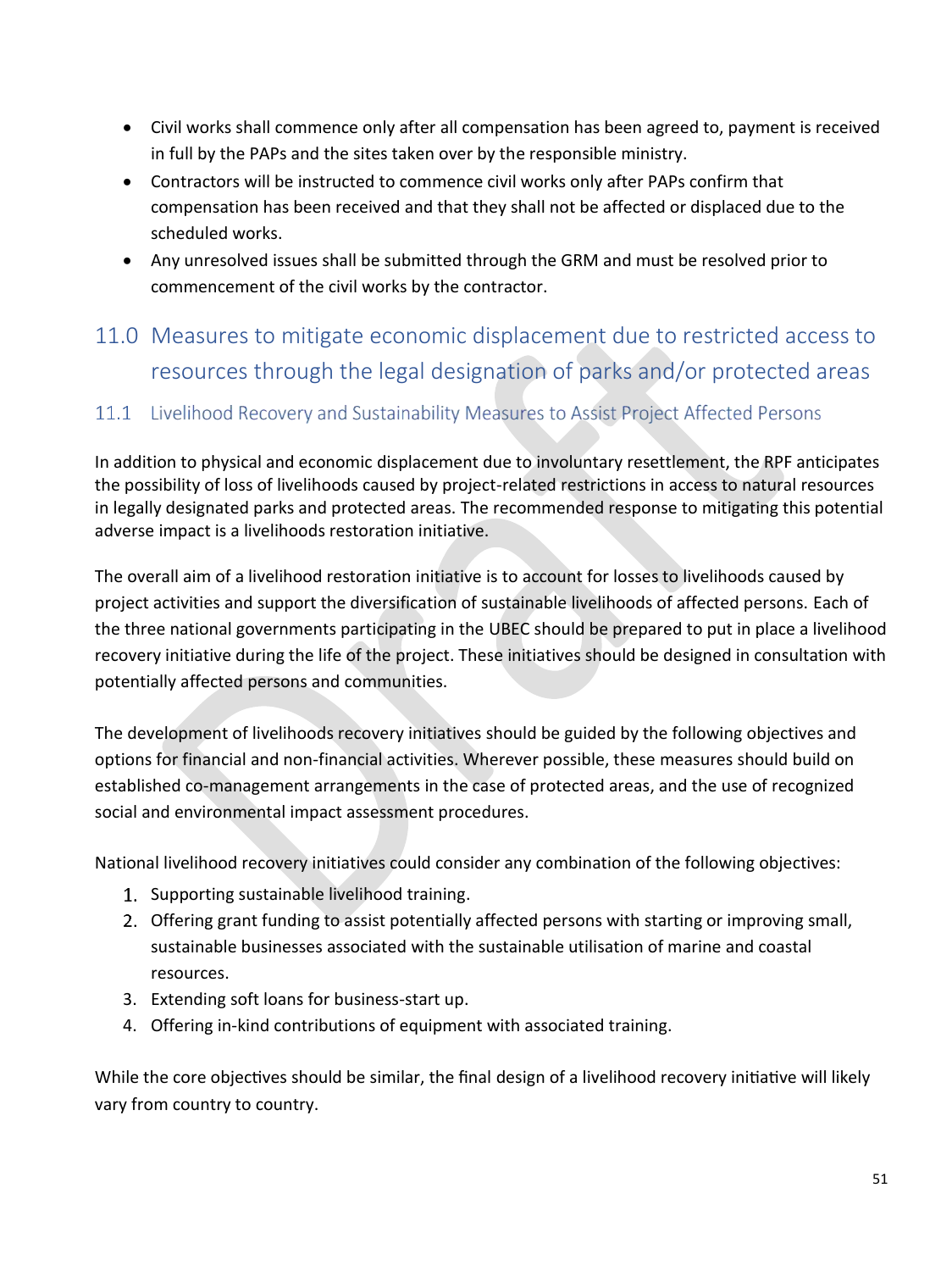Table 16 details the activities to be included in a national livelihood restoration initiative and summarises the order of magnitude of costs that can be anticipated on a per-participant basis. UBEC component 2.1 may be used to design and implement initiatives aimed at mitigating adverse impacts on livelihoods. Beyond component 2.1, responsibility for assuming the costs for delivering training and small grants for alternative sustainable livelihoods associated with these adverse impacts will rest with national governments.

| <b>Component</b>                                                                                                                                                    | <b>Description</b>                                                                                                                                                                                                                                                                                                                                                                                                                                     | <b>Budget</b> |
|---------------------------------------------------------------------------------------------------------------------------------------------------------------------|--------------------------------------------------------------------------------------------------------------------------------------------------------------------------------------------------------------------------------------------------------------------------------------------------------------------------------------------------------------------------------------------------------------------------------------------------------|---------------|
| <b>Needs</b><br>assessment &<br>feasibility<br>studies                                                                                                              | Participatory livelihood needs assessments carried out in each affected<br>community to identify potential adverse impacts and design action plans with<br>multiple alternative livelihood activities. Include field studies and workshops<br>to identify potential economic opportunities; and review, evaluation, and<br>selection of livelihood opportunities based on compatibility with UBEC project<br>objectives, feasibility and cost-benefit. | \$175         |
| <b>Training</b>                                                                                                                                                     | Deliver customised sustainable livelihood training based on findings of<br>livelihood needs assessment, ranging from business development skills<br>(bookkeeping, marketing), to applied training in support of new livelihoods<br>(such as kayak handling, tour guiding, beekeeping, agro-tourism), and training<br>associated with the operation and maintenance of in-kind equipment<br>contributions.                                              |               |
| <b>Grant funds</b>                                                                                                                                                  | Provided in response to proposals for investments in sustainable livelihood<br>activities submitted by eligible beneficiaries.                                                                                                                                                                                                                                                                                                                         | \$1,500       |
| Soft loans                                                                                                                                                          | Soft loans are to be delivered through a partnership with an established<br>financial institution. Cost of the loan subsidy may need to be accounted for<br>within project budget.                                                                                                                                                                                                                                                                     |               |
| In-kind<br>One-time contribution of equipment to support sustainable livelihood<br>activities, based on findings of needs assessment.<br>equipment<br>contributions |                                                                                                                                                                                                                                                                                                                                                                                                                                                        | \$250         |
| Awareness &<br>promotional<br>activities                                                                                                                            | Advertising the initiative to reach intended beneficiaries and industry<br>partners. Include promoting results of the initiative during the life of the<br>project.                                                                                                                                                                                                                                                                                    | \$100         |

| Table 16: Recommended Livelihood Recovery Activities and Per-Participant Budget (in USD) <sup>12</sup> |  |  |
|--------------------------------------------------------------------------------------------------------|--|--|
|--------------------------------------------------------------------------------------------------------|--|--|

 $12$  Adapted from 2012 World Bank OPAAL Evaluation Table 2: Breakdown of project expenditure on livelihood-related activities (in USD). Budget figures were derived from the OECS Protected Areas & Associated Livelihoods Project. Per participant estimates were calculated by adding 50% to account for cost of living increases since 2007 and taking into account the results of a 2012 project evaluation conducted by the World Bank. These figures are offered as guidelines only and will need to be refined at a national scale. Note that per country expenditures varied significantly across the five participating countries, with costs in St. Kitts & Nevis (65%) and St. Vincent & the Grenadines (72%), well below the five-country average, while costs in Dominica, (123%), Grenada (139%) and Saint Lucia (171%), were above the five-country average.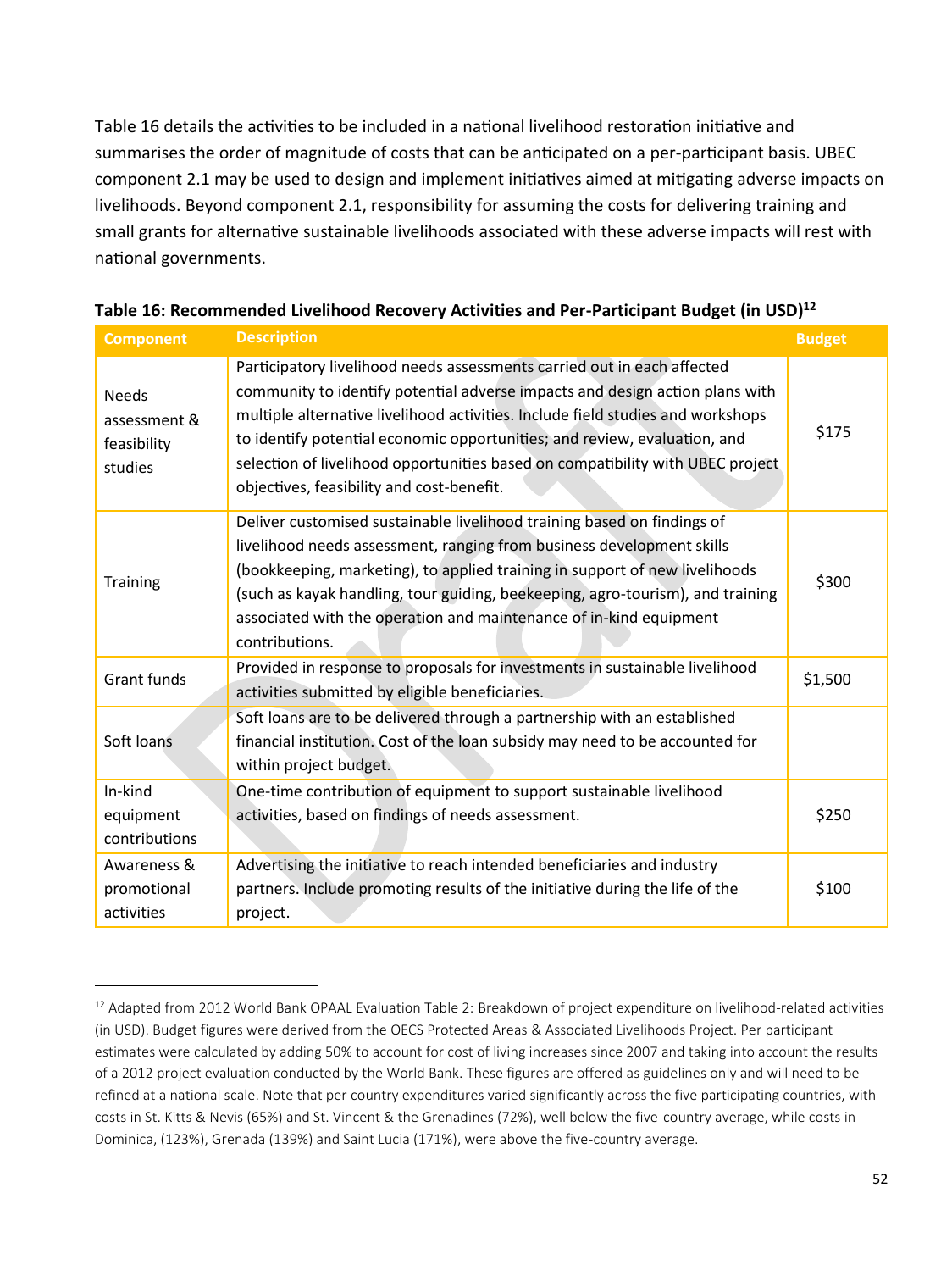| <b>Component</b>                           | <b>Description</b>                                                                                                                                                            | <b>Budget</b> |
|--------------------------------------------|-------------------------------------------------------------------------------------------------------------------------------------------------------------------------------|---------------|
| Monitoring,<br>reporting and<br>evaluation | Establishment of baseline data and targets, and beneficiary surveys regarding<br>livelihoods training, relying on consistent methodologies across participating<br>countries. | \$75          |
| Administration /<br>Overhead               | Administration of livelihood restoration project activities. Cost of loan<br>administration to be recovered directly by partner financial institution.                        | \$350         |
| Total per<br>beneficiary                   |                                                                                                                                                                               | \$2,750       |

### <span id="page-53-0"></span>11.2 Eligibility Criteria for Access to Livelihood recovery initiatives

The following considerations offer a starting point for establishing formal eligibility criteria:

- 1. Limited to persons whose livelihoods have been adversely affected by a loss of access to legally designated parks or protected areas as a direct result of implementation of the UBEC program.
- 2. The selection criteria will lay out a process for providing evidence of adverse impact on established income-generating activities.
- 3. Eligibility criteria will consider the claims of people engaging in illegal, destructive or unsustainable resource uses. While the World Bank's ESF guidelines consider the loss of livelihoods associated with these activities, careful consideration must be made to avoid incentives that would encourage these forms of activities. The guidelines recognise the possible need to exclude from livelihoods restoration assistance anyone involved in "clearly illegal, unsustainable, and destructive activities such as wildlife poachers or dynamite fishers."<sup>13</sup> Similarly, any income recovery activities will not further encourage illegal, destructive or unsustainable livelihoods.

Potentially affected and vulnerable persons identified in Section 7.3 are to be involved in establishing the criteria for determining eligibility for livelihoods restoration assistance. These criteria should be developed during the life of the UBEC program and involve the OECS and national PIUs working in close consultation with potentially affected persons and communities. Other stakeholders who can be expected to participate in the design of eligibility criteria include national government departments responsible for affected sectors such as fisheries & aquaculture and tourism and fisherfolk cooperatives. These stakeholders can also participate in a future committee intended to apply the eligibility criteria in the context of future livelihoods recovery programming. Specific emphasis will be placed on gender equity and the participation of civil-society organisations in the design and implementation of the alternative livelihood activities.

Engagement of potentially affected persons and their representative organisations, such as fisherfolk cooperatives, in the design of livelihoods recovery programming and eligibility criteria will ensure

<sup>13</sup> World Bank. 2004. Involuntary Resettlement Sourcebook. P.366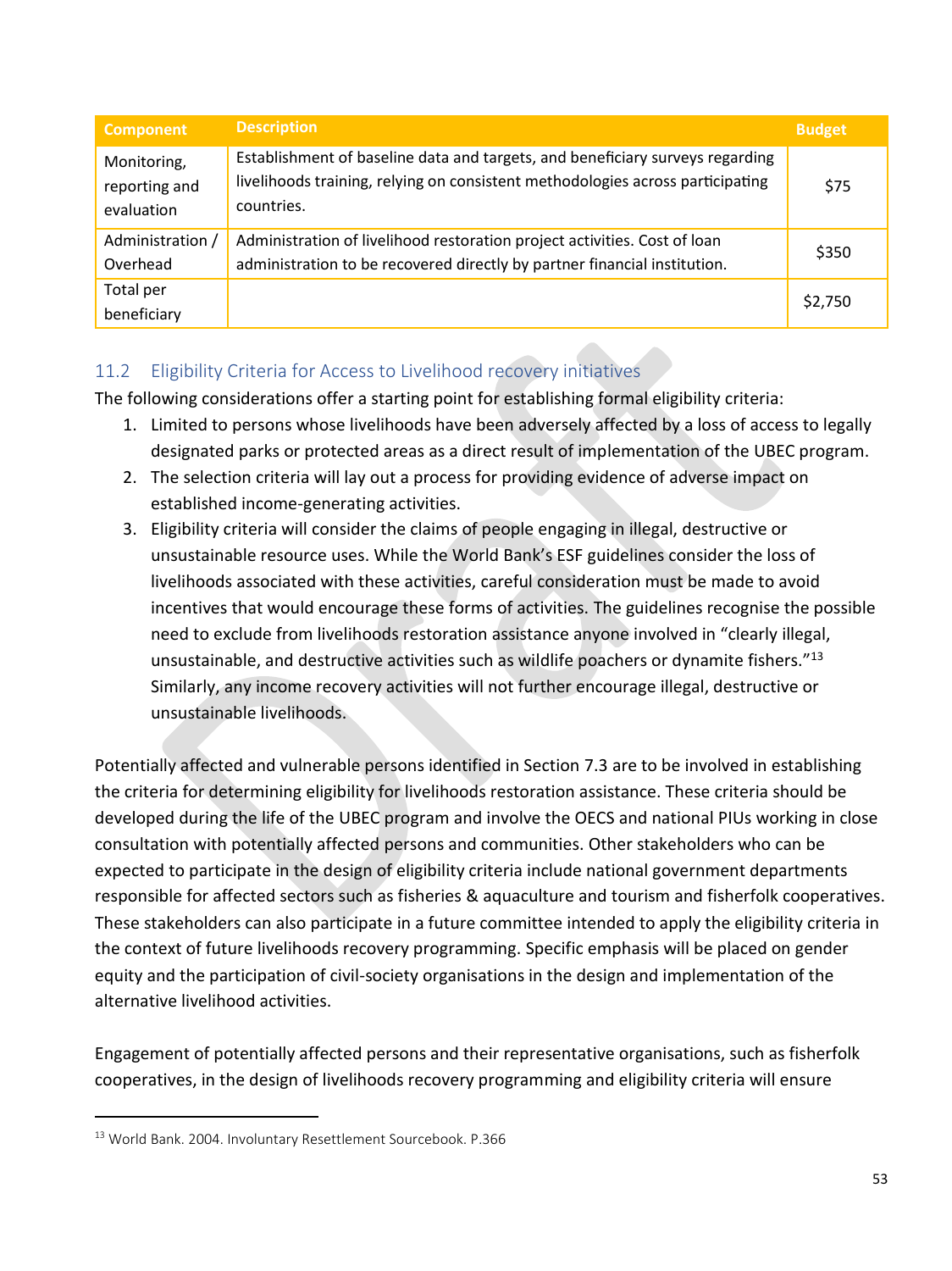greater success in preparing fair and equitable eligibility criteria that consider existing illegal or unsustainable practices, and in identifying feasible alternatives to these income-generating practices.

These stakeholders are identified in more detail in the Stakeholder Engagement Plan.

### <span id="page-54-0"></span>11.3 Procedures for participating in a Livelihood recovery initiative

Individuals deemed eligible for participating in a livelihood recovery initiative will be invited to participate in a call for proposals. This call will target potentially affected persons and their households and will invite proposals aimed at receiving training and small grants to support sustainable livelihoods. Technical assistance in the preparation of proposals will be made available by relying on representative organisations.

The procurement process will be governed by a multi-stakeholder committee reflecting the same make up as the committee that develops the selection criteria. The process will be designed for fairness and transparency and will be accompanied by communications to ensure eligible parties are aware of all application requirements and technical supports available to prepare proposals.

This procurement process for training and small grants could follow the following steps:

- 1. Submission of concept paper
- 2. Screening
- 3. Community mobilisation and planning
- 4. Technical evaluation
- 5. Development of business plan
- 6. Approval
- 7. Notification of decision;
- 8. Implementation
- 9. Monitoring and reporting.

Recognising the limited and uneven ability and capacity of potentially affected persons to prepare and submit these concepts, implementation of this livelihood recovery initiative will have to include awareness and mobilisation activities, along with training to be delivered prior to submission of concept papers.

# <span id="page-54-1"></span>12.0 Arrangements for Funding Resettlement

Ensuring that compensation and associated resettlement activities are provided in advance of development activities requires a degree of certainty around sources of funding and mechanisms for ensuring the efficient flow of funding. The procedures spelt out in this section offer guidance to ensure compliance with the World Bank's ESS5.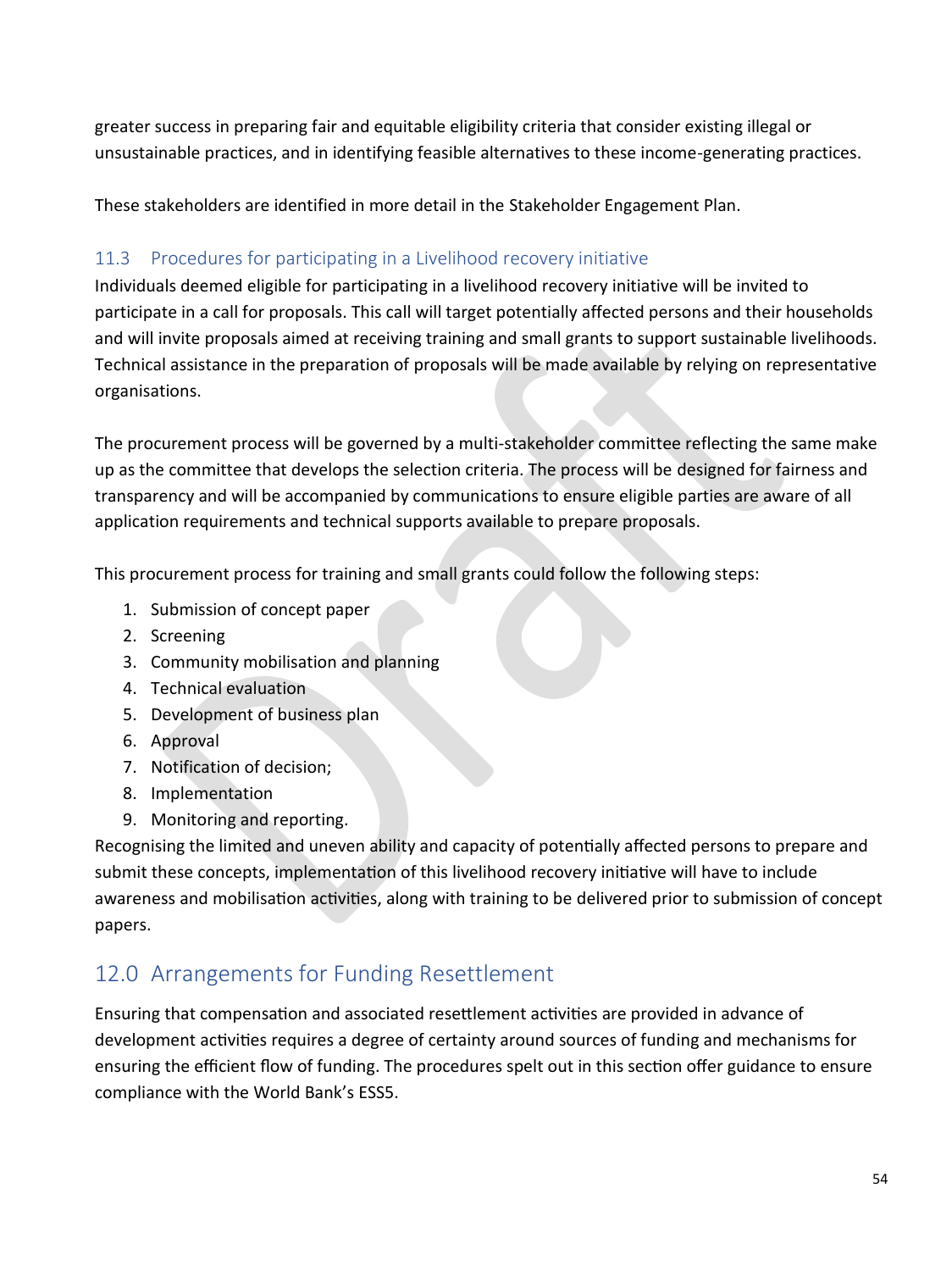### <span id="page-55-0"></span>12.1 Payments Made Prior to Development

 $\overline{a}$ 

National governments through the PIU will ensure that all payments made to PAPs will be made prior to development of acquired lands or resettlement to alternate sites and adhering to the process outlined in the Land Acquisition Act and referred to in this RPF, specifically with respect to Sections 5 (legal framework), 6 (eligibility) and 10.3 (linking resettlement to civil works).

### <span id="page-55-1"></span>12.2 Source of Funds and Budget Items to be Included

Funds for land acquisition compensation and resettlement will be budgeted for in advance of the commencement of project works. A budget to cover acquisition of land for public purposes and associated compensation for lost assets and resettlement of PAPs will come from national government funds.

A project involuntary resettlement budget will be prepared to include a component for the cost of compensation for property to be acquired temporarily or permanently from PAPs. Consistent with procedures laid out in RPF Section 5 related to methods of valuating assets, the acquisition budget shall include compensation for loss of the use of the land, loss of crops/trees and loss of revenue from agricultural production or land rent.

A budget for implementation of resettlement activities shall be derived using information obtained from relevant governments and in consultation with PAPs.

The final compensation amount payable to each PAP shall be calculated based on eligibility criteria described in Section 6 using procedures laid out in Sections 5 (valuating assets) and 10.2 (compensation activities).

While temporary acquisition is not covered under the Land Acquisition Act, it is covered by ESS5 and, as such, the compensation to PAPs affected by temporary physical or economic displacement will be calculated in accordance with this RPF. For temporary acquisition, the PIU will conduct negotiations with PAPs, with assistance from the PIU Social Specialist<sup>14</sup>.

Project budget estimates for acquisition and resettlement will also account for administrative expenses for implementation, monitoring and evaluation of resettlement activities.

<sup>&</sup>lt;sup>14</sup>The World Bank defines "Temporary Involuntary Acquisition" as follows: "Infrastructure projects frequently require temporary use of private lands or structures for access, material storage, borrow pits, worksites, or other purposes. In many cases, temporary access can be obtained voluntarily through renting or leasing. In some cases, borrowers may find they need to exercise legal or regulatory authority. Because temporary loss of lands or structures can adversely affect incomes or standards of living, task teams must ensure that involuntary temporary acquisition is minimized and that project plans provide compensation for any involuntary temporary acquisition" (World Bank. 2004).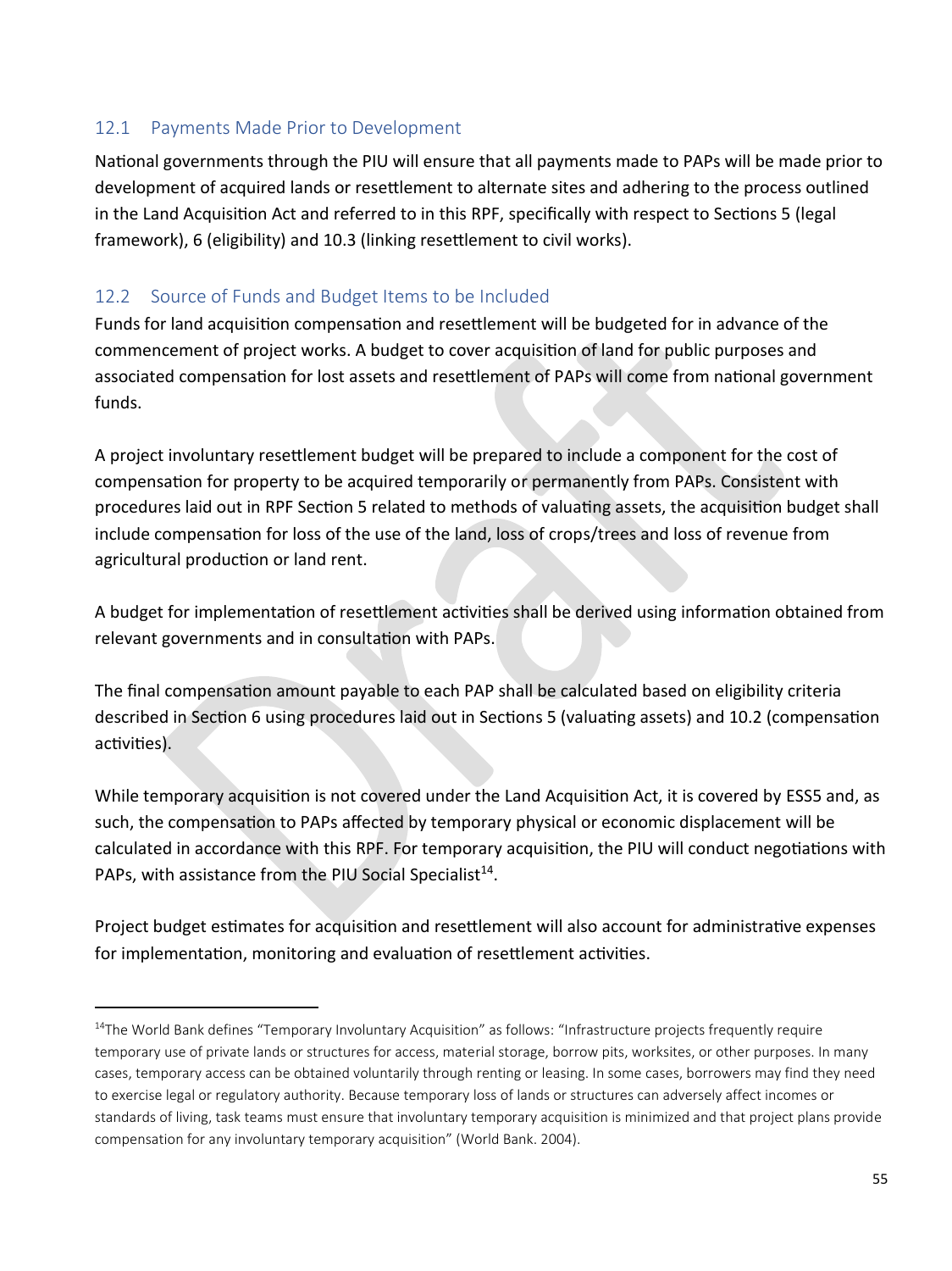### <span id="page-56-0"></span>12.3 Resettlement and Related Assistance

In addition to compensation for acquired land and agricultural losses, compensation for resettlement and resettlement assistance will be made available to all project-affected persons. Specific entitlements to be issued to each project-affected person will reflect eligibility criteria described in Section 6, and the analysis of socioeconomic surveys conducted as part of the resettlement planning process.

The following illustrates possible components of resettlement compensation and assistance to be incorporated into the resettlement plans of UBEC sub-projects where the resettlement of households and/or businesses is required. This list is not meant to be comprehensive and must be modified based on the particular circumstances of each subproject, and the results of consultation with PAPs and other project stakeholders.

- Cash compensation and moving allowances for homeowner relocation.
- Cash compensation and moving allowances for relocation of business assets, including compensation for loss of business assets, anticipated loss of business revenue, and cost of relocation.
- Transitional supports for affected businesses made available for a negotiated period of time beyond the point of resettlement/displacement to account for sustained loss of income, and additional transportation expenses.
- Cash compensation for employees displaced by relocation of employers' facilities, supplemented by skills training for viable re-employment.
- Advance notice provided to residential and commercial renters affected by acquisition and resettlement, with compensation in the form of a transitional rental allowance, assistance with securing alternative rental accommodation, and one-time relocation compensation.
- Compensation made available for PAPs offering to relocate to a community other than the site (s) identified.

### <span id="page-56-1"></span>12.4 Delivering Payment

Payments for compensation associated with compulsory land acquisition intended for public benefit will be made through the government Treasury once agreement on valuation of property and final resettlement expenses is agreed upon by each national government and the PAPs, consistent with the procedures described in RPF Section 5 (legal framework and methods of valuating assets).

With the Social Specialist offering coordination support, the PIU for each country will be directly responsible for implementing activities related to acquisition, resettlement and resettlement assistance.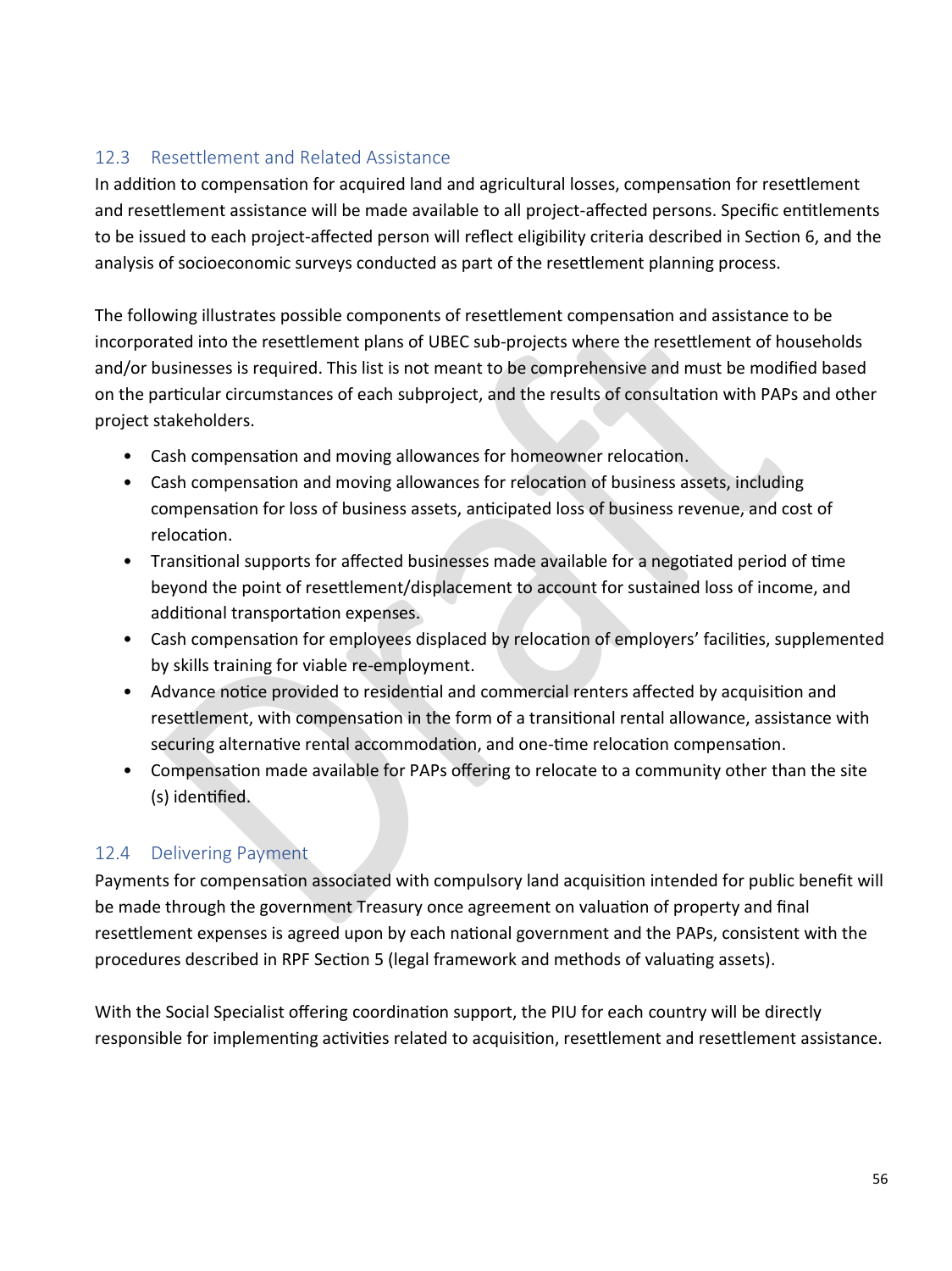# <span id="page-57-0"></span>13.0 Grievance Redress Mechanism (GRM)

The GRM presented in the RPF reflects the objectives and procedures of the GRM prepared as part of the SEP which include forms required at various steps of GRM implementation.

### <span id="page-57-1"></span>13.1 Purpose and Objectives of the GRM

A grievance refers to an issue, concern, problem or claim, whether actual or perceived, that affects the physical, social and/or economic conditions of individuals and/or communities in the project area of influence. A GRM refers to methods and processes by which a redressal to a grievance is sought and provided. Its design can be specific to a project or it can build on existing institutions and processes whether they are formal or informal. The project GRM is an effective tool for early identification, assessment and resolution of complaints. It provides an opportunity to voice complains or concerns, and to clarify and resolve misconceptions about project activities.

The GRM described in this document is a Project-specific GRM, which is applicable to solve the concerns of the stakeholders of the UBEC program.

The objectives of the project-level GRM are:

- 1. Receive, address, resolve and respond to all grievances emanating from the Project activities in a timely manner; and
- 2. Establish relationships of trust between Project staff and stakeholders.

### <span id="page-57-2"></span>13.2 The Grievance Redress Process

The GRM process involves a number of steps summarized in Figure 1. Complaints or grievances are also assessment using a three-level classification systems, as follows: Level 1 (Low Risk), Level 2 (Moderate Risk) and Level 3 (High Risk). This risk assessment level and the associated response procedures are described in Table 17. As the level of risk associated with a grievance increases, responsibility moves from the Environmental & Social (E&S) Specialists to the Project Manager (PM) to the Grievance Redress Committee (GRC).

The GRC may be established as an ad hoc committee during the life of the project and is to be chaired by the Permanent Secretary of the ministry hosting the national PIU. The GRC will include representation by a Civil Society Member, the Project Manager, the E&S Specialists, and other line ministries participating in the project, as appropriate.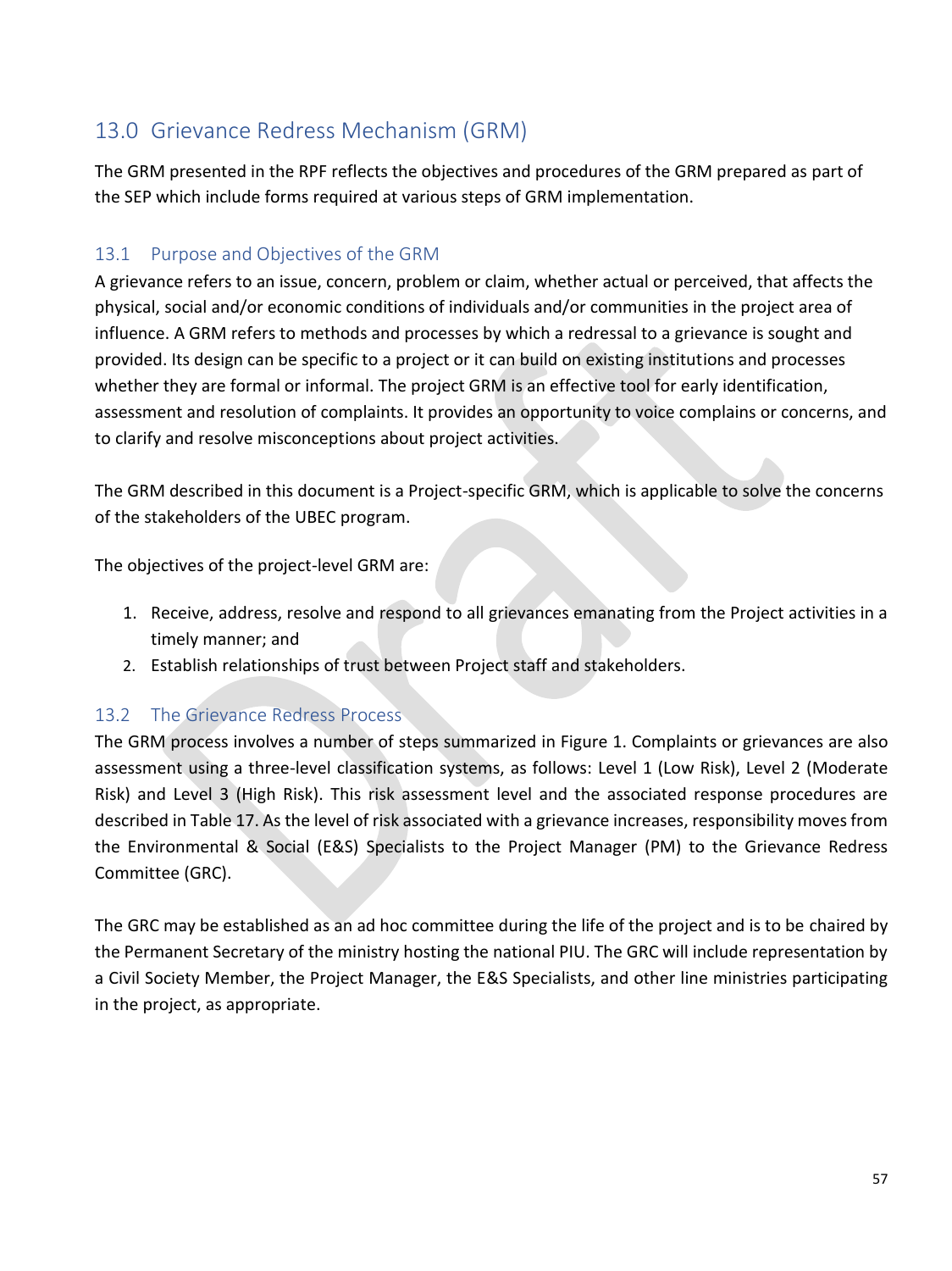### **Figure 1. Six steps in the GRM Process**



#### **Table 17: Levels of grievances**

| <b>Grievance</b> | <b>Description</b>                   | Internal response                  | <b>Responsibility</b>      |
|------------------|--------------------------------------|------------------------------------|----------------------------|
| Category         |                                      |                                    |                            |
|                  | When an answer can be provided       | Respond immediately to             |                            |
| Level 1          | immediately. E.g., Issues with the   | complainant. Record and report.    | <b>E&amp;S Specialists</b> |
| Low risk         | communication of information         | It does not require internal       |                            |
|                  | regarding the project.               | consultation                       |                            |
|                  | One-off grievance that requires      | Social specialist will review and  |                            |
|                  | measured response and actions/       | classify the complaint. If it is   |                            |
|                  | commitments to resolve               | classified as a level 2 grievance, |                            |
| Level 2          | complaint. E.g., Dissatisfaction     | the PM will investigate and        |                            |
| moderate         | with response received at level 1;   | respond in coordination with the   | Project Manager            |
| risk             | reports of health and safety         | <b>E&amp;S Specialists.</b>        |                            |
|                  | concerns, complaints about           |                                    |                            |
|                  | project timeline issues, field staff |                                    |                            |
|                  | or civil works.                      |                                    |                            |
| Level 3          | Legal violations on the part of      | Social specialist will review and  |                            |
| High risk        | project staff or beneficiaries;      | classify the complaint. If it is   | <b>GRC</b>                 |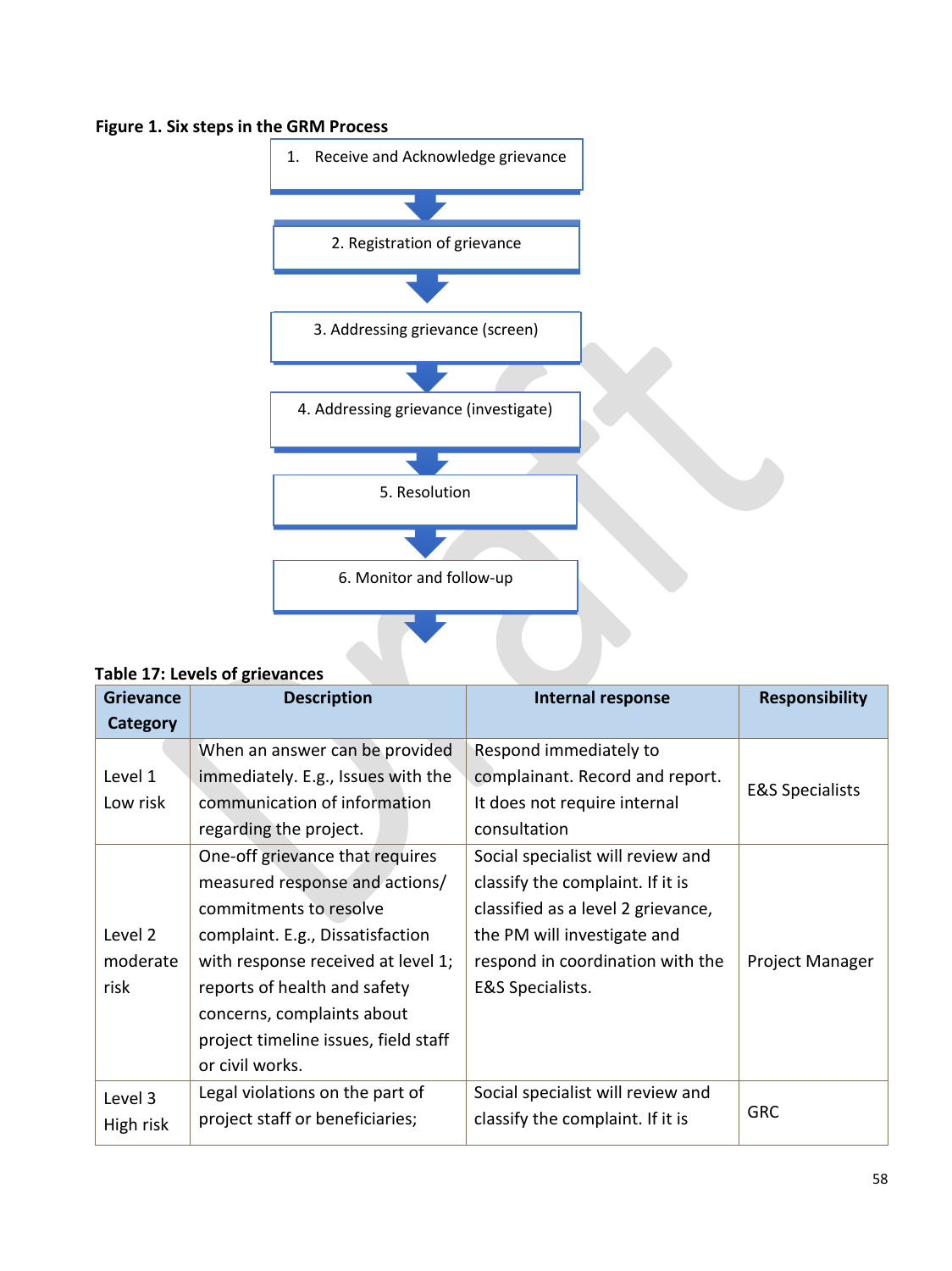| <b>Grievance</b> | <b>Description</b>               | <b>Internal response</b>           | <b>Responsibility</b> |
|------------------|----------------------------------|------------------------------------|-----------------------|
| Category         |                                  |                                    |                       |
|                  | Repeated, extensive and high-    | classified as a level 3 grievance, |                       |
|                  | profile grievances that may      | the PM will form a GRC that will   |                       |
|                  | jeopardize the reputation of the | be in charge of addressing this    |                       |
|                  | project. E.g., cases of Sexual   | level complaint. The GRC will      |                       |
|                  | Exploitation and Abuse and       | provide advice on how to solve     |                       |
|                  | Sexual Harassment (SEA/SH),      | complaints within this level. For  |                       |
|                  | reports of fraudulent            | SEAH cases, a list of GBV service  |                       |
|                  | disbursement funds, failure to   | providers will be kept available   |                       |
|                  | deliver promised inputs.         | by the project. If an incident is  |                       |
|                  |                                  | reported through the GRM, a        |                       |
|                  |                                  | survivor-centered approach will    |                       |
|                  |                                  | be used. Any cases of GBV          |                       |
|                  |                                  | brought through the GRM will be    |                       |
|                  |                                  | documented but remain              |                       |
|                  |                                  | closed/sealed to maintain the      |                       |
|                  |                                  | confidentiality of the survivor.   |                       |

### <span id="page-59-0"></span>13.3 Available channels to submit grievances

Complaints can be made in person, writing, verbally over the phone, emails or social media. The public, especially persons living in the project area of influence, must be informed about the project activities, as well as where they can submit their concerns.

If the grievance registration form is not available, the following key information should be noted:

- a. The Project's name
- b. Name of the person lodging the grievance (if provided)
- c. Contact information of affected person (if provided)

The following contact persons may be reached by stakeholders with any questions, concerns, recommendations regarding the project (See Table 18). Upon staffing of all PIUs, the contact information will be updated to that of the Social Specialist or Project Manager in each PIU.

Available channels may be adjusted for the implementation of the GRM at the subproject level, with the inclusion of additional channels to submit grievances. All grievances at the national or local level will be recorded in the log and reported to the World Bank every 6 months.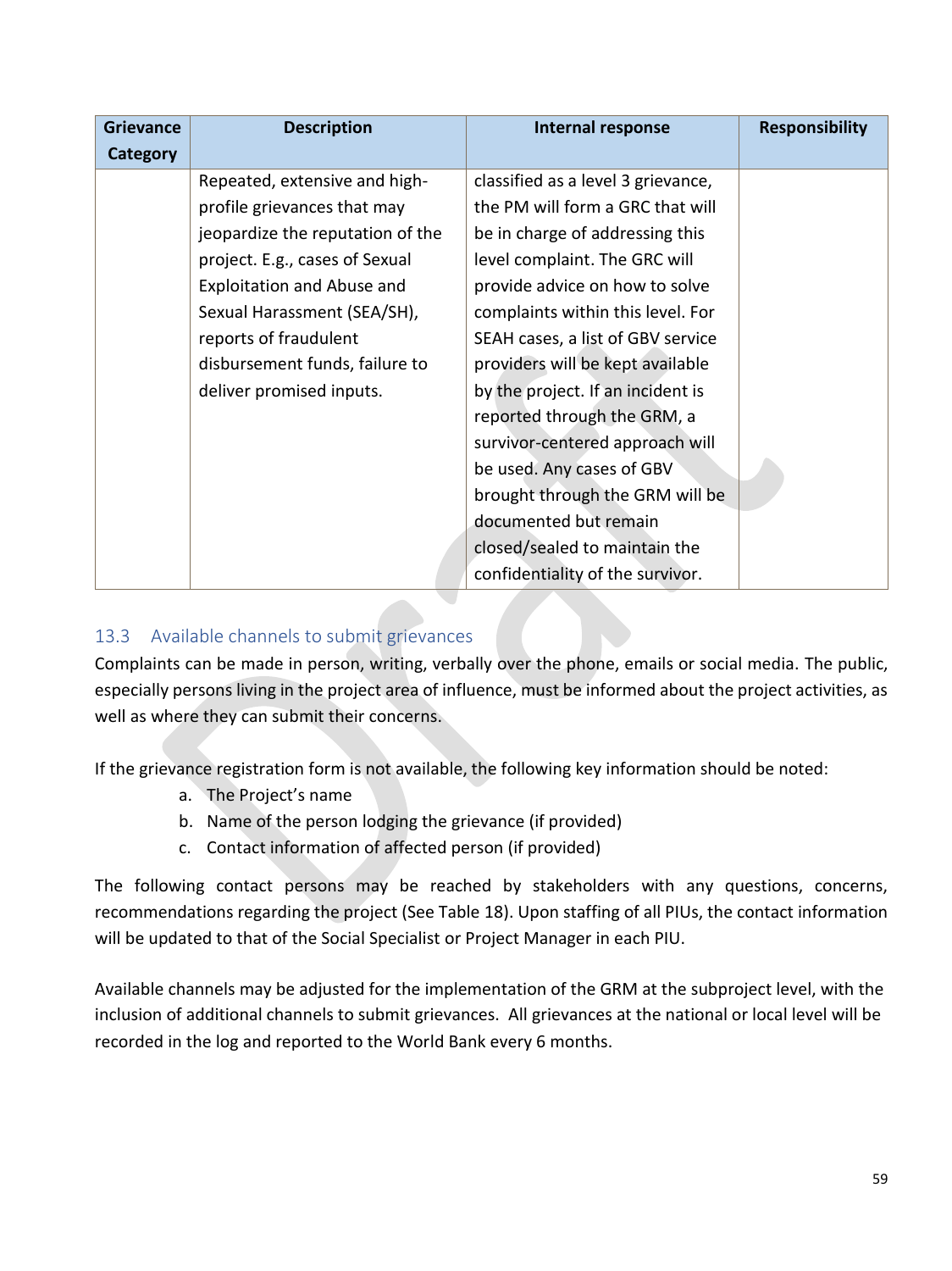#### Table 18: Project contacts

| <b>Contact</b>          | Grenada             | <b>Saint Lucia</b>                            | <b>SVG</b>                 | <b>OECS Comm.</b>             |
|-------------------------|---------------------|-----------------------------------------------|----------------------------|-------------------------------|
| Name                    | Candice Ramessar    | <b>Haward Wells</b>                           | Dr. Resa Noel-McBarnett    | David Robin (Mr.)             |
| Title                   | Social Specialist   | Director - National                           | Permanent Secretary,       | lOcean Governance and         |
|                         |                     | Integrated Planning                           | Ministry of Tourism, Civil | <b>Fisheries Programme</b>    |
|                         |                     | and Programme Unit                            | Aviation, Sustainable      | <b>IDirector</b>              |
|                         |                     |                                               | Development and Culture    |                               |
| Telephone               | (473) 440-2731      | 1-758 - 468 5590                              | 784 457 1502               | (758) 285 5459                |
|                         | 592-604-2216        |                                               |                            |                               |
| Email address           | digitalgrm@gov.gd   | nippunit@gmail.com                            | mintourismsvg@gmail.com    | david.robin@oecs.int          |
| <b>Physical Address</b> | Ministry of Finance | Department of Finance 2nd floor, NIS Building |                            | <b>OECS Commission, Morne</b> |
|                         | Building 5          | 2nd Floor Financial                           | Kingstown                  | Fortune, P.O.Box 179,         |
|                         | St. George's,       | Administrative Centre                         |                            | Castries, Saint Lucia         |
|                         | Grenada             | Pointe Seraphine                              |                            |                               |
|                         |                     | Castries, Saint Lucia                         |                            |                               |

### <span id="page-60-0"></span>13.4 GRM Appeals

An appeals process will be made available at a national and regional level for concerns that cannot be resolved directly by the GRM. Appeals should be submitted either by email to the regional or national PIU contact, or by contacting the national PIU by telephone or in writing.

### <span id="page-60-1"></span>13.5 Socialization or Publicization of the GRM

The Social specialist will be responsible for information dissemination regarding the GRM. The social specialist will inform all project staff working for the OECS, national PIUs, the sub- projects including consultants and contractors, and the staff of the individual country Ministries on the project GRM and explain to them the procedures and formats to be used including the reporting procedures.

Awareness campaigns will be conducted targeting project stakeholders to inform them on the availability of the mechanism. The GRM will also be published on the OECS website, responsible Ministries in each participating country's website and the project website or Facebook page if there is one. A project site board will be erected on the sites of sub-projects indicating the existence of the mechanism and a phone number, email and address for further information. The GRM will be translated into local and colloquial expressions if determined to be needed.

### <span id="page-60-2"></span>13.6 Anonymity

Grievances can be filed anonymously. Grievances can be submitted without providing the complainant's name or contact details with the understanding this might result in some difficulties achieving resolution in some cases.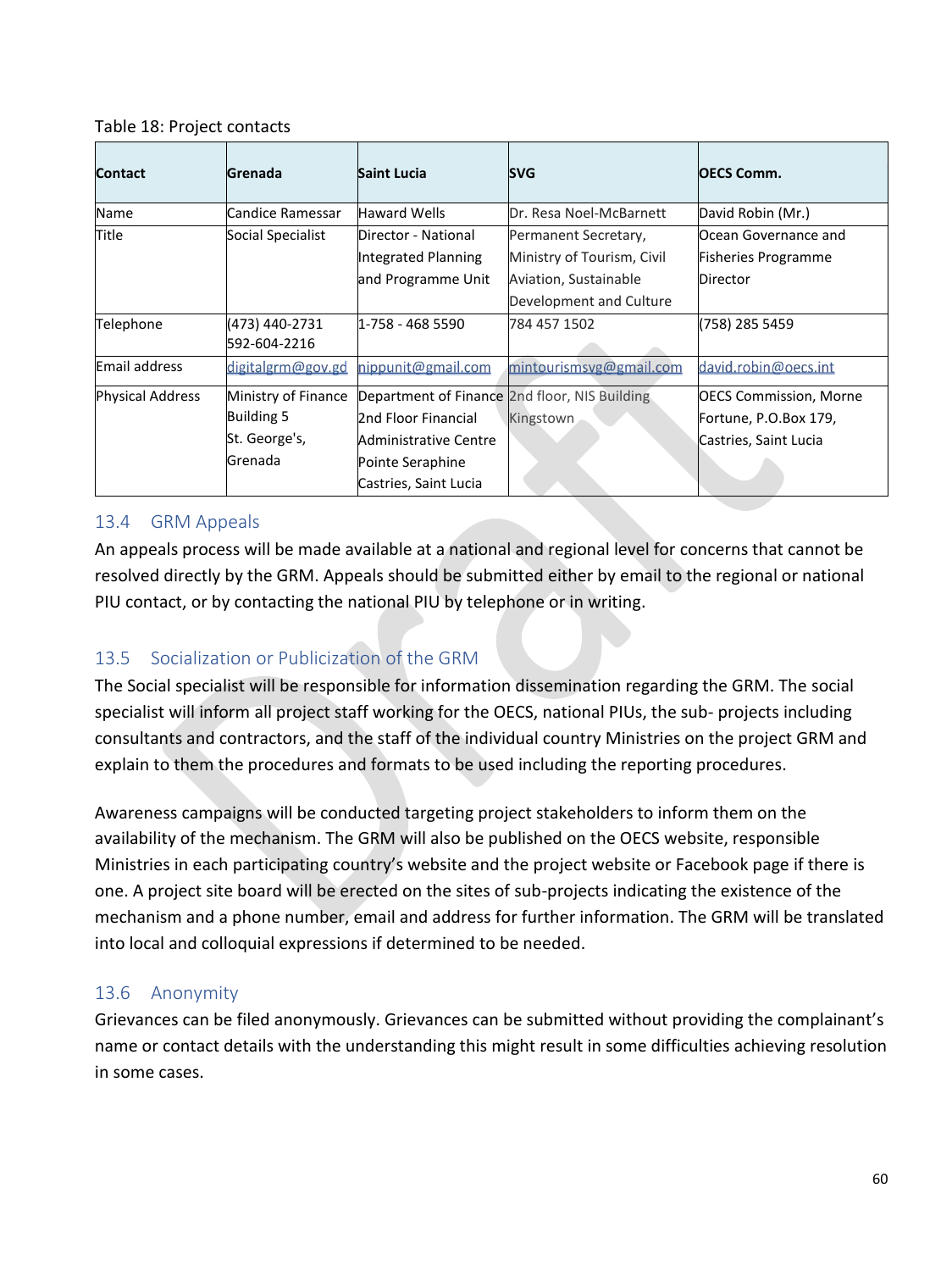### <span id="page-61-0"></span>13.7 Freedom from Retaliation

There will be no retaliation towards individuals seeking to resolve a grievance by means of the grievance redress mechanism.

### <span id="page-61-1"></span>13.8 OECS Grievance Redress Tool

An existing online Grievance Redress tool has been established by the OECS through the World Bank-supported Caribbean Regional Oceanscape Project (CROP) and will be updated to make specific reference to the UBEC.

The OECS Grievance Redress Mechanism is a complaint mechanism through which people and communities affected by projects and other activities being implemented through the OECS Commission may raise their concerns. Complaints can be reported online and addressed using the OECS Grievance Redress Mechanism Capture Form available a[t](https://oecs.org/en/grievance-redress) https://oecs.org/en/grievance-redress.

### <span id="page-61-2"></span>13.9 World Bank Grievance Redressal Service (GRS)

The complainant has the option of approaching the World Bank if they find the project-level GRM cannot resolve the issue. It must be noted that this GRS should ideally only be accessed once the project GRM has first been utilized without an acceptable resolution. World Bank Procedures requires the complainant to express their grievances in writing to World Bank office in Washington DC by completing the Bank's GRS complaint form which can be found at the following URL link:

https://www.worldbank.org/en/projects-operations/products-and-services/grievance-redress-service#5[.](https://www.worldbank.org/en/projects-operations/products-and-services/grievance-redress-service#5)

| Email:     | grievances@worldbank.org               |
|------------|----------------------------------------|
| Fax:       | $+1 - 202 - 614 - 7313$                |
| By letter: | The World Bank                         |
|            | <b>Grievance Redress Service (GRS)</b> |
|            | MSN MC 10-1018NW,                      |
|            | Washington, DC 20433, USA              |

## <span id="page-61-3"></span>14.0 Arrangements for Monitoring by the Implementing Agency

Monitoring, Reporting and Evaluation (MR&E) activities will take place both during and after the life of the UBEC program. The MR&E system for the RPF will be incorporated into the overall project MR&E system. The post-Project RPF MR&E system will be developed over the life of the Project under the leadership of the OECS, PSC and national PIUs. The latter will be responsible for gathering, analysing, reporting and disseminating the information obtained from the MR&E system.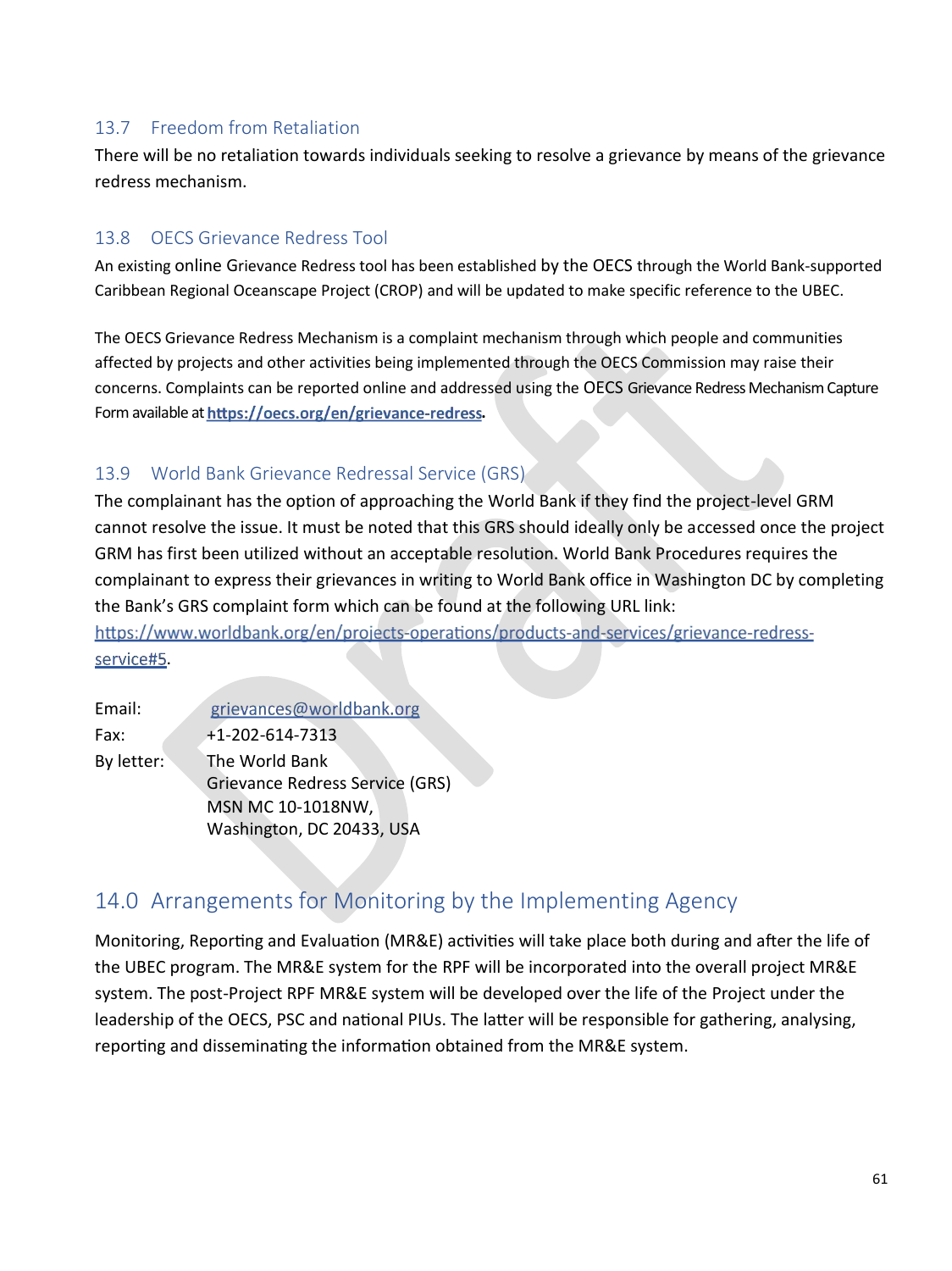Development of the post-project MR&E system will rely on stakeholder engagement for confirming indicators, baseline measures and targets, identifying data collection sources, assessing capacity for ongoing monitoring and agreeing on roles and responsibilities for sustained monitoring and reporting.

The MR&E system will also monitor the extent and significance of adverse impacts on livelihoods and the effectiveness of measures designed to assist affected persons to improve or restore incomes and livelihoods.

Led by the Environmental & Social Specialists, responsibility for developing a monitoring, reporting and evaluation plan related specifically to compensation, resettlement and livelihood recovery activities will be shared by OECS and the national PIUs. The plan will describe:

- the internal monitoring process
- key monitoring indicators
- institutional and financial arrangements
- frequency of reporting

 $\overline{a}$ 

- process for integrating feedback from internal monitoring into implementation
- financial arrangements for external monitoring and evaluation, including process for awarding and maintenance of contracts for the duration of resettlement
- methodology for external monitoring
- key indicators for external monitoring, focusing on outputs and impacts
- frequency of reporting and content for external monitoring and process for integrating feedback from external monitoring into implementation.

The MR&E plan of UBEC sub-projects will be developed in consultation with the PIUs and project stakeholders. PAPs will play a key role in both the internal and external monitoring processes. Resettlement monitoring, reporting and evaluation may include a range of activities that provide PAPs with opportunities to contribute to project improvement, such as public consultations, key informant interviews, socio economic surveys and grievance reporting.

Development of the M&R system will rely on stakeholder engagement for defining indicators, establishing baseline measures and targets, identifying data collection sources, assessing capacity for ongoing monitoring and agreeing on roles and responsibilities for sustained monitoring and reporting. Beneficiaries of resettlement and livelihoods restoration assistance will participate in active monitoring of the effectiveness of these measures.

The following are examples of national-scale indicators to report on implementation related to consultation and mitigating adverse impacts on livelihoods:<sup>15</sup>

<sup>&</sup>lt;sup>15</sup> Indicators drawn TNC's 2014. Belize Marine Conservation and Climate Change Adaptation Project Process Framework Report and SVG. 2018. National Ocean Policy & Strategic Action Plan.